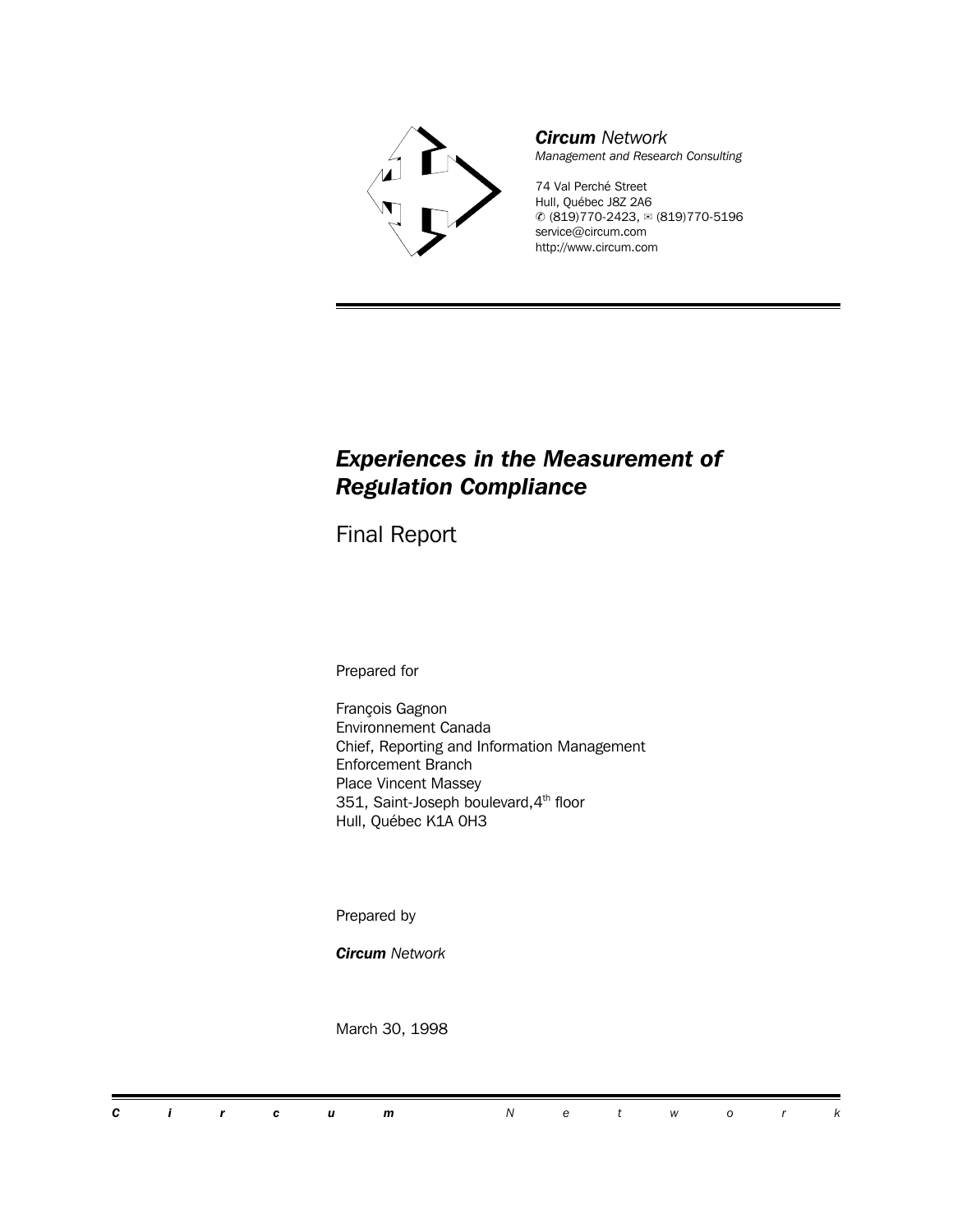# *TABLE OF CONTENTS*

| Chapter $1$                                                                             |                                                                                                                                                                                                                                                                                                                                                                                                             |
|-----------------------------------------------------------------------------------------|-------------------------------------------------------------------------------------------------------------------------------------------------------------------------------------------------------------------------------------------------------------------------------------------------------------------------------------------------------------------------------------------------------------|
| Chapter 2<br>2.1<br>2.2<br>2.3<br>2.4<br>2.5<br>2.6                                     | Definition of Compliance 3<br>Enforcement Performance vs. Compliance 6                                                                                                                                                                                                                                                                                                                                      |
| Chapter $3$<br>3.1<br>3.2 <sub>2</sub><br>3.3<br>3.4<br>3.5<br>3.6<br>3.7<br>3.8<br>3.9 | United States Environmental Protection Agency 15<br>Transport Canada - Transportation of Dangerous Goods 16<br>Transport Canada - Railway Safety  19<br>Citizenship and Immigration Canada 22<br>Human Resources Development of Canada 31<br>Royal Canadian Mounted Police 32<br>3.10 New York State Department of Environmental Conservation . 32<br>3.11 Excerpts from Canadian Federal Departments' 1997 |

*Circum Networ k*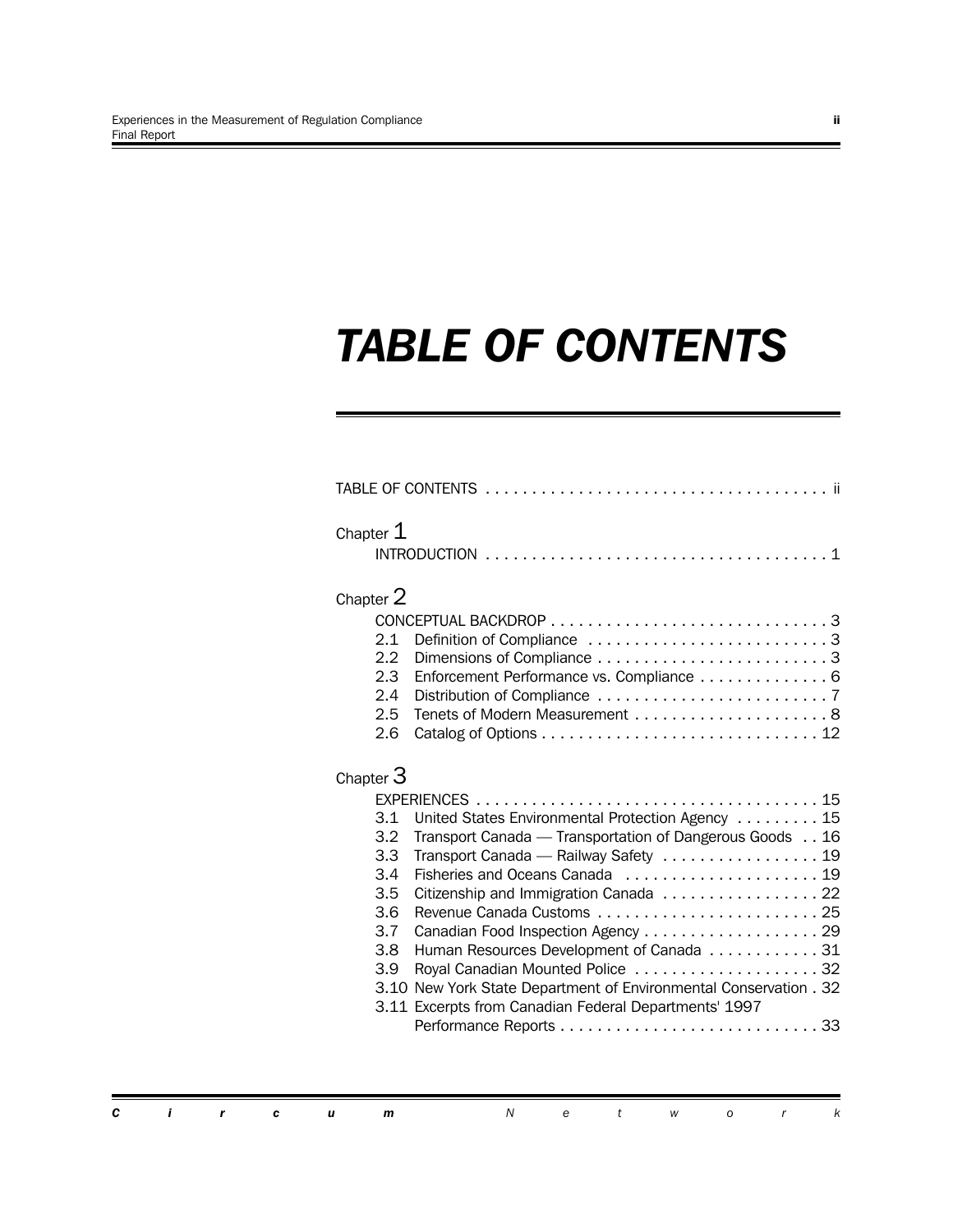## Chapter 4

| METHODOLOGICAL ISSUES  44 |  |
|---------------------------|--|
|                           |  |
|                           |  |
|                           |  |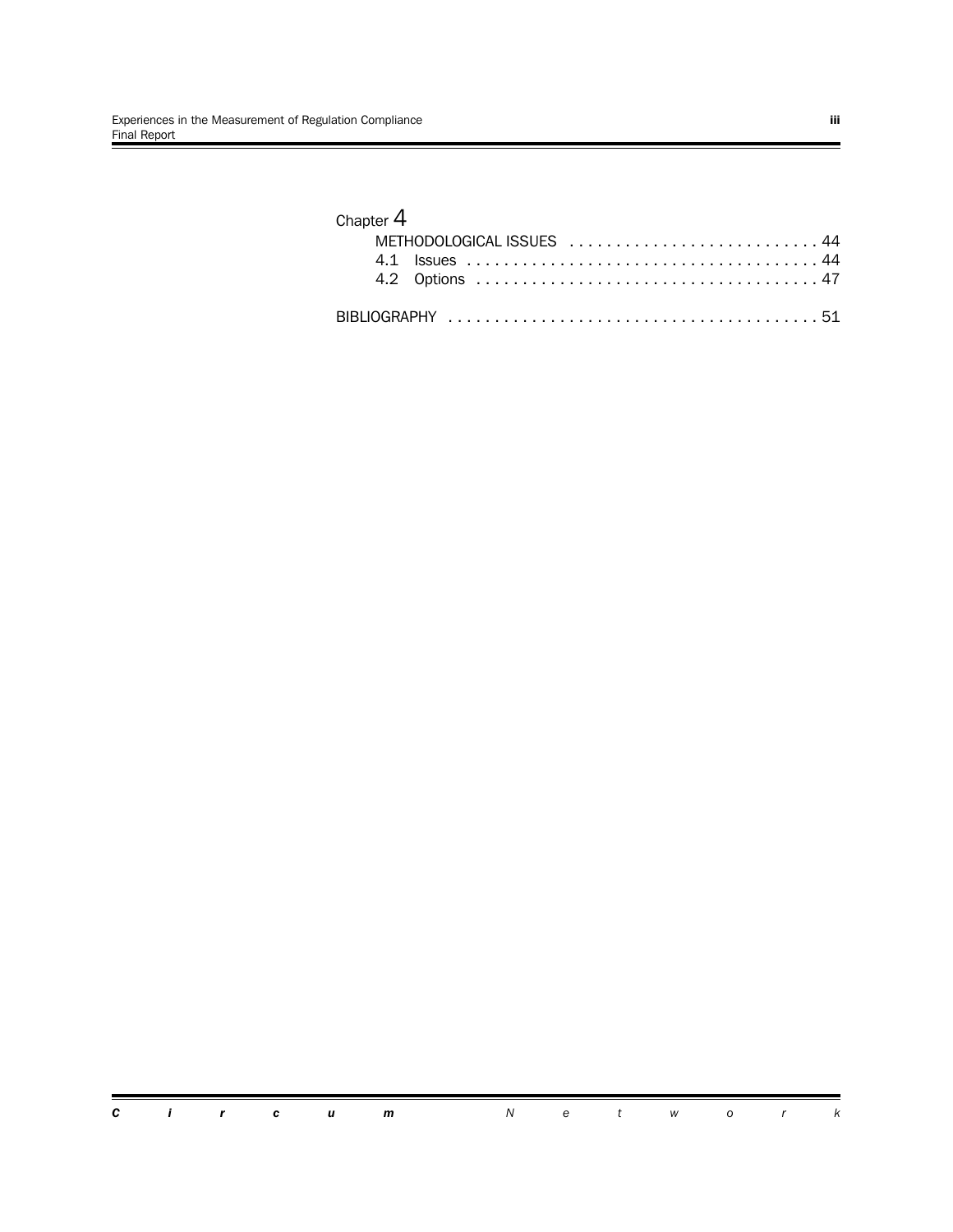# *Chapter 1 INTRODUCTION*

*Circum Network* was asked to compile useful experiences in the measurement of regulation compliance in the general context of Environment Canada's performance reporting and this department's participation to the Commission for Environmental Cooperation project on compliance indicators. This assignment specifically excludes performance measurement. The main research questions are:

- $\mathbb O$  How is compliance defined? What are the sub-dimensions of compliance which must be represented in its measurement?
- $@$  How can the various sub-dimensions of compliance be measured? What are the reefs which must be avoided and how can they be avoided?
- ‰ How can experiences from other organizations apply to Environment Canada ?

The following approaches were used:

 $<sup>1</sup>$  a review of documentation from central agencies in the Government</sup> of Canada;

|  |  | <b>Circum</b> Network |  |  |  |  |
|--|--|-----------------------|--|--|--|--|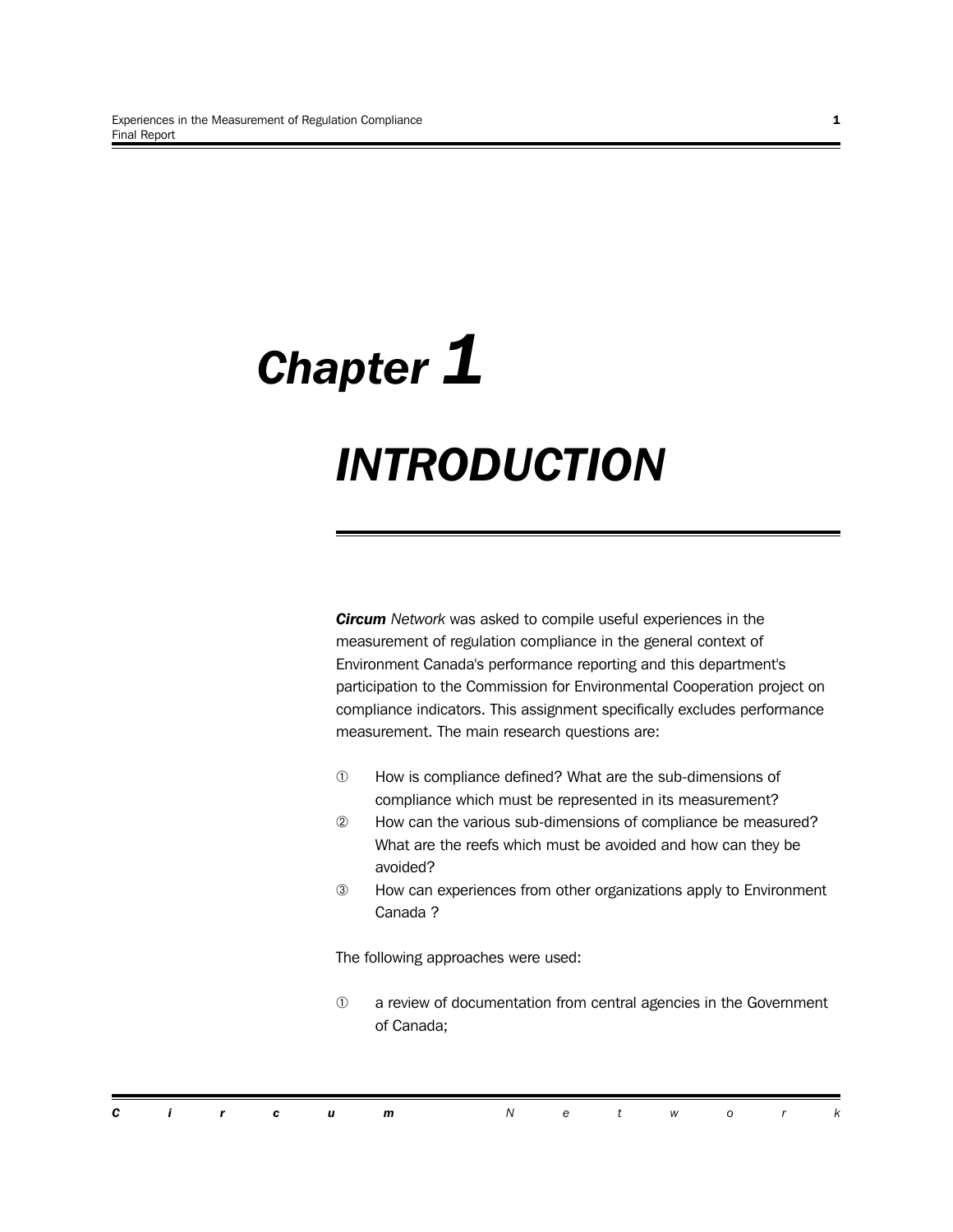- 2 a review of documents from provincial departments and agencies in Canada;
- ‰ an analysis of Canadian, non-governmental sources such as university files or non-profit organizations;
- Â an in-depth profile of current data collection activities in six strategically-chosen organisations dealing in the realm of regulation and compliance; and
- **E** a few interviews within Environment Canada to position the problem of compliance measurement and to verify the applicability of measurement models from elsewhere.

First, this report presents some fundamental concepts which are important in understanding the difficulty of measuring regulation compliance. Second, experiences from various organisations are presented. Third, some lessons are drawn with regard to the valid and reliable measurement of compliance.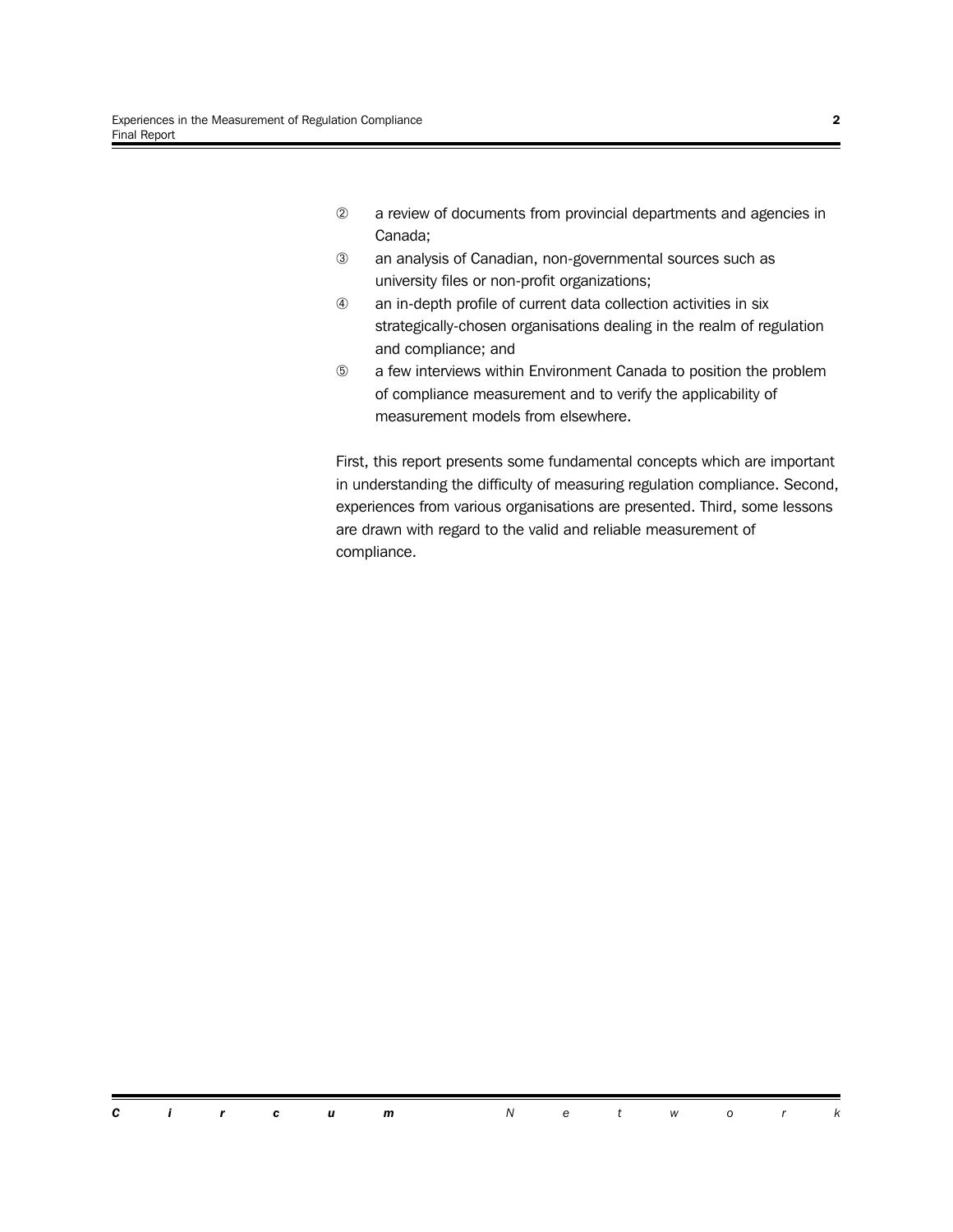# *Chapter 2*

## *CONCEPTUAL BACKDROP*

## *2.1 Definition of Compliance*

According to Justice Canada, compliance refers to the continuing conformity of the regulated group or a member of that group with the prescribed regulatory standards (Department of Justice, 1994, cited in Transport Canada, 1998).

## *2.2 Dimensions of Compliance*

Compliance and, even more, non-compliance are multi-dimensional concepts. At least five aspects must be determined to fully qualify the level of non-compliance:

|  |  | <b>Circum</b> Network |  |  |  |  |
|--|--|-----------------------|--|--|--|--|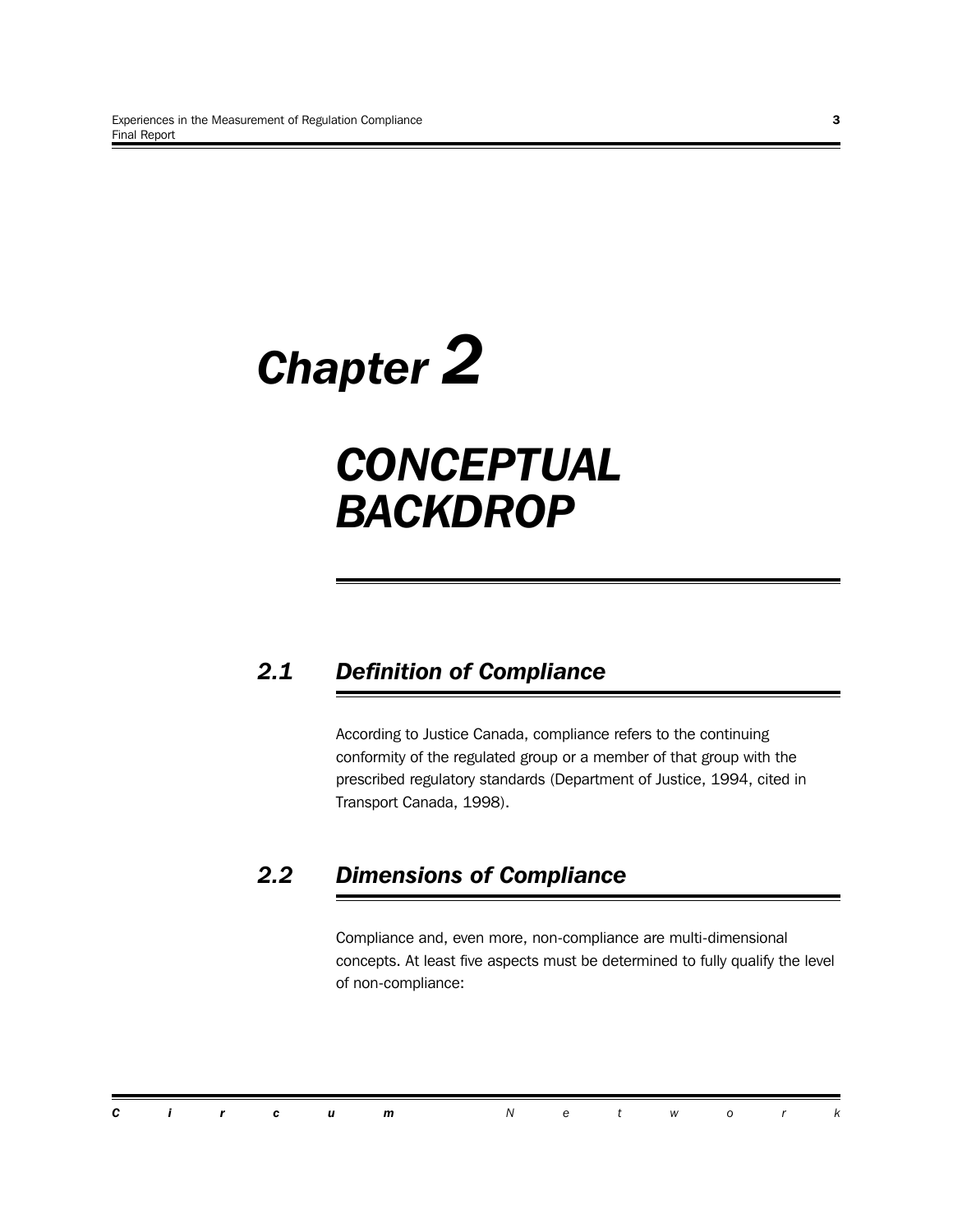- the *environmental risk factor* or the violation impact: not all noncompliant actions present equal risks; as Volokh (1997) puts it "A one-time permit exceedence involving a low-level, low-toxicity pollutant in an uninhabited area is not the same as dumping a highly poisonous chemical into the water supply near a major city". The Canadian Standards Association has outlined a process to assess  $risk<sup>1</sup>$
- the *reason for non-compliance*: intentional non-compliance meant to generate an economic profit is different from accidental noncompliance, non-compliance due to ignorance and non-compliance due to lack of knowledge of the regulation (this being said at a conceptual level, without reference to the legal concept of due diligence). "The enforcement or measurement action should be based on the percent deviation and a company's intent or lack of willingness to comply, as well as the case where an intentional violation occurs" (Huffman, 1997)
- the *legislation*: in the realm of the environment, non-compliance may relate to water pollution, air pollution, wildlife, endangered species, hazardous waste, etc.
- the *body responsible* for regulation enforcement: action against non-compliance may be the responsibility of the various levels of governments.
- the *difficulty in identifying regulated community members*: it is vastly easier to measure compliance when the regulated community is known and static (e.g., pulp-and-paper mills) than when it is not enumerated (e.g., hunters) or when it is elusive (e.g., smugglers).

The measure of compliance can take various forms (USEPA, 1997c): output-based or outcome-based, quantitative or qualitative, statistical or narrative, aggregated or disaggregated, national or local.

1 See Canadian Standards Association, *CSA 850 Risk Management: Guideline for Decision-Makers*, 1995 and *CSA Q634 Risk Analysis Requirements and Guidelines*, 1991

|  |  | <b>Circum</b> Network |  |  |  |  |
|--|--|-----------------------|--|--|--|--|
|  |  |                       |  |  |  |  |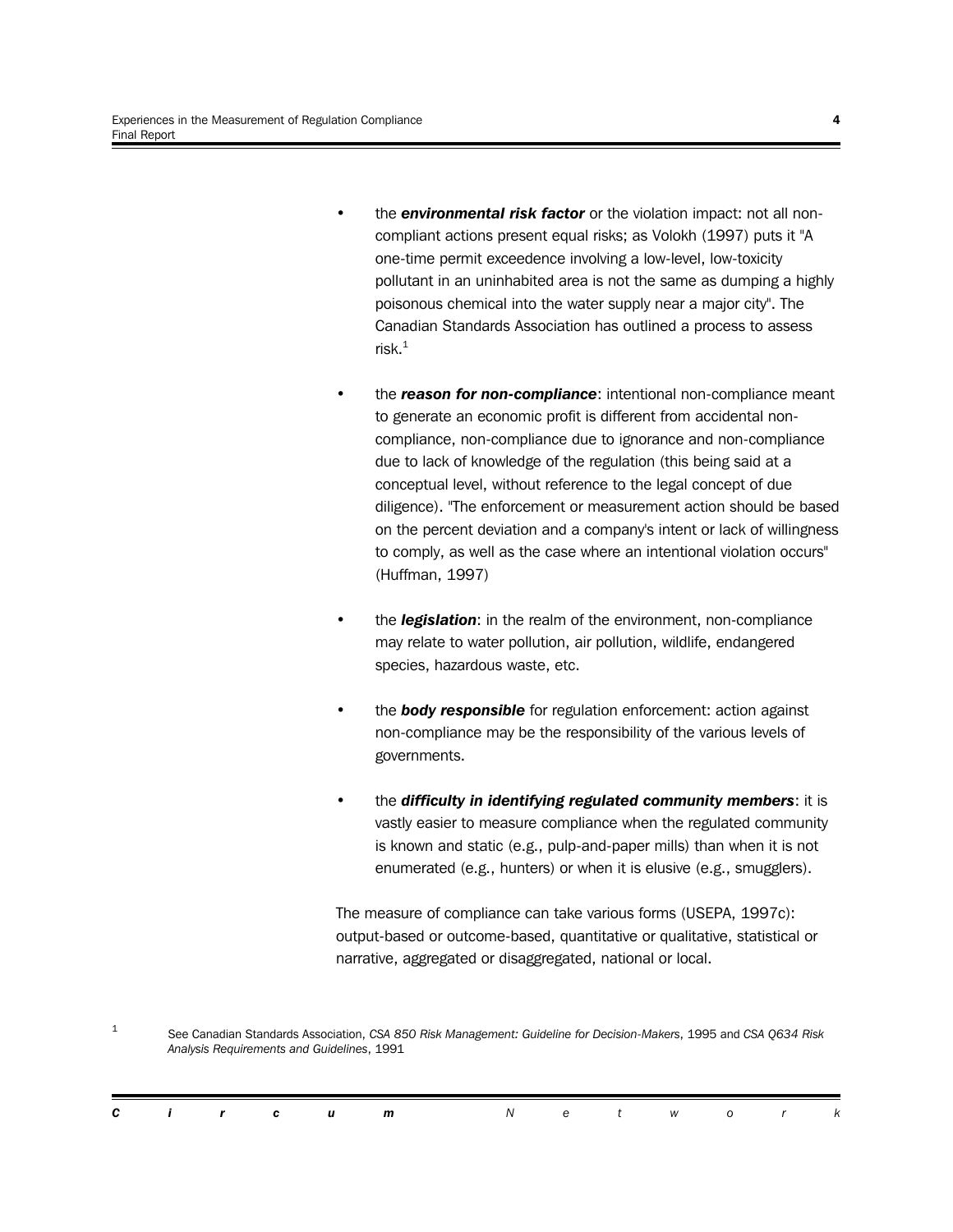

#### **EXHIBIT 2.1 Dimensions of Compliance**

|  |  |  | <b>Circum</b> Network |  |  |  |  |
|--|--|--|-----------------------|--|--|--|--|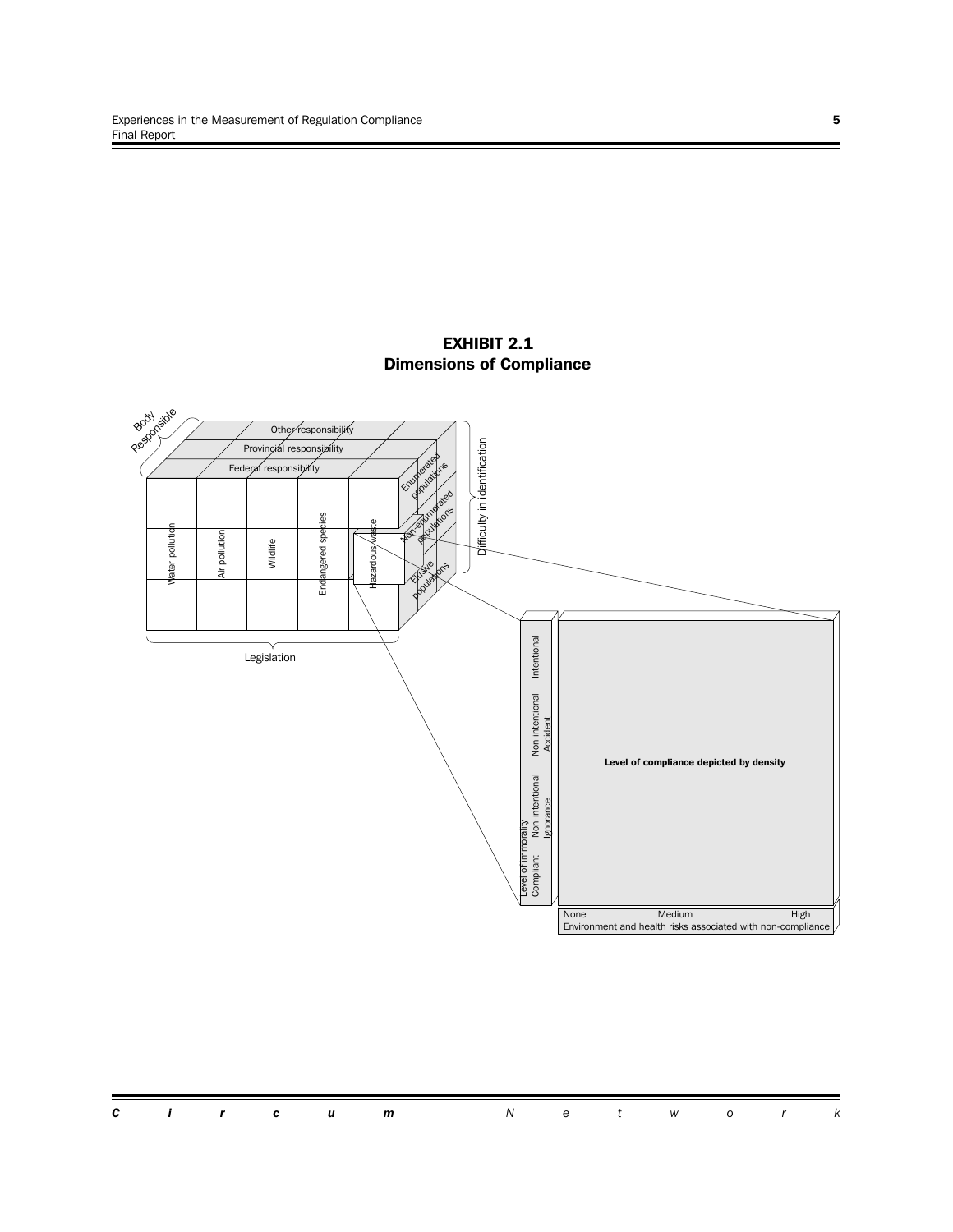## *2.3 Enforcement Performance vs. Compliance*

This study is an attempt at identifying practical, useful and innovative ways to measure the level of compliance with regulations. It is crucial to distinguish a number of concepts in the regulation enforcement environment:

- *resources* are the inputs in the enforcement process; they include money, time, equipment, etc.
- *activities* are the means to transform the inputs into outputs; they include inspections, monitoring systems, self-declaration, etc. $<sup>1</sup>$ </sup>
- *operational results* are the immediate results of the activities; they include prosecutions, enforcement cases, penalties, compliance orders, incident reports, etc.<sup>2</sup>
- **immediate impacts** are the first level effects of operational results; they include actions taken by violators to return to compliance<sup>3</sup>
- *ultimate impacts* are the final effects of the entire system of regulation and enforcement; they include compliance with regulation, the state of the regulation target (e.g., the quality of the environment), etc.<sup>4</sup>

Most of the efforts found in organisations and in written documentation aim at measuring *enforcement performance*, hence the operational results and the immediate impacts which are directly related to the enforcement programs — this is mainly attempting to measure the change

1 Classified as "outputs" in recent USEPA documents

2 Classified as "outputs" in recent USEPA documents

3 Classified as "outcomes" in recent USEPA documents

4 Classified as either "outcome" or "environmental indicators" in recent USEPA documents

| C.<br>$\mathbf{i}$ $\mathbf{r}$ $\mathbf{c}$<br>$A = \begin{pmatrix} 1 & 1 & 1 \\ 1 & 1 & 1 \\ 1 & 1 & 1 \end{pmatrix}$<br>m |  |
|------------------------------------------------------------------------------------------------------------------------------|--|
|------------------------------------------------------------------------------------------------------------------------------|--|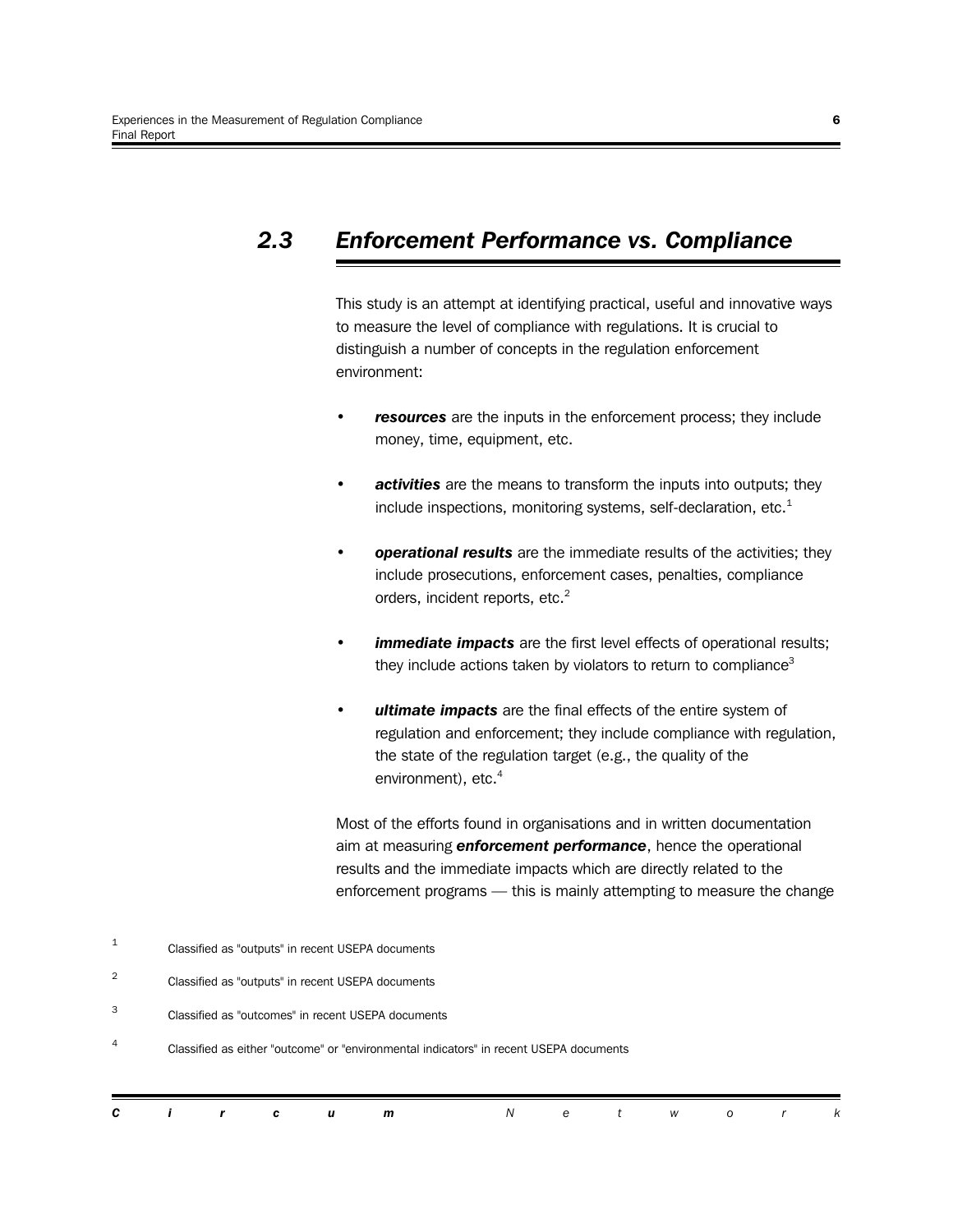attributable to the enforcement plan. In contrast, the topic of this assignment is the measurement of *compliance* which is a multidimensional concept but a static one — we are not going to be measuring change, but rather states. Of course, the description of successive states will depict change but each measurement will be about state, not change, whereas enforcement performance is about measuring change (e.g., *improvement* in compliance) and, possibly, change in change.

## *2.4 Distribution of Compliance*

Environment Canada's *Compliance and Enforcement National Program, Component Action Plan* (1998) offers the following conceptual insights.

Most individuals and companies comply with environmental laws. The universe of regulatees can be pictured as a Distribution Curve. The majority of the regulatees maintain a level of compliance which would make them remain in the middle of the curve. These regulatees, with some incentive, comply voluntarily with the regulations. Performance leaders on the right side of the curve constitute a small group of regulatees who have moved well beyond simply complying with the regulation. The group located at the left side of the curve is the focus of the program's attention. The lightly shaded area represents the portion of the regulated community who is in compliance but who will become non-compliant if they see no deterrent. Therefore, this group is very influenced by our actions. It is a generally accepted rule of thumb that 80% of violations are caused by 20% of the regulatees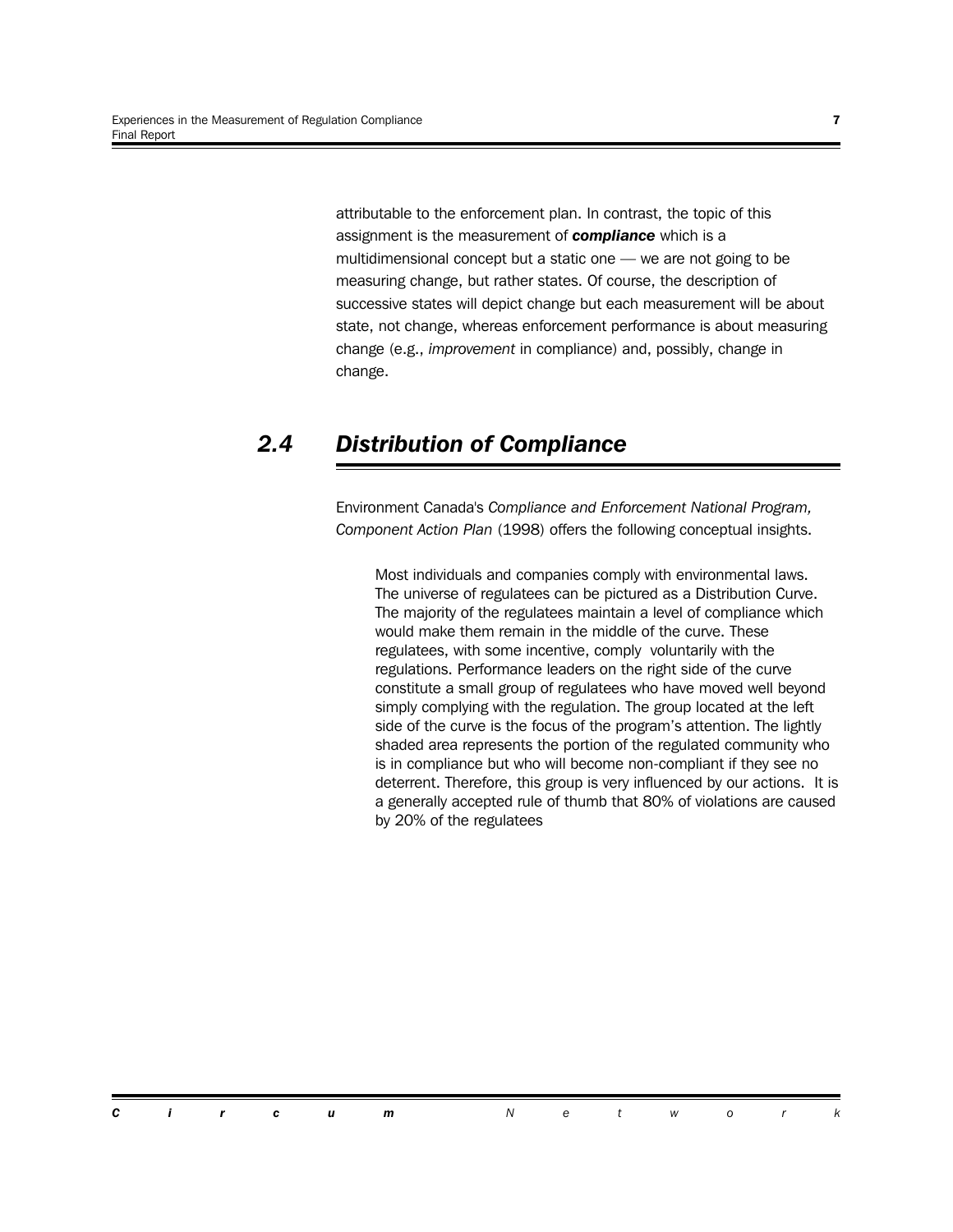

### *2.5 Tenets of Modern Measurement*

This study is about the measurement of regularity compliance. So far, we have emphasized the "compliance" side of this equation. Let's turn to the "measurement" side for a while. Measurement of government achievements takes place to inform government processes about their performance and to give background to population representations. As such, measurement is not socially neutral but the social scientist designing measurement systems strives to impose some methodological rules to limit the role of values and judgement and to ease the comparisons through time, space and areas of regulation.

At a methodological level, Carmines and Zeller (1979) note:

The notion that measurement is crucial to science seems a commonplace and unexceptional observation. Most book-length treatments of the philosophy of science include a discussion of the topic. And books focusing on research methods invariably have a chapter dealing with the problems associated with measurement. Yet, the widespread acknowledgment of the importance of good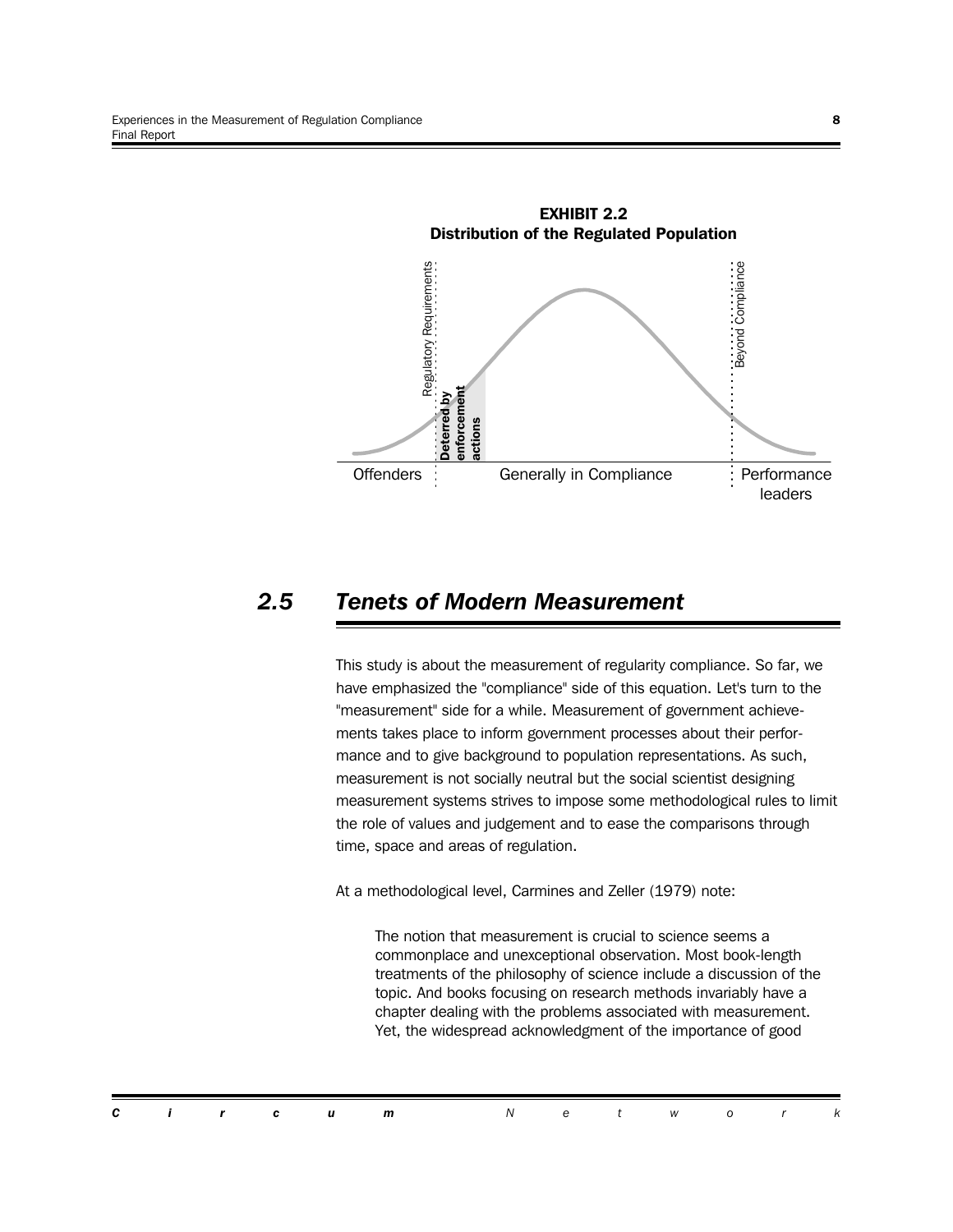measurement has not — until quite recently — led to the development of systematic and general approached to measurement in the social sciences. Quite the contrary, historically, measurement has been more of an abstract, almost ritualistic concern instead of being an integral and central aspect of the social sciences. [...]

In other words, measurement is most usefully viewed as the process of linking abstract concepts to empirical indicants, and as a process involving an explicit organized plan for classifying (and often quantifying) the particular sense data at hand — the indicants — in terms of the general concept in the researcher's mind.

This definition makes it clear that measurement is a process involving both theoretical as well as empirical considerations. From an empirical standpoint, the focus is on the *observable response* whether it takes the form of a mark on a self-administered questionnaire, the behavior recorded in an observational study, or the answer given to an interviewer. Theoretically, interest lies in the *underlying unobservable* (and directly unmeasurable) *concept* that is represented by the response. Thus, using the above examples, the "mark" may represent one's level of self-esteem, the "behavior" may indicate one's level of personal integration during a conflict situation, and the "answer" may signify one's attitude toward President Carter. Measurement focuses on the crucial relationship between the empirically grounded indicator(s) — that is, the observable response — and the underlying unobservable concept(s).

Hence, "regulatory compliance" is the concept that we are attempting to measure using related states and behaviour. Durand and Blais proposed a representation of the measurement process (see Exhibit 2.3).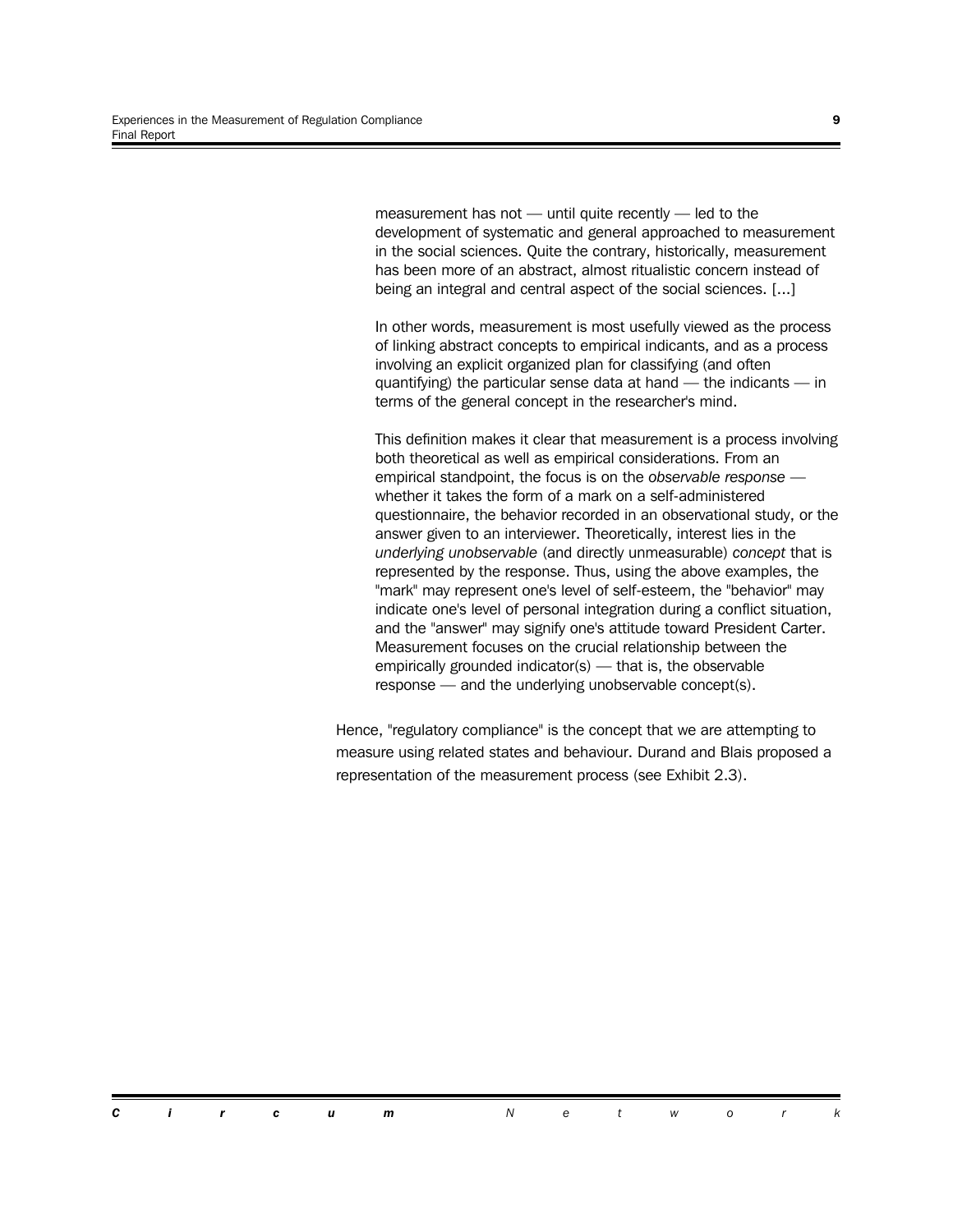

**EXHIBIT 2.3**

Measurement starts with the definition of a concept — in this case "compliance", defined in an earlier section. Through a process of operationalisation, the concept is *translated* into an indicator — the indicator is the series of operations which is required to collect empirical information which is *representative* of the concept under study. Note that the measurement literature is unequivocal about the fact that measurement is an *approximation* of the actual concept the researcher attempts to represent and that, often times, the indicator will be an indirect proxi for the concept (e.g., driver's licence tests are indirect methods to ascertain one's capacity to drive a vehicle). Once measurement has taken place, a process of generalization must take place to undo the

*Circum Networ k*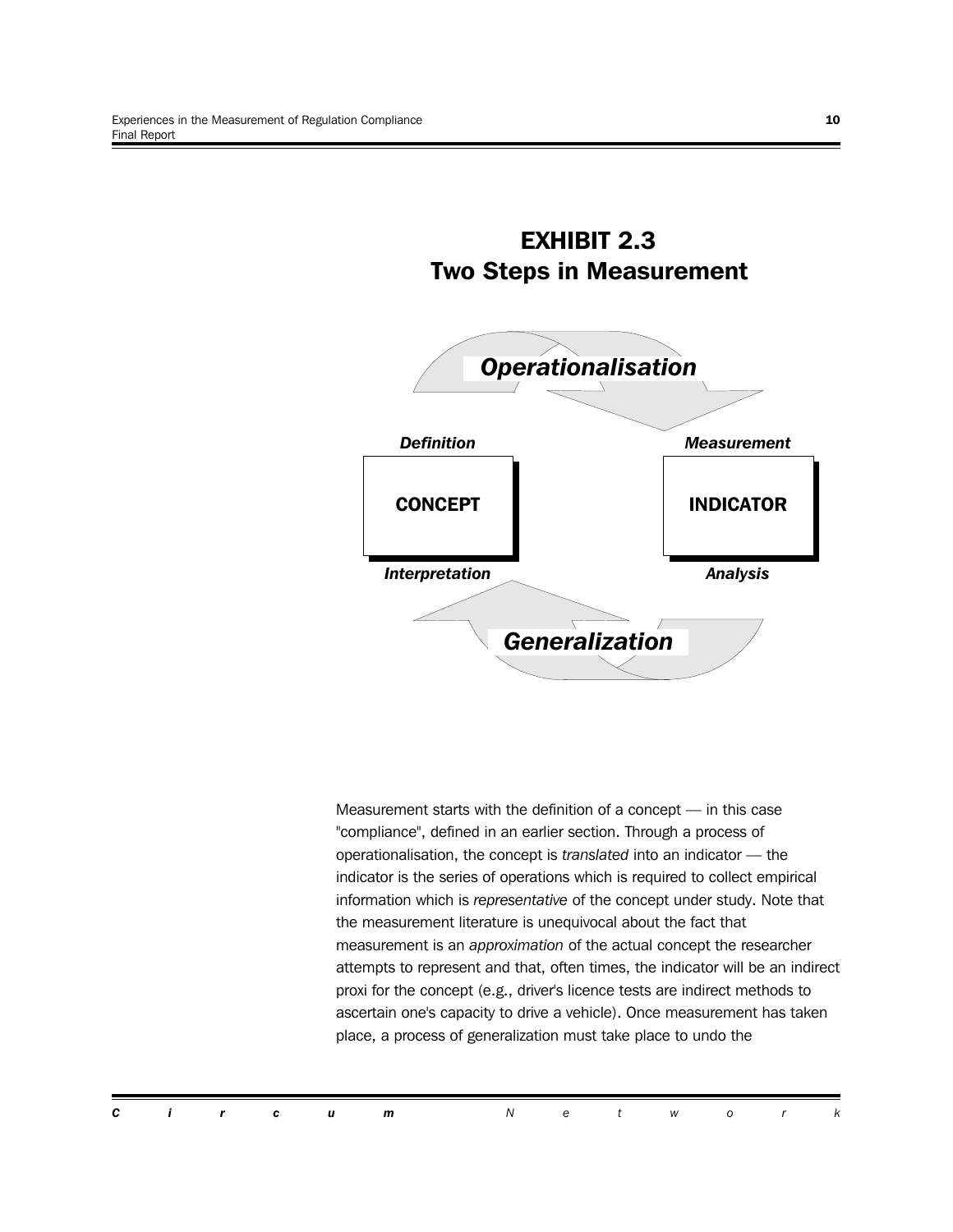operationalisation process and return to a discussion of findings at the conceptual level (e.g., the researcher as well as the manager need to conclude on "compliance" as a concept, not on the level of compliance measured through one means or the other); analysis and interpretation are paramount in this generalization process.

No operationalisation procedure is perfect and no indicator is without flaw. In general, four criteria are used to assess indicators. They could be used to evaluate various compliance measurement strategies.

- *Validity*. Validity is the most all-encompassing criterion of the four. It is defined as "a term to describe a measurement instrument or test that measures what it is supposed to measure; the extent to which a measure is free of systematic error" (Vogt, 1993). A valid measurement can be related back to the concept on the basis of its content, its construct, or its predictive power. Basically, though, the idea is that a measurement that can be directly related to the concept, in a valid manner, will be a better gauge of the concept than one that cannot. As Vogt puts it, "say we want to measure individuals' heights. If all we had was a bathroom scale, we could ask our individuals to step on the scale and record the results. Even if the measurements were highly reliable [see below], that is, consistent from one weighting to the next, they would not be very valid. The weights wouldn't be completely useless, however, because there generally is some correlation between height and weight. Although we do often have to try to get by with proxy measures, there is no doubt that a yardstick would be more valid for measuring height than a scale."
- **Reliability.** "Fundamentally, reliability concerns the extent to which an experiment, test, or any measuring procedure yields the same results on repeated trials" (Carminen and Zeller, 1979). Reliability encompasses three dimensions: *stability* or the capacity of a measuring tool to provide the same reading given two similar situations, *consistency* or the ability of two instruments to return the same reading of the same situation, and *sensitivity*, or the characteristic of an instrument which will correctly distinguish

*Circum Networ k*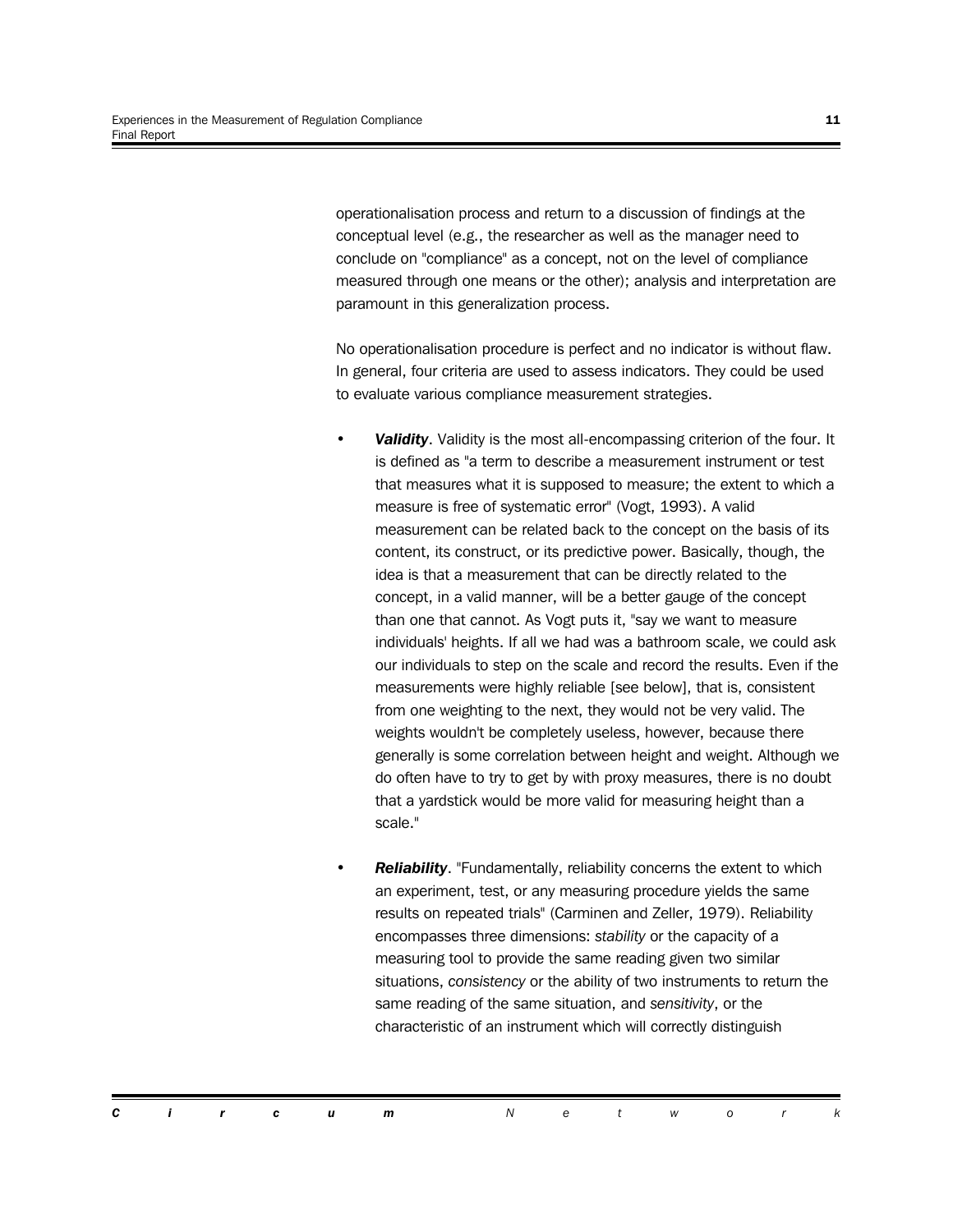different situations. Applied to the regulatory compliance world, we would give more credence to a measurement of compliance which would provide similar ratings over time given that the situation has not changed, and also more credence to a measurement which would allow us to observe a difference in compliance between two situations or geographical areas where there really is a difference.

- *Non-contamination*. Blais (1992) insists on the importance of noncontamination in an indicator, i.e., the characteristic of a measurement tool which does not affect the object of measurement. Arguably, measuring one's height does not change the actual person's height. However, it has been argued that planned inspections of sites or inspectors' visits to fisheries modify the natural behaviour being observed. Theoretically, a non-contaminating indicator is preferable to one that contaminates the object of measurement.
- *Precision*. Also referred to as intersubjectivity, precision is the characteristic of an indicator which can be completely described so as to allow replication by another researcher. All aspects of sampling and observational procedures must be clearly outlined so as to allow scrutiny and criticism. Obviously, measurement which uses covert activities can hardly comply with the precision criterion.

It is generally accepted that researchers should strive to maximize validity, reliability, non-contamination and precision to all extent possible, and that one measurement which fares better on these counts should be preferred over one which does not. These four criteria could become the basis for analysis and decision on compliance indicators.

## *2.6 Catalog of Options*

The monitoring and measurement of compliance can be done in a number of ways. A study conducted at Transport Canada (1990) lists the following options to foster compliance:

|  |  |  | <b>Circum</b> Network |  |  |  |
|--|--|--|-----------------------|--|--|--|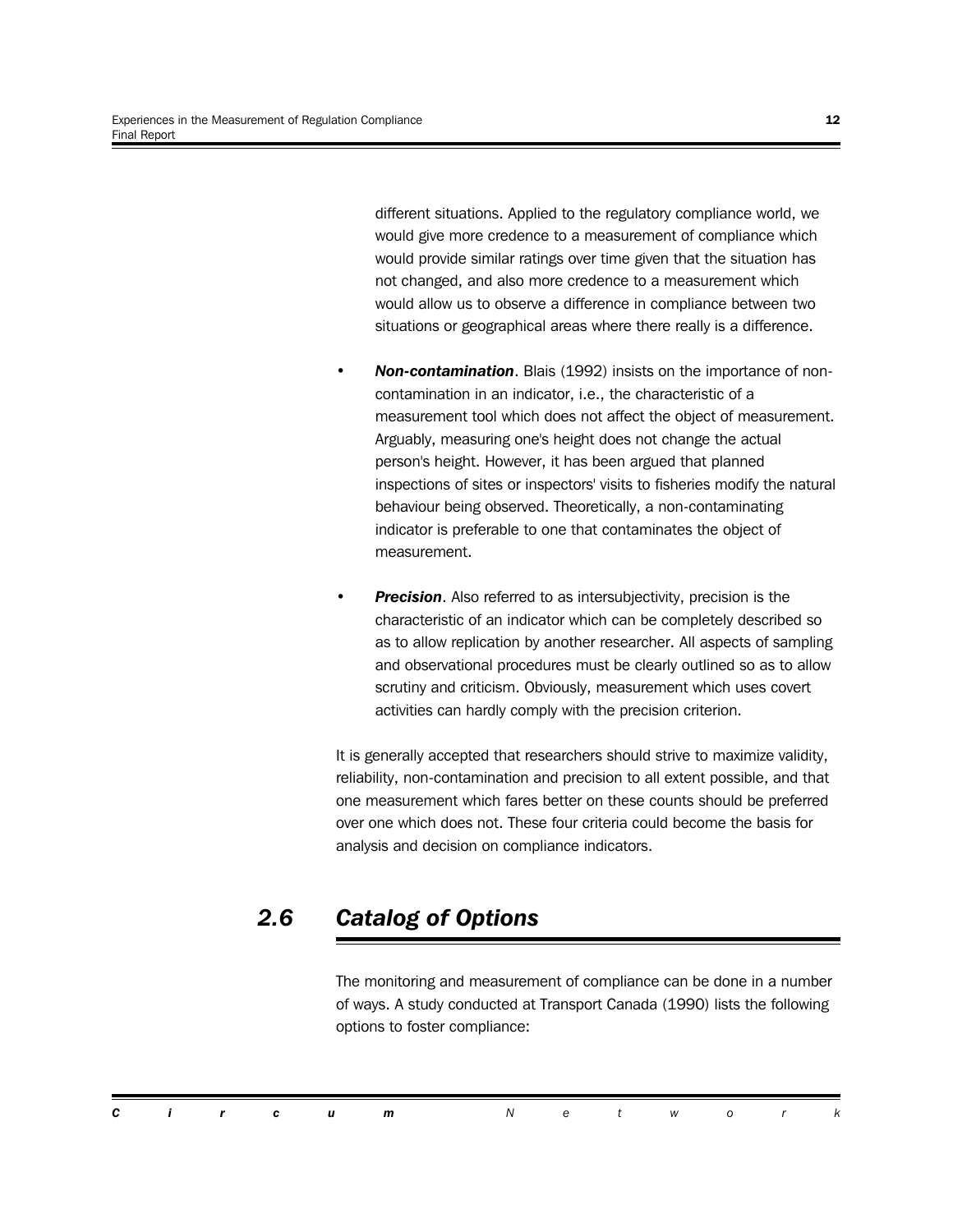- Government inspections:
	- 100% inspections
	- random sample
	- scheduled sample
	- targeted sample
	- quality assurance $1$
	- auditing of compliance
	- auditing of inspection
	- product testing
	- automated monitoring
	- foreign government inspection
- Investigations:
	- upon complaints
	- upon incidents
	- after inspection
- Reporting and information system
	- manual
	- automated
- Self-determined monitoring
	- regulatee-run quality control program
	- voluntarily providing samples
	- employer/employee commitment
	- quality management
- Third party monitoring
	- regulated community associations
	- other associations
	- insurance companies
	- private firms
	- other governments/departments

The report analysed the practices in eleven federal regulatory programs and concluded that the three most common strategies were: government inspections, government investigations and reporting and information systems.

1 Quality assurance is defined as the process of auditing the regulatee's processes to determine their level of quality, assuming that quality processes equate to compliant processes.

|  |  | <b>Circum</b> Network |  |  |  |  |
|--|--|-----------------------|--|--|--|--|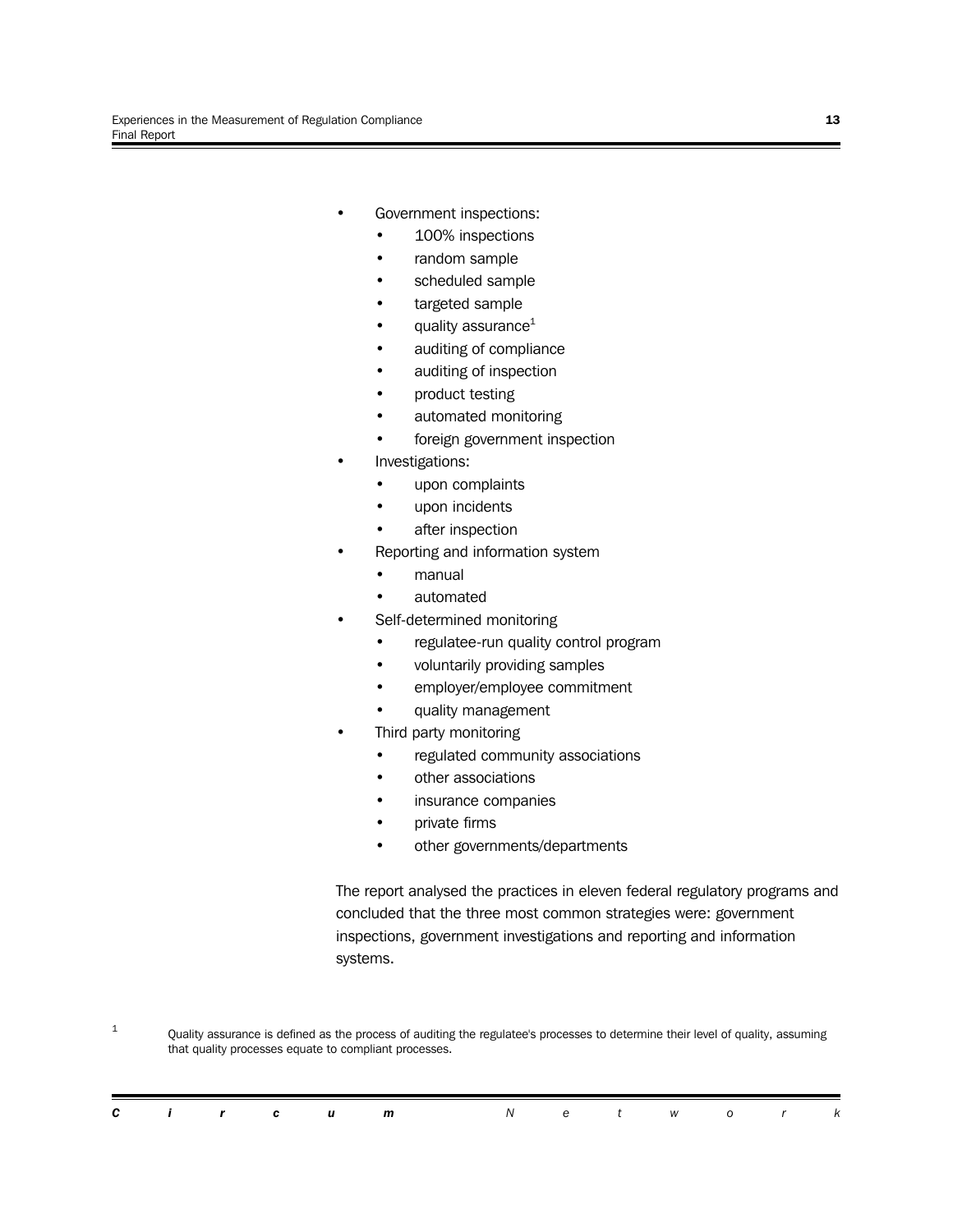A more recent Transport Canada (1998) document suggests the following list of monitoring tools:

- record-keeping;
- internal (to the regulated community) monitoring agency or committee;
- reporting requirements;
- notification of potential violations (by the regulated community member);
- pre-notification of proposed actions (by the member of the regulated community);
- routine inspection;
- inspections not "for cause" and investigations "for cause";
- audits; and
- third-party monitoring.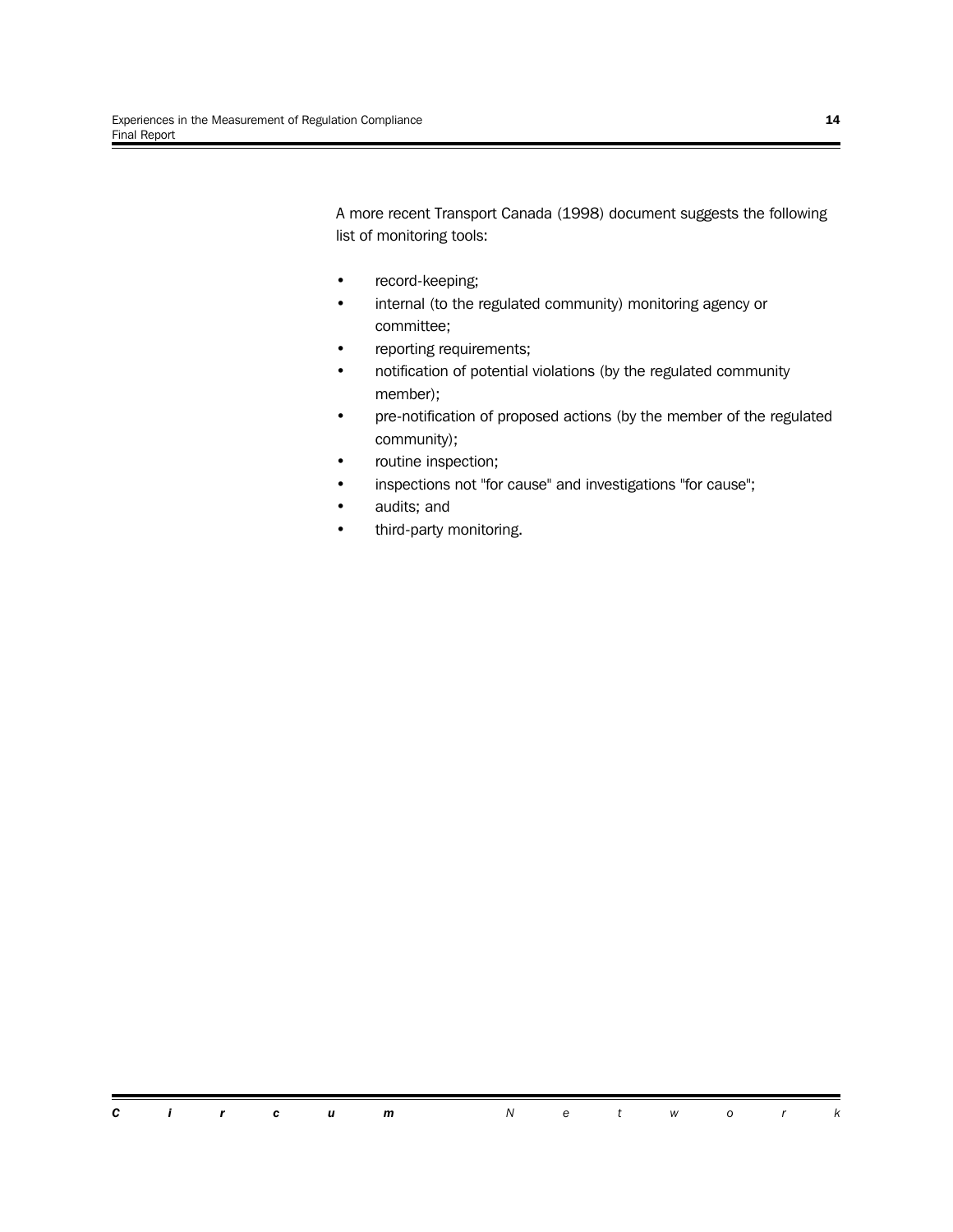# *Chapter 3*

## *EXPERIENCES*

## *3.1 United States Environmental Protection Agency*

In its most recent documentation, the USEPA (1997c) describes the eleven sets of performance measures it intends to use to assess enforcement performance in coming years. These sets of actions deal with the outcome and output dimensions (which correspond to our operational results and immediate impacts). One of these sets deals specifically with the "levels of compliance in regulated populations". Four measures of compliance are proposed:

- the rates of compliance for regulated populations in which the entire population is inspected;
- the rates of compliance from self-reported compliance information;
- the rates of compliance for populations that are targeted for special initiatives (the USEPA recognizes that "these samples are not capable

|  |  | <b>Circum</b> Network |  |  |  |  |
|--|--|-----------------------|--|--|--|--|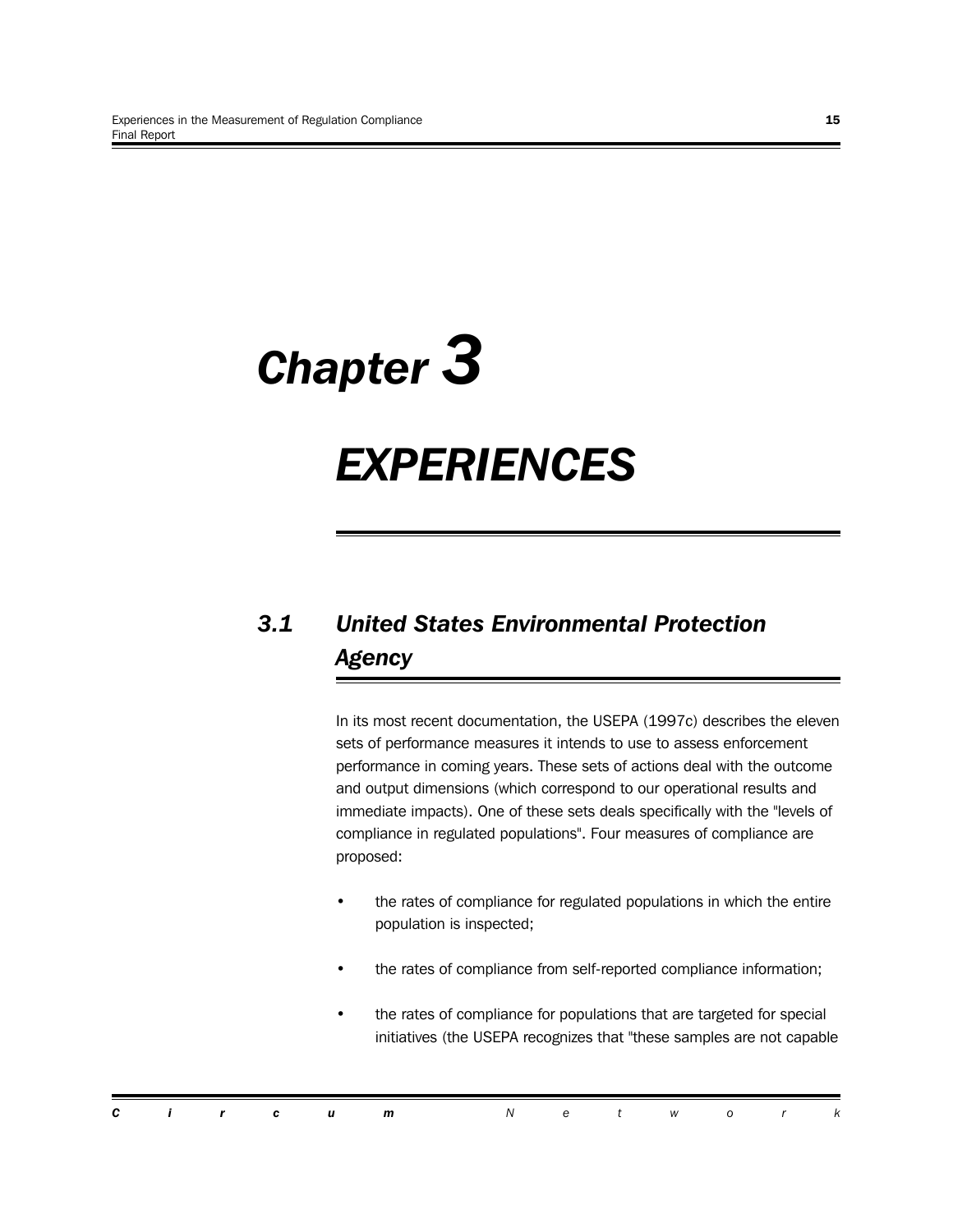of producing rates which are statistically valid and representative of the whole sector"); and,

the rates of compliance inferred from random sample inspections carried out on five to ten sectors per year to produce statistically valid compliance rates and supplement the other three sources.

While the third approach does not produce statistically valid compliance rates, the other three approaches do (to the extent that self-reporting is accurate and timely). Note that this plan does not include the qualification of the nature and seriousness of non-compliance. In particular, it does not address the issue of ill-defined and elusive regulated populations.

## *3.2 Transport Canada — Transportation of Dangerous Goods*

Program description<sup>1</sup>: "Transportation of Dangerous Goods" is a public safety legislation which covers all modes of transportation in all geographic areas in Canada. It includes transport by air, rail, marine and road.

*Defining compliance*. The program defines compliance as 100% compliance with all regulations in every inspection. The statute is mandatory and immediate, meaning that the offence has to be rectified without delay. Offenders do not have the option of coming back at a later date and showing the problem to be fixed.

This definition is seen as imperfect because it does not necessarily reflect a true picture of compliance. For example, using this definition compliance with the regulation runs at between 45% and 50%. Thus, 50% to 55% of inspections find at least one major infraction . Whether there are 2 or 10 infractions, it is reported as one incidence of non-compliance.

1 Key informant: Robert Thomason, Director of Compliance and Operations, Transportation of Dangerous Goods, Transport Canada

|  |  | <b>Circum</b> Network |  |  |  |  |
|--|--|-----------------------|--|--|--|--|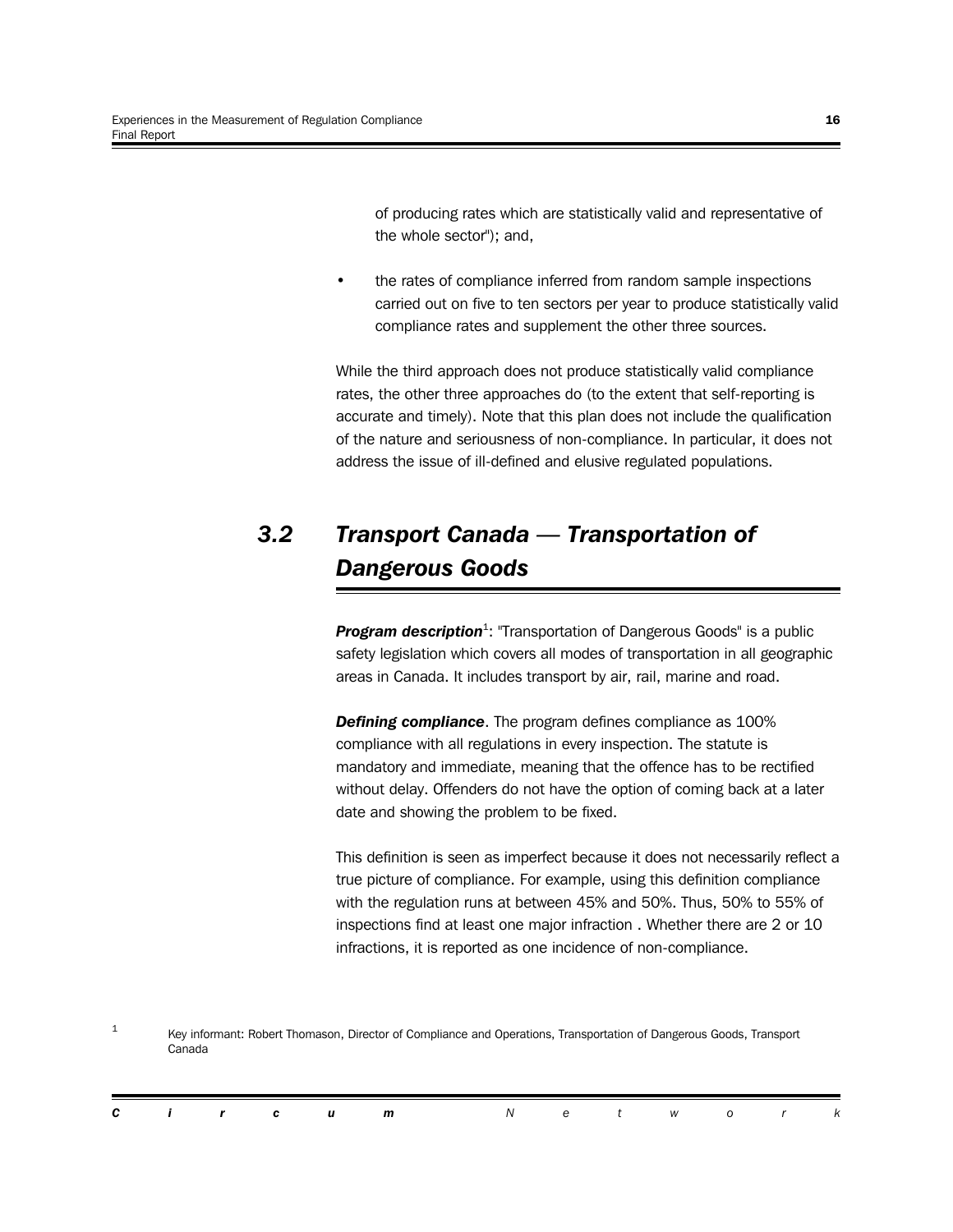*Measuring Risk*. The current system for measuring compliance does not take risk into consideration. The program undertook to differentiate major from minor risks and then removed those aspects that were considered low risk from the compliance reporting process. This was done through a threeyear process where inspectors rated the seriousness or risk level of each offence. The offences collectively deemed to have little impact on response have been dropped from compliance measurement. For example, some paper work offences (e.g., indicating the packing group 1, 2 or 3 in arabic rather than roman numerals) were deemed to be less serious than offences related to containers.

*Capturing reasons for non-compliance*. Reasons for non-compliance are not coded and reported nationally. At a regional level, reasons for noncompliance may be collected when a member of the regulated community accepts to work with an inspector to determine the sources of noncompliance but this process is optional. Thus, no systematic noncompliance reason data are available.

*Regulated population*. The regulated population includes everyone who ships or receives dangerous goods. Movements amount to 27 million a year; they have increased rapidly, by 12% annually, recently. The number of movements is not known in advance but it is finite and fairly predictable.

*Sampling strategy and research methods*. There are 35 multi-modal inspectors, each capable of doing 200 inspections per year. This means that about 0.03% of shipments are inspected. The Director does not believe that results obtained in this way can be extrapolated to the rest of the population. Program operations have determined that if something is packaged correctly at the place of origin, it has a much greater chance of making it through the whole system, so the energies of the inspectors are put on the shippers and the front-end packing process. All activities with regard to data collection around compliance are directed from the region with HQ providing functional guidance.

The program has agreements with a number of related stakeholders to undertake inspections on their behalf. The provinces monitor highways; Environment Canada looks at hazardous waste; the rail system and airlines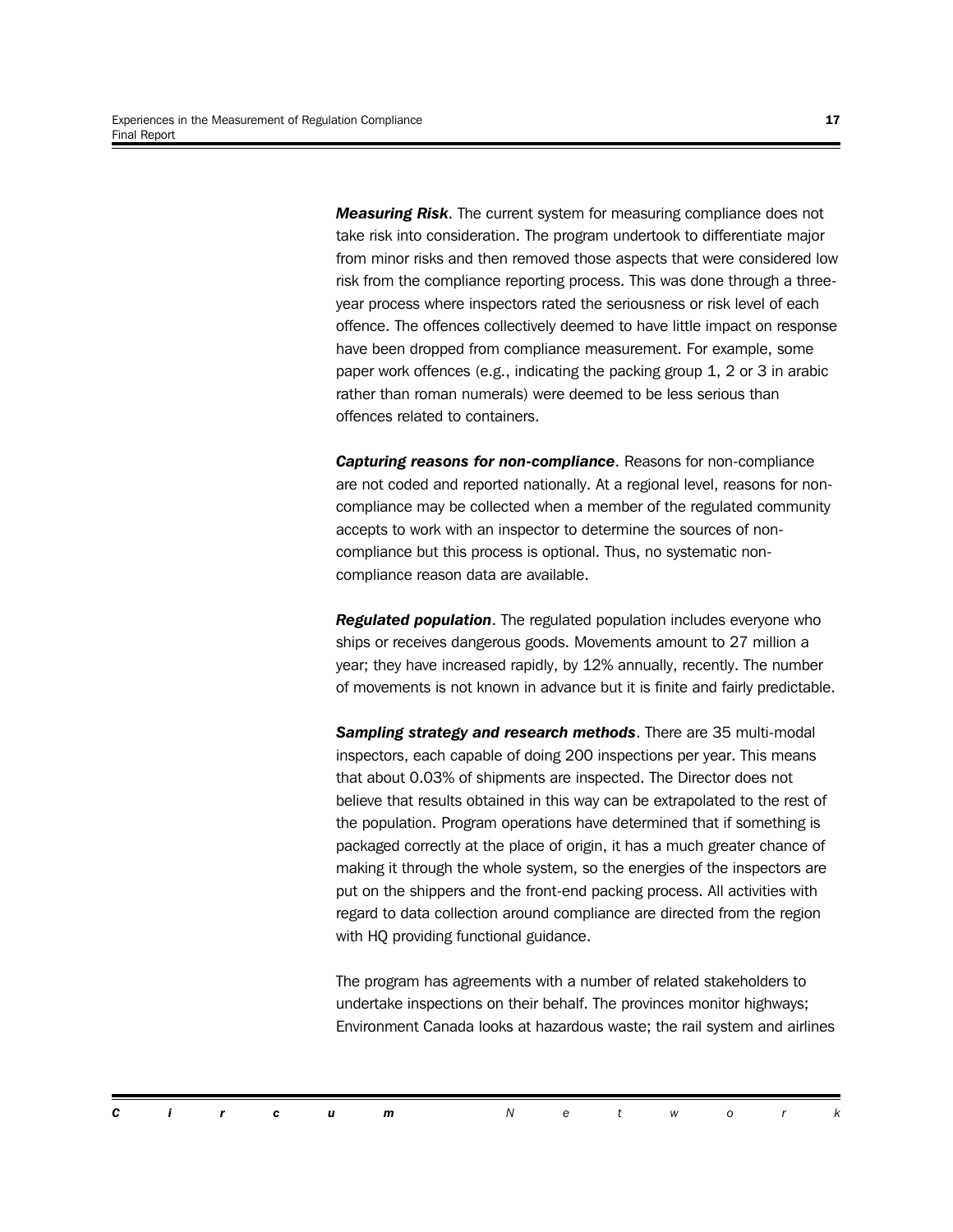also have inspectors that perform this task along with their regular duties. Personnel from the rail safety group, the air sector, Environment Canada, Natural Resources Canada and Atomic Energy Control Board of Canada have all been trained by Transport Canada to standardize the inspection process.

**Data collection.** The Department has a stand-alone Inspection Information System that their 35 inspectors feed into on an ongoing basis. Infractions detected by air or rail inspectors will only be reported to the Director if an enforcement action is taken. It is at the discretion of the person performing the on-site inspection which intervention approach is taken. The central data collection point is the office of the Director who reviews data and provides functional direction. If, for example, he sees a number of incidents related to one type of container, he will flag this issue across the system. It is not reported out in any way. Regions all know what their rate is from their own input, but do not receive data from other regions.

There is no link between data collected with regard to compliance with this program, with other parts of the Department. While there are many other compliance issues, each program is seen to be directed at different people for different reasons. For example, road compliance is directed at manufacturers of automobiles; rail safety is directed at the safe operation of the railway. The variety of approaches may be explained by the differences in programs and statutes, the ensuing differences in program structures and the varying periods when the programs were initiated.

*Results of compliance measurement on performance*. Program management recognizes the difficulty of measuring the impact of their actions on compliance. If highway accidents decrease, is it because the speed limit was decreased, or that increased awareness of the program had an impact?

*References*. "Compliance Program Strategy" in Transportation of Dangerous Goods Inspector Manual, March 1998 (3 pages)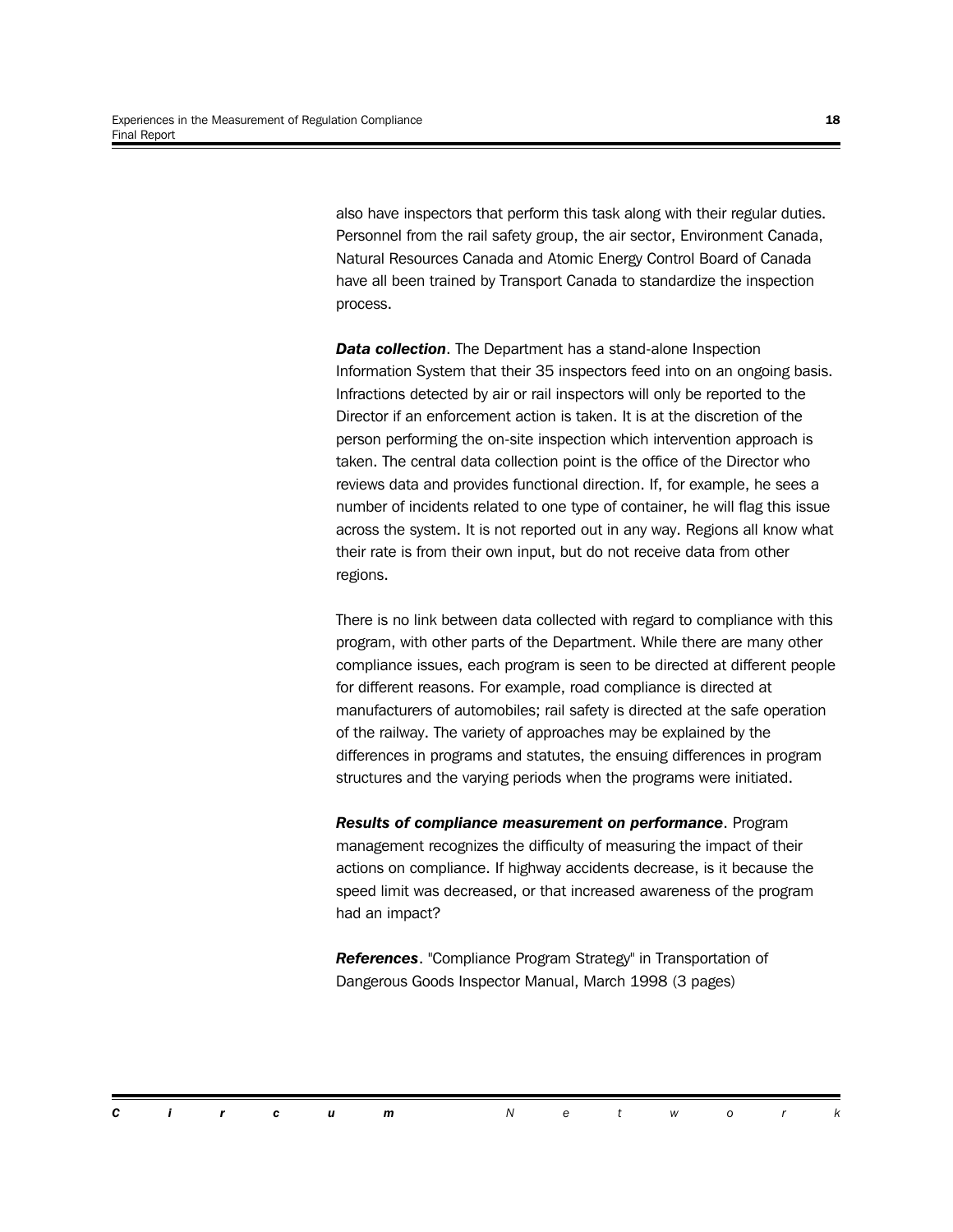## *3.3 Transport Canada — Railway Safety*

Transport Canada's Railway Safety program has been the object of intense scrutiny since 1994. A specialised project team has recently released a report dealing, in part, with regulatory compliance mechanisms in this program. Early on, the report (Transport Canada, 1998) states that "Transport Canada does not have a comprehensive system for capturing compliance data from inspection and audit activities. Limited analysis is performed with existing data due to resource pressures." The report later suggests that program performance tracking would require:

- performance indicators to monitor safety performance and identify safety trends;
- independent audits of the performance of each railway safety management system;
- inspections as performance tracking tool; and,
- supervision and management controls.

As part of the study, Transport Canada analyse railway safety systems in twelve countries. Among other things, it was discovered that four offer no data related to compliance; five produce data on incidents only; and three register data on inspection results. Thus, in these twelve countries, only three assemble data at least marginally related to compliance and all three use operational indicators.

## *3.4 Fisheries and Oceans Canada*

Program description<sup>1</sup>: The system described here covers both Fisheries and Habitat regulations – Sections 35 and 36.

| C.<br>$\mathbf{i}$ $\mathbf{r}$<br>$\mathbf{r}$<br>W .<br>u m |  |
|---------------------------------------------------------------|--|
|---------------------------------------------------------------|--|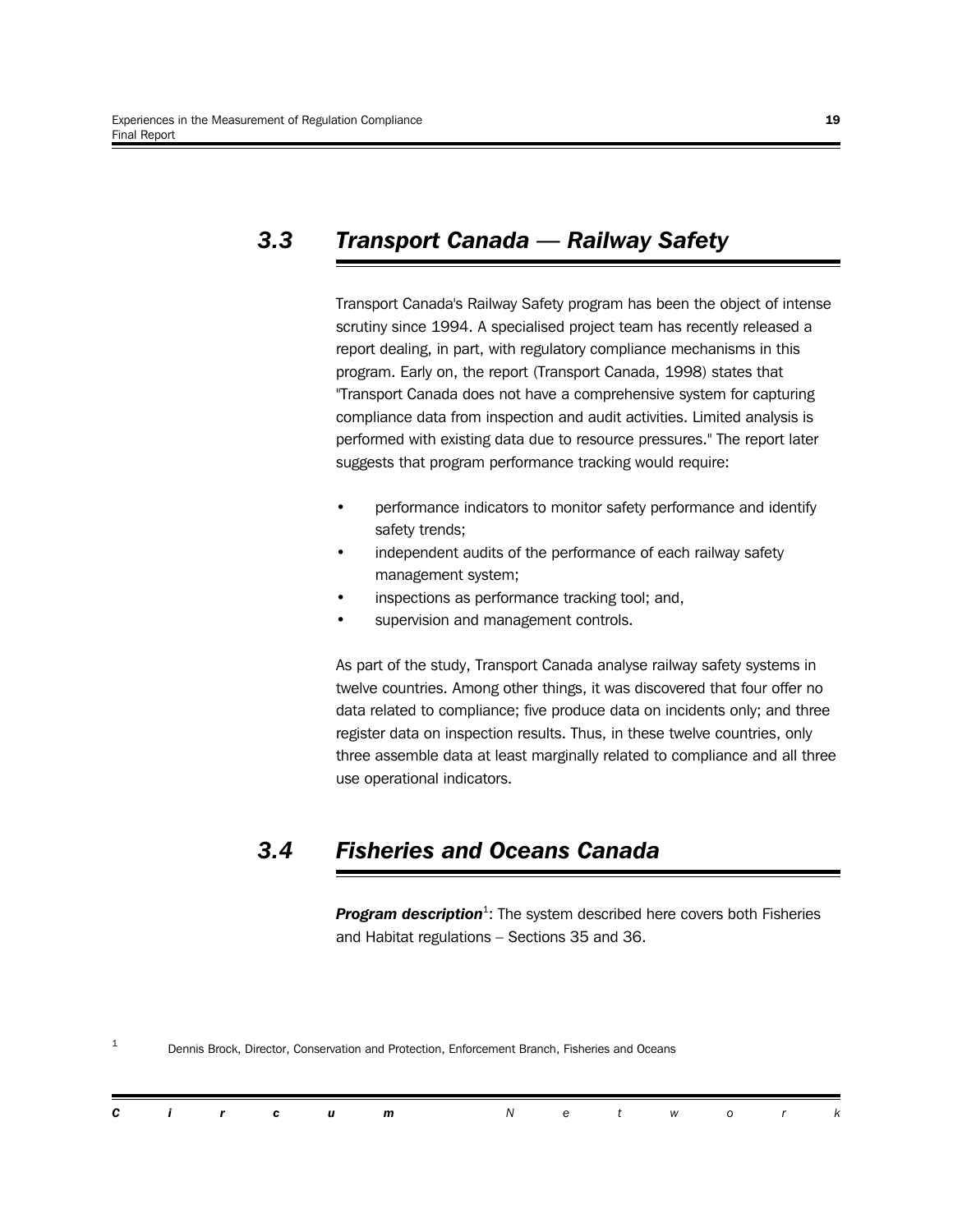*Defining compliance*. Compliance is defined as being 100% in compliance with Conservation and Protection regulations. Non-compliance is therefore determined by dividing the number of persons warned or charged by the number of persons checked (if 14,000 aboriginal fishers are checked, and 100 are found to be non-compliant with any of the regulations, the reported compliance rate is 98%).

*Capturing reasons for non-compliance*. The system now being installed cannot get at the reason for noncompliance (e.g., financial gain rather than lack of knowledge). Departmental officials believe however that it will be possible to develop a model which will analyse compliance behaviour in more depth, but they are just beginning to think about the elements that would need to be included.

**Sampling strategy and research methods**. The department is currently developing a system and plans a pilot in the Fraser river area this year. Enforcement officers check individuals and vessels in each fishery area. Data are collected weekly from officers engaged in enforcement in each fishery.

**Data collection.** Until recently, the Department did not keep track of the number of people checked, and was hence unable to provide compliance figures. Over the past eight years, the Department has been developing a national, department-wide system that began to be rolled out in 1996 and which makes these linkages. It tracks violations reported, and the data may come from one of the C&P officers or from the Observe, Record, Report Program (a 1-800 reporting system for private citizens and concerned fishermen). The system basically captures incident reports — both warnings and charges. It currently contains about 3,000 records. According to officials, there remain a lot of issues on how to use and interpret the information captured, and in particular how to extrapolate the data to the whole population. "Unless we do a 100% sample instantanteously, we can't detect compliance in a whole population. Once a government aircraft is seen, or an officer arrives on dock, fishermen behavior changes..." They base compliance reporting on the people who have actually been checked and assume that this is the norm for the population.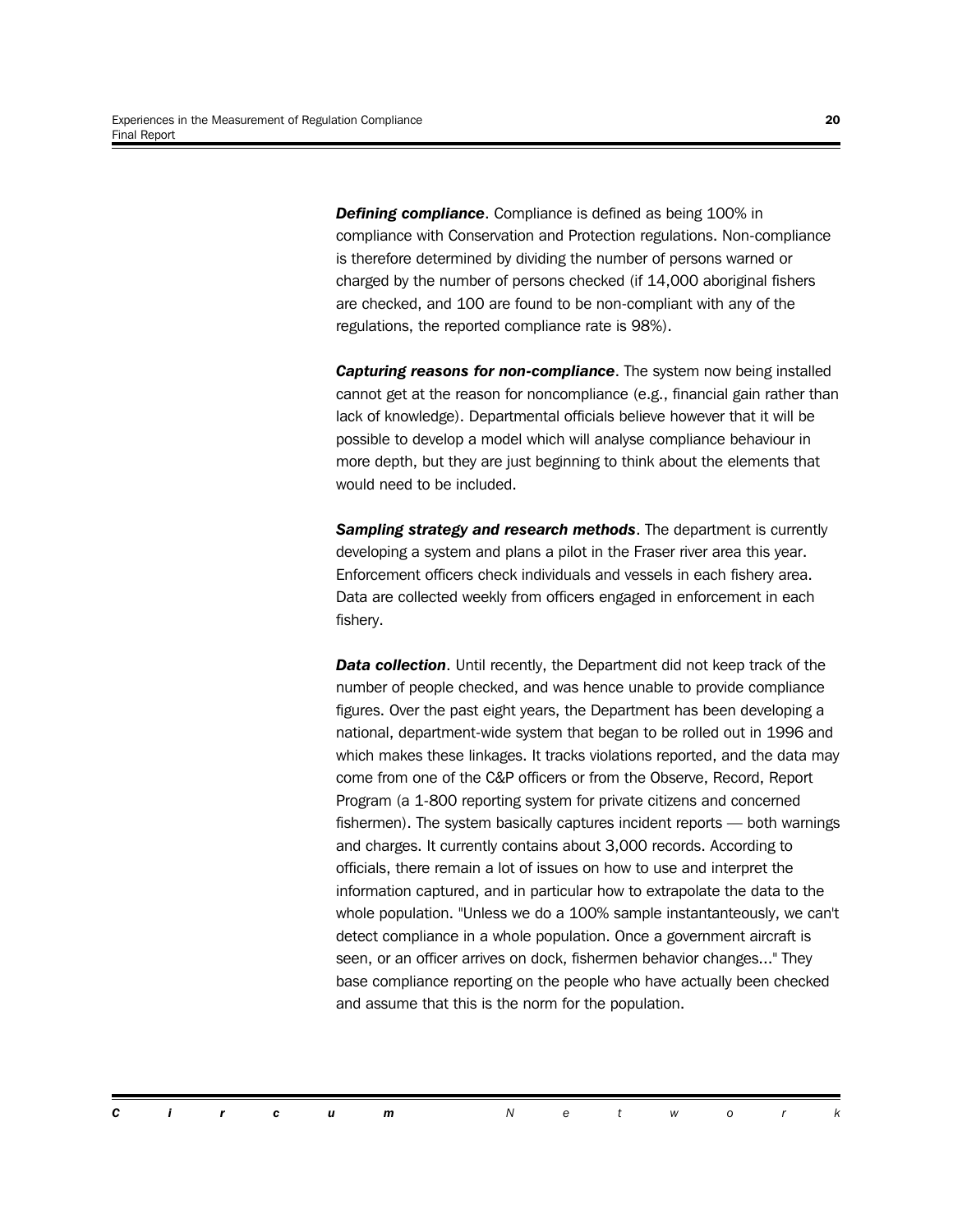Others, particularly the media, contest the information that is provided based on the data collected. For example C&P data show that aboriginal fishers in the Fraser River are 98% compliant. The accuracy of that figure is in dispute. The Department is now considering ways to calibrate the accuracy of the data by undertaking parallel qualitative research. Such a project was undertaken in the early 90's, whereby an academic researcher conducted an intensive survey of fishermen to get their views and then tried to correlate these findings with the compliance information that DFO was turning out. In the study, fishermen said that there was a lot more illegal catch going on than the data indicated. However, Departmental officials doubted the consistency of the field operation data that the system in existence at the time produced. The Department subsequently invested heavily in improving its own data (as described above) and is now preparing to return to the qualitative research model as a secondary information resource.

The system is able to track violations by type (e.g, habitat violations), by regulation, by region, by officer. The system will enable the construction of a national picture, comparing for example how many habitat violations there are in the Pacific region vs. the East coast. The system was designed for integration with other data bases beyond the Conservation and Protection Enforcement Branch. This would include for example the licensing data base for all ocean vessels, and the catch data system relating to quotas.

It also tracks internal operational data — the number of hours that are expended by each officer by platform type, e.g., number of vehicle controls, air patrols, boat patrols, to determine which is the most effective mode. Departmental officials hope to be able to compare effort and output in order to help determine the best mix of resources and frequency of checks.

One operational problem with data management at present is that 70% of officers are in remote locations and don't have immediate access to Internet service. Once this is addressed, the next step will be to build analytical tools that enable them to derive the best information from the data.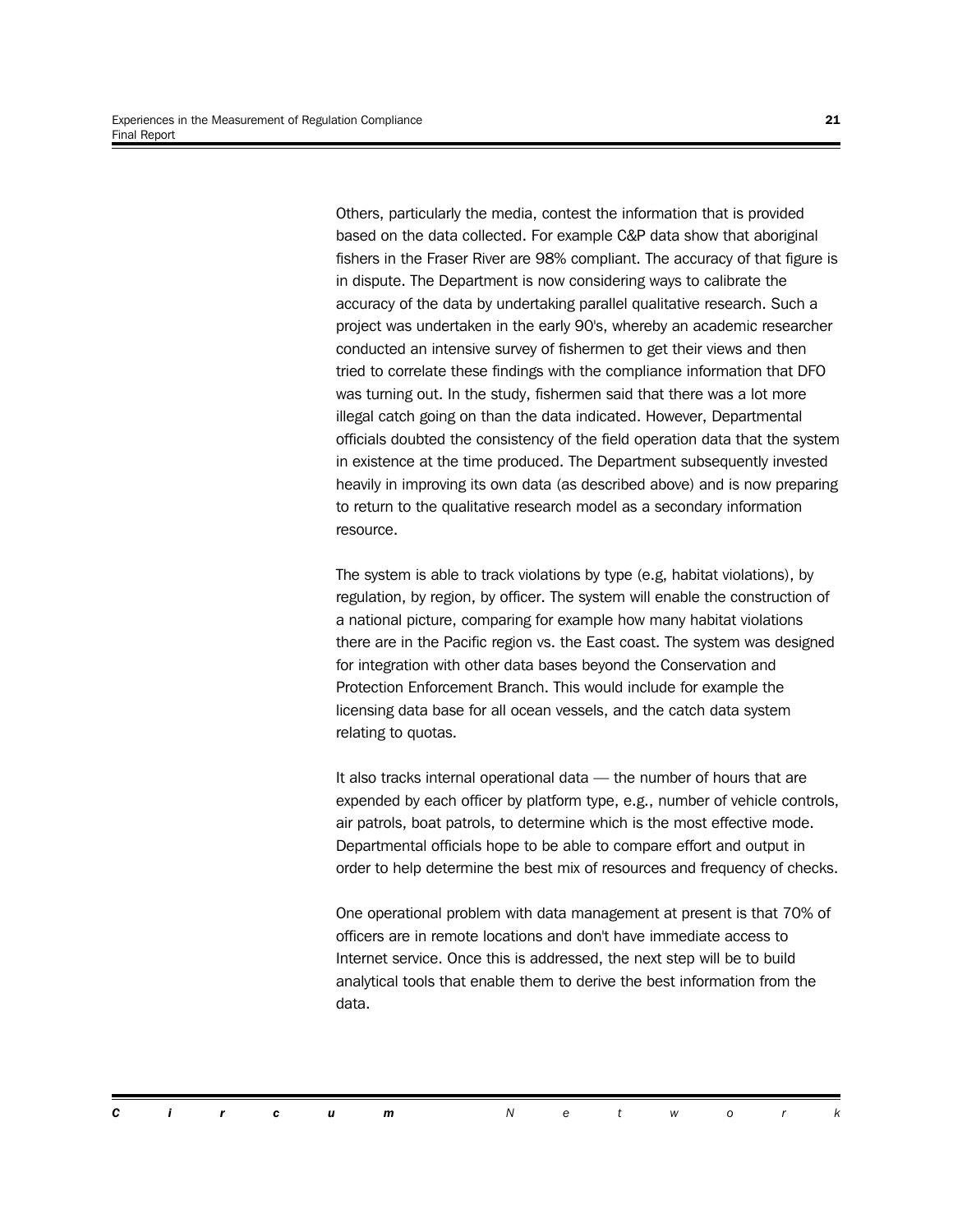**Overt observation.** One means used to get more information on illegal activities of the licensed population is the placement of overt observers on a certain proportion of any one fleet (the percentage varies from 5% of the fleet to total coverage depending on the level of risk). The overt observers report on their findings, and data from observed vessels is compared with data from the unobserved portion of the fleet (based on inspections). This may give some indication of the level of illegal activity. For example, if observed vessel come in with a large proportion of small fish and the non observed vessels only have large fish, this may indicate that there has been some illegal dumping of small fish at sea. Obviously, with a known observer on board, fishers can manipulate where they fish, so it is not an exact science. There are 200 to 300 such observers working at any one time.

*Reports and publications*. *Post Season Analysis, 1996 - Calculating noncompliance rates* (overhead presentation)

### *3.5 Citizenship and Immigration Canada*

Program description<sup>1</sup>: Port of Entry management in Citizenship and Immigration Canada (CIC) focuses on ensuring that everyone who crosses the border into Canada is in compliance with Immigration Regulations that is to say they are properly documented as Canadian citizens, or have permission to enter the country under another status (refugee, visitor, etc.). An important aspect of the program is that CIC is not the primary line of enforcement. People are first met by a Customs officer who ensures that travellers are Canadian citizens or are otherwise properly documented. If they are not, the traveller is then referred to an Immigration officer.

CIC has a Memorandum of Understanding with Customs which spells out the circumstances in which people are supposed to be referred to CIC. One

 $1$  Manuel Pereira, Program Officer with Port of Entry Management Division, Enforcement Branch, Citizenship and Immigration Canada

|  |  | <b>Circum</b> Network |  |  |  |  |
|--|--|-----------------------|--|--|--|--|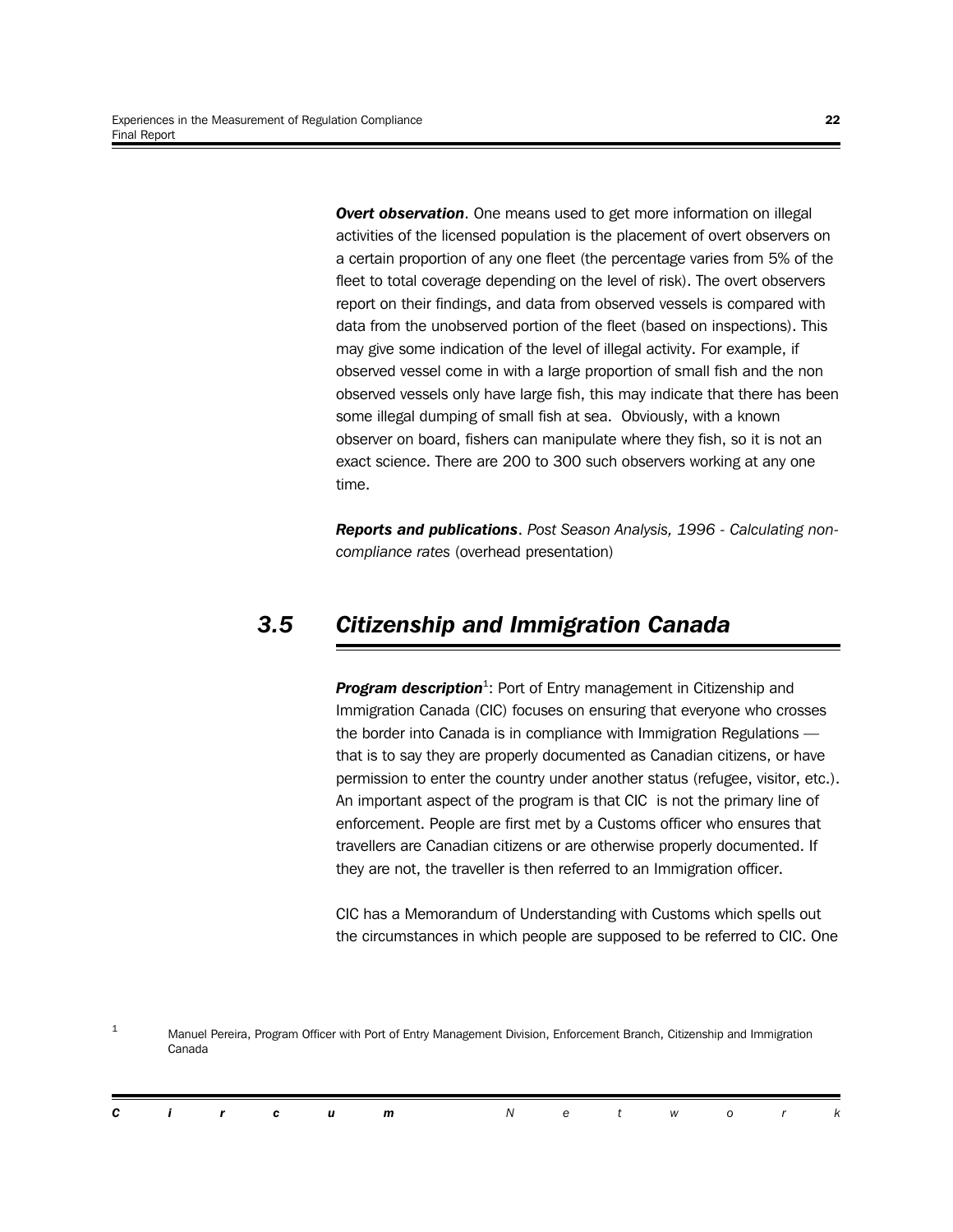of the responsibilities of CIC in return is the provision of training to Customs Officers.

*Regulated population*. The regulated population consists of every individual who crosses the border into Canada legally or illegally. The Department currently has no means of estimating the volume of illegal immigration or non-compliant entries.

The reporting of inadmissible persons on the FOSS system (described below) is a measure only of those discovered to be non-compliant on attempts to enter Canada. The Department has no sense of the numbers of non-compliers that get through the gate for a number of reasons. Firstly, our land borders are very open, and some roads into Canada have no customs clearance facilities at all. Also, people who are in Canada illegally are unlikely to present themselves once here. Random investigations are undertaken by way of employers and in conjunction with the police who CIC also trains on matters related citizenship and immigration. In addition, CIC is sometimes fed information from the general public. Cumulatively these sources turn up a number of cases which were non-compliant on entering Canada, but provide no basis for calculating the size of the larger pool of which they are a sample.

*Data collection.* Data on non-compliance is collected on an ongoing basis through the formal reporting of persons who are inadmissible to Canada (known as "Section 20" reports). These reports are compiled by Immigration officers at ports of entry and entered into the Field Operations Support System (FOSS). This data is gathered by the Enforcement Branch and is the basis for a number of statistical reports. Reports are produced as required, but may be aggregated by entry point (e.g., land, airports), by the number of admissions and refusals, the number of refugee claims, etc.

No attempt is made to extrapolate the results of this reporting process (whereby 5% to 7% of those attempting to enter the country are deemed to be improperly documented) to a more comprehensive statement about the overall level of compliance with Immigration regulations.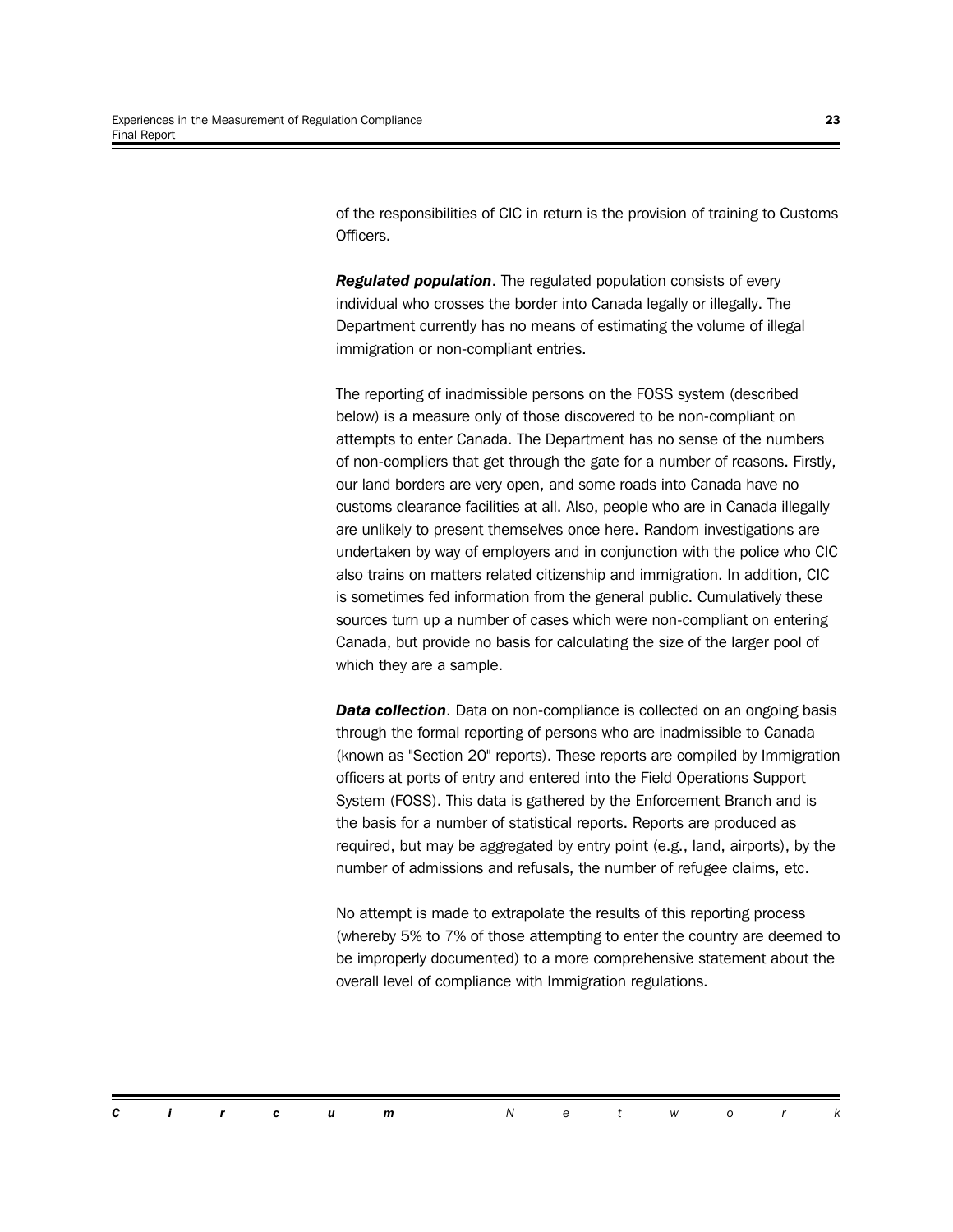*Ad hoc studies*. Aside from the reporting on all cases of non-compliance that the system finds, the Department occasionally invests in measuring and assessing the quality of their system. Since the quality of the program is critically dependent on Customs referring the right people to CIC, this aspect has been more a focus of research than measures of compliance itself. (The latter is deemed to be a close to impossible task).

*Ad hoc* studies aimed at testing the quality of the process by which noncompliance is identified are undertaken on a one-off, occasional basis. In 1991 for example, Employment and Immigration Canada hired a consultant to undertake a research project to assess the quality of the process used by Customs to identify and refer improperly documented people to the Immigration officer (for secondary examination). A systematic sample of travellers entering Canada was selected by a research assistant. After the regular non-immigration portions of the entry interview (Customs, Health Canada, Agriculture Canada), sampled cases were sent to Immigration secondary for full blown processing. This sample revealed the proportion of travellers who are indeed inadmissible into Canada (assuming that the Immigration officer is capable of rightly identifying non-eligible cases in the context of a formal and monitored secondary interview, a safe assumption). Moreover, it was possible to compute the performance of Customs officers in identifying travellers requiring secondary Immigration assessment by computing the ratio of the proportion of cases found inadmissible under normal procedures (the simple ratio of inadmissible cases to total traffic) to the proportion of cases found inadmissible in the study sample.

The second tier of the traveller screening and examination process at points of entry is the examination carried out by the Immigration officer. In another *ad hoc* study, an external consultant and Employment and Immigration Canada trained six actors to represent six different "cases" and to exhibit the behaviour expected of the six inadmissible personalities selected (e.g., someone who was criminally inadmissible, someone who intended to work but did not hold a work permit, someone who intended to abuse the health system, etc.). Extensive work was put into making the cases as close to reality as possible. The actors presented themselves at border points, and were referred to EIC by Customs officers who had been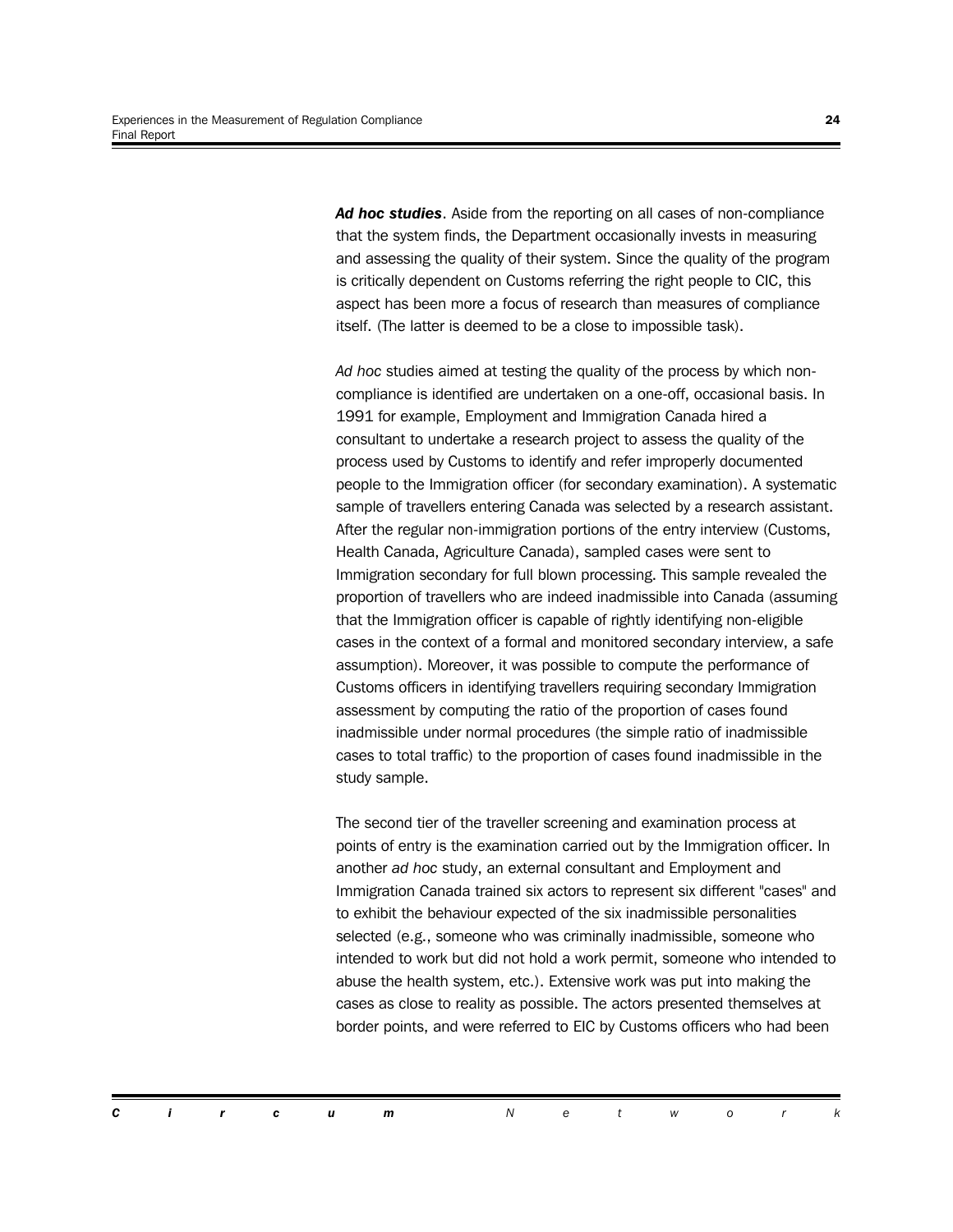briefed about the study. The research project tracked the number of occasions where someone got through (they should all have been sent back to their originating point) as well as the details of the process to which the actors were submitted. The results of the study indicated that improvements were required in the Customs referral process. Although the sample size was small, the study provided also a quantitative estimate of the performance of secondary examinations. Coupled with the results of the first study, an overall performance rate could be calculated as well as an overall compliance rate. Of course, these data could be extrapolated only at monitored points of entry.

Other studies with similar objectives have been undertaken in "blitzes", where a consultant interviews everyone who comes through Customs at a particular point for a given period of time to determine what may have been missed by Customs officers.

An additional mechanism meant to strengthen the quality of decisions made by Customs officers with respect to who should be referred to EIC or not, is the ongoing provision of feedback at each Port of Entry between Immigration and Customs officials. Feedback is provided to Customs on all cases that were referred with respect to the appropriateness of the referral.

*Research and Reports*: Immigration regulations, Port of Entry processing; Section 20 reports - Port of Entry Chapter PE-9

### *3.6 Revenue Canada Customs*

Program description<sup>1</sup>: The Commercial Program ensures that all goods arriving into Canada by air, land, and marine are admissible. Some 80% come from the U.S., and 60% arrive by highway.

1 Key informant: Caroline Doyle, Commercial Compliance Measurement, Compliance Management Division, Operational Policy and Coordination Directorate, Customs and Trade Administration Branch

|  |  | <b>Circum</b> Network |  |  |  |  |
|--|--|-----------------------|--|--|--|--|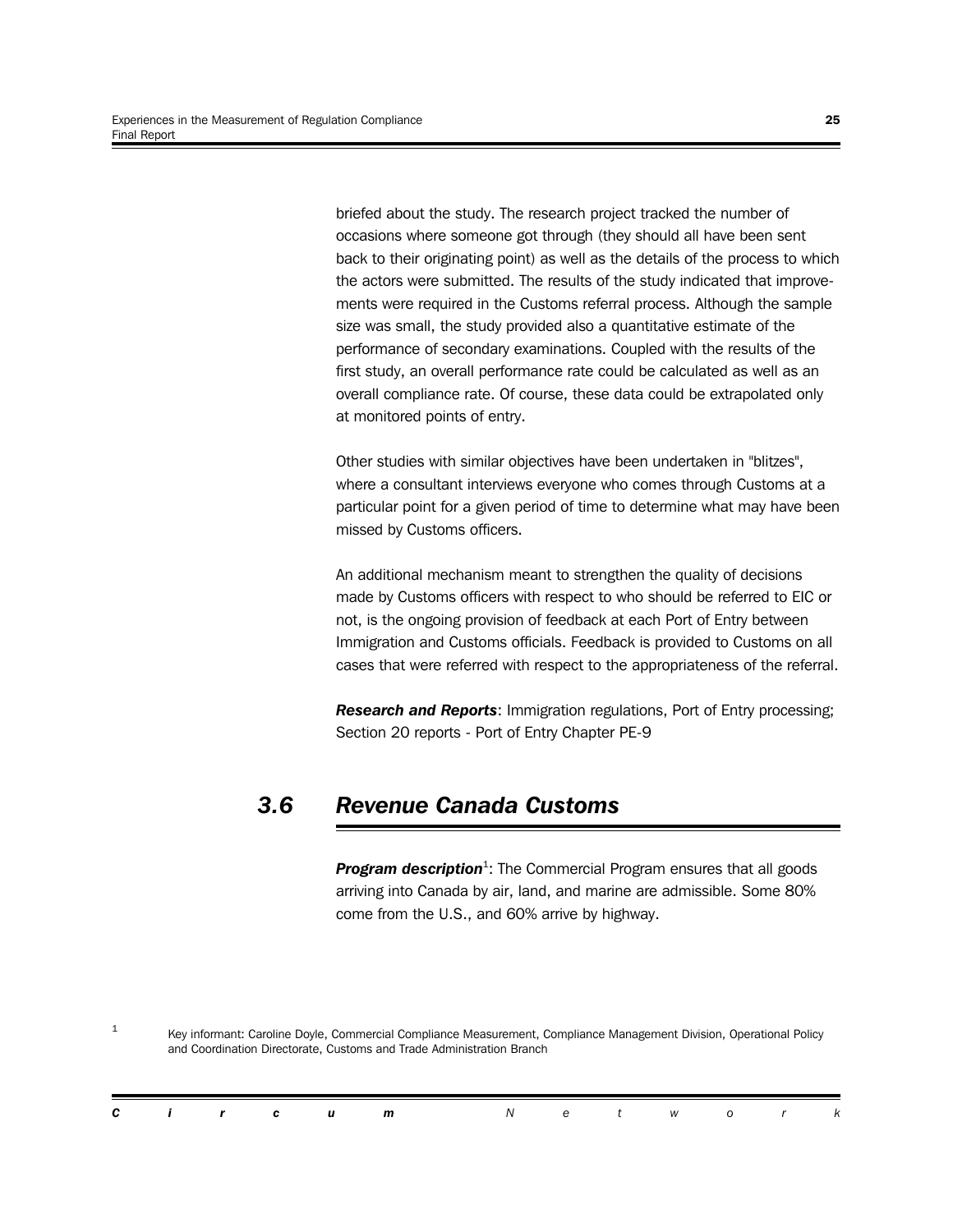*Background*. Under the Customs Act, the Department administers legislation on behalf of other government departments (for example WAPPRIITA for Environment Canada, Immigration regulations for Immigration Canada). Their key job is to determine the admissibility to Canada of people, goods and conveyances. They began developing compliance measurement first in the 1980's in the Travellers Program. Systematic sampling was used to measure compliance rates of returning residents to Canada — every fifth traveller was selected and sent to Customs secondary examination. This system was pretty well entrenched by 1986 and used by Treasury Board as an example to other departments. By 1994, they decided to do the same thing with the commercial program but, with declining resources, had to modify their approach.

*Definition of compliance*. Compliance means that the goods are admissible — that they meet all the requirements to be admitted into Canada for consumption here (goods in transit are not covered by this program).

*Regulated population*. The regulated population is finite, but huge (numbering in the millions). It includes anyone bringing goods into Canada for consumption here. This program does not deal with illegal activity (contraband, chiefly tobacco, alcohol and drugs, is dealt with by another program, and has quite a different approach using intelligence, etc.). Members of the regulated population have to have business numbers, be registered for GST, pay customs duties, and through these mechanisms are a known quantity. Non-compliance with respect to commercial transportation is basically dealing with people who unwittingly make mistakes. In any event and in the greater scheme of things, the amount of illegal activity is considered to be low.

*Sampling strategy*. Since 80% of goods come from the U.S., and 60 % come by highway, the initial focus was on highway border locations. The sampling unit is commercial vehicles. Thirteen border locations were selected that accounted for 80% of the commercial volume. They built on the data from the travellers program, beginning with an assumption of 8% non-compliance, with a confidence level of 95% plus or minus 3%. The estimate of non-compliance, based on experience, has been decreased to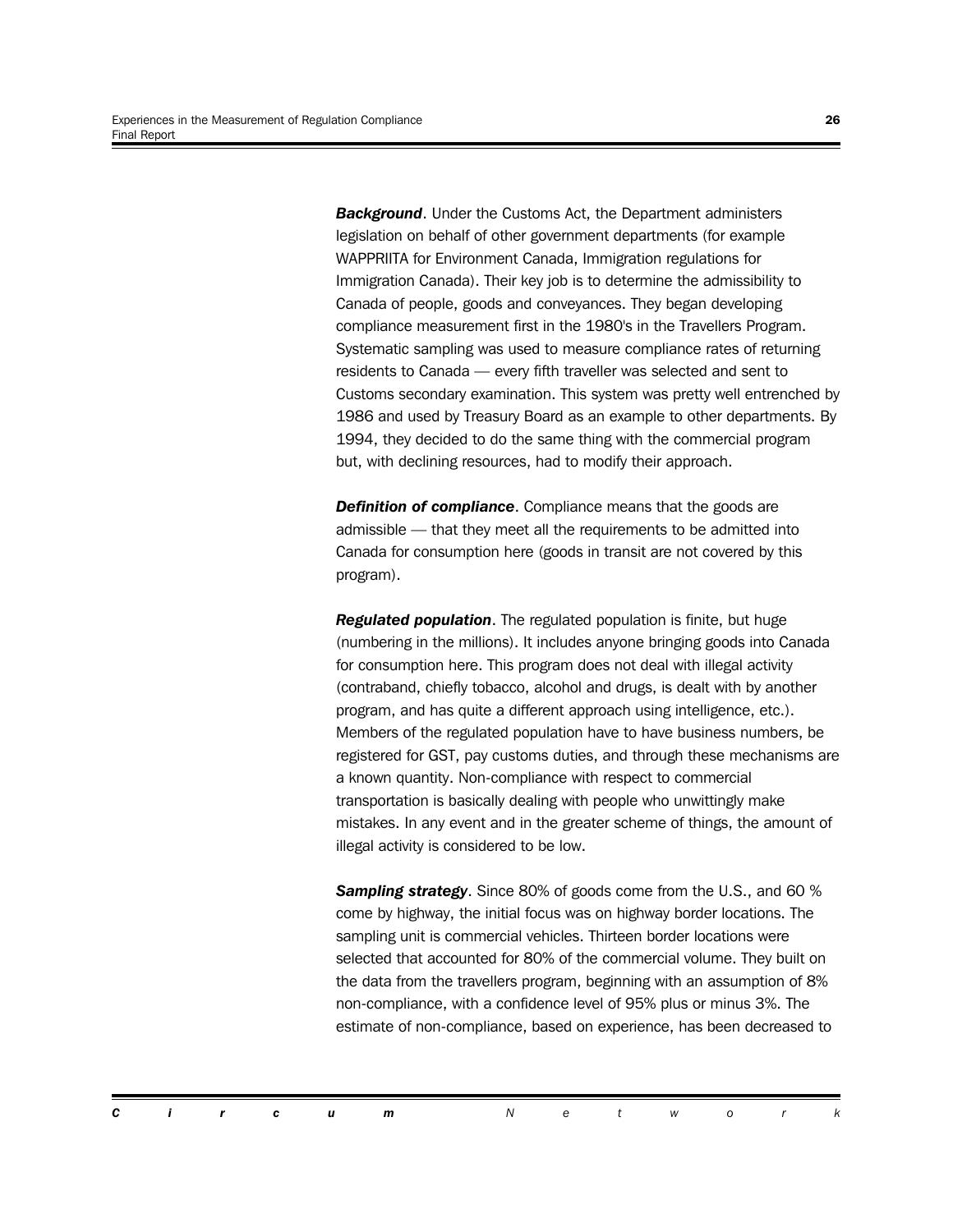6%. A sampling methodology was designed using a random sample. At each of the 13 main ports of entry, 203 commercial vehicles were examined three times per year. With cutbacks, next year the plan is to draw back to once a year, but still provide national coverage even though 75% of all business goes into Southern Ontario.

A statistician from Statistics Canada was brought into the project and made some changes to the sampling methodology. It was refined to reflect more accurately the population and universe of commercial transporters. The statistician reviewed data collected to date, visited a number of ports in Canada and suggested some changes to the sampling methodology (e.g., drop "empties" since any goods would be the possession of the trucker, and not deemed commercial, and "bulkloads" since they did not have the physical capability of examining them).

Sampling began on highways in 1995, and in 1997 air and marine inspections began. The sampling strategy changed for marine as it was not possible to examine a whole container ship. The universe in this case is the release package — those goods released from customs control.

There is a fairly strong sense among staff that the strategy is mathematically defensible and there is a high comfort level in extrapolating the 6% non-compliance statistic obtained through sampling to the population as a whole in the highway mode. The confidence level is less with air and marine simply because the measurement system is so new. The estimate is that it takes a minimum of three years and preferably five to have statistically valid data.

*Data collection methods*. Information is gathered and reported locally during the course of the examination. The examination methodology used was copied from the American system which emphasizes the importance of standard practices in order to make sure that the same things are being measured at each site. Six inspectors cover the whole country to ensure that the sample is drawn randomly and equivalently from place to place, that every investigation is done exactly same way and that information is captured in a consistent fashion. (For example, when examining a truck all 400 boxes would be removed, every 8th box would be opened and 30 of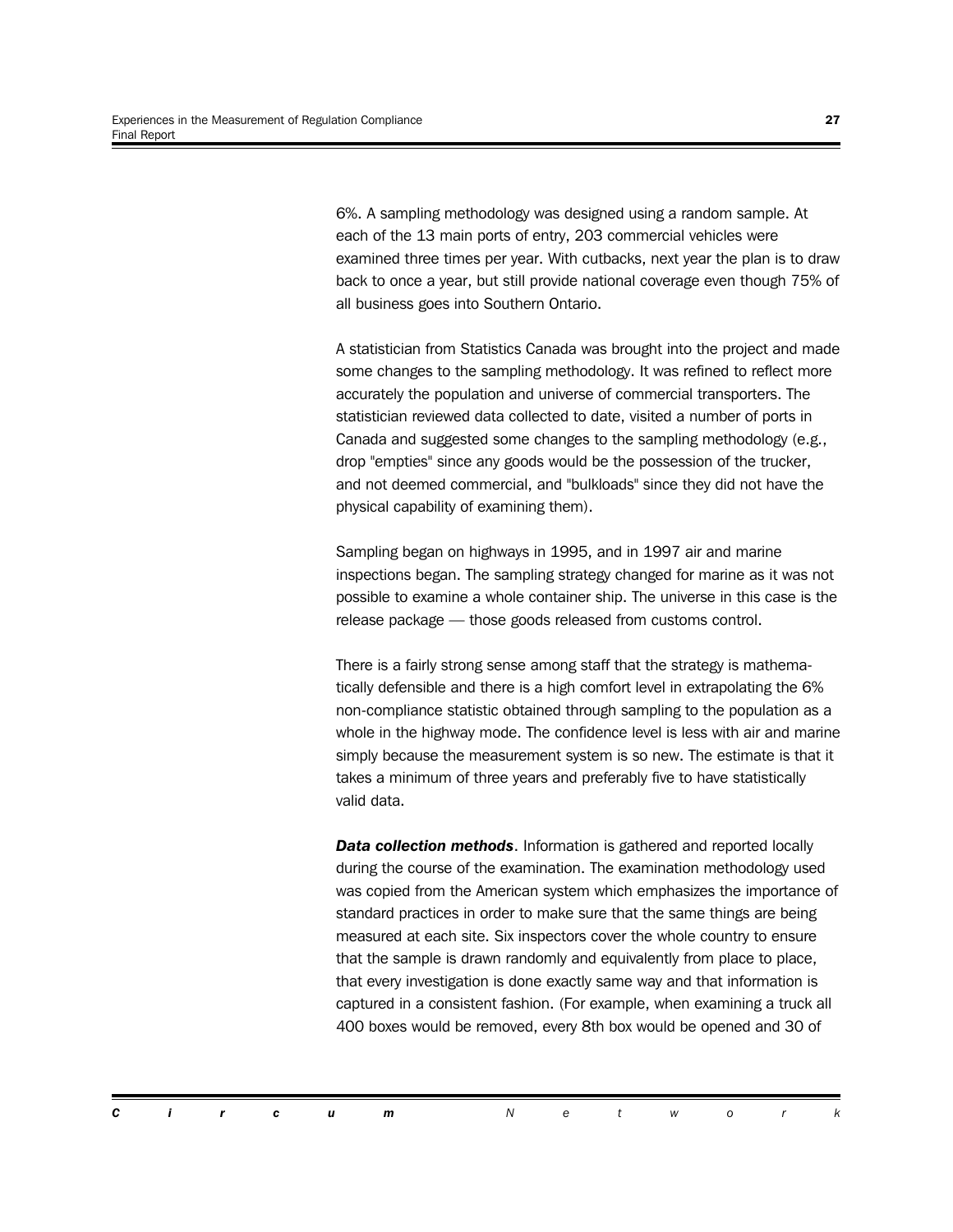these would be piece counted with no variations in the process site by site).

*Risk and non-compliance*. The system is just now beginning to develop risk criteria, to focus examination efforts. The hope is that as they are developed, sampling can become more stratified, increasing in accuracy the universe examined.

Part of the complication of developing risk criteria is that this information has to be closely linked with balance of trade data and trade agreements.

*Reporting*. Aside from acknowledging the deterrent effect associated with examination, the use made of the information gathered in measuring compliance is multiple.

Reporting is done at many levels. Information reported to management is more like "an opinion poll" (in the words of the key informant). Reports can be broken down by mode of transportation, different release forms or "service options" (e.g., filling in the customs form on arrival of the shipment, or — for frequent importers — by pre-arrangement, etc.), country of origin, types of discrepancies, etc. Detailed information at the micro level would go to each local port in order to build location-specific profiles on types of non-compliance. Sometimes information is shared with American counterparts in specific regions, but there are concerns about privacy issues.

An important use of the information gathered for compliance measurement is improvement in client service. As program staff articulate it, "We make things so complicated that it becomes difficult for people to comply. [In measuring compliance] we find that there are things we can tell people that will make it easier to comply." So information is used more for educational programs, for importers, brokers, etc., than for performance reporting. A lot of the information gathered is used for targeting specific client groups, to help them comply. For example the system was picking up that there were more administrative errors with release packages (which in turn slows down the release of goods) during the summer months. Program personnel figured out that this was because the paperwork was being done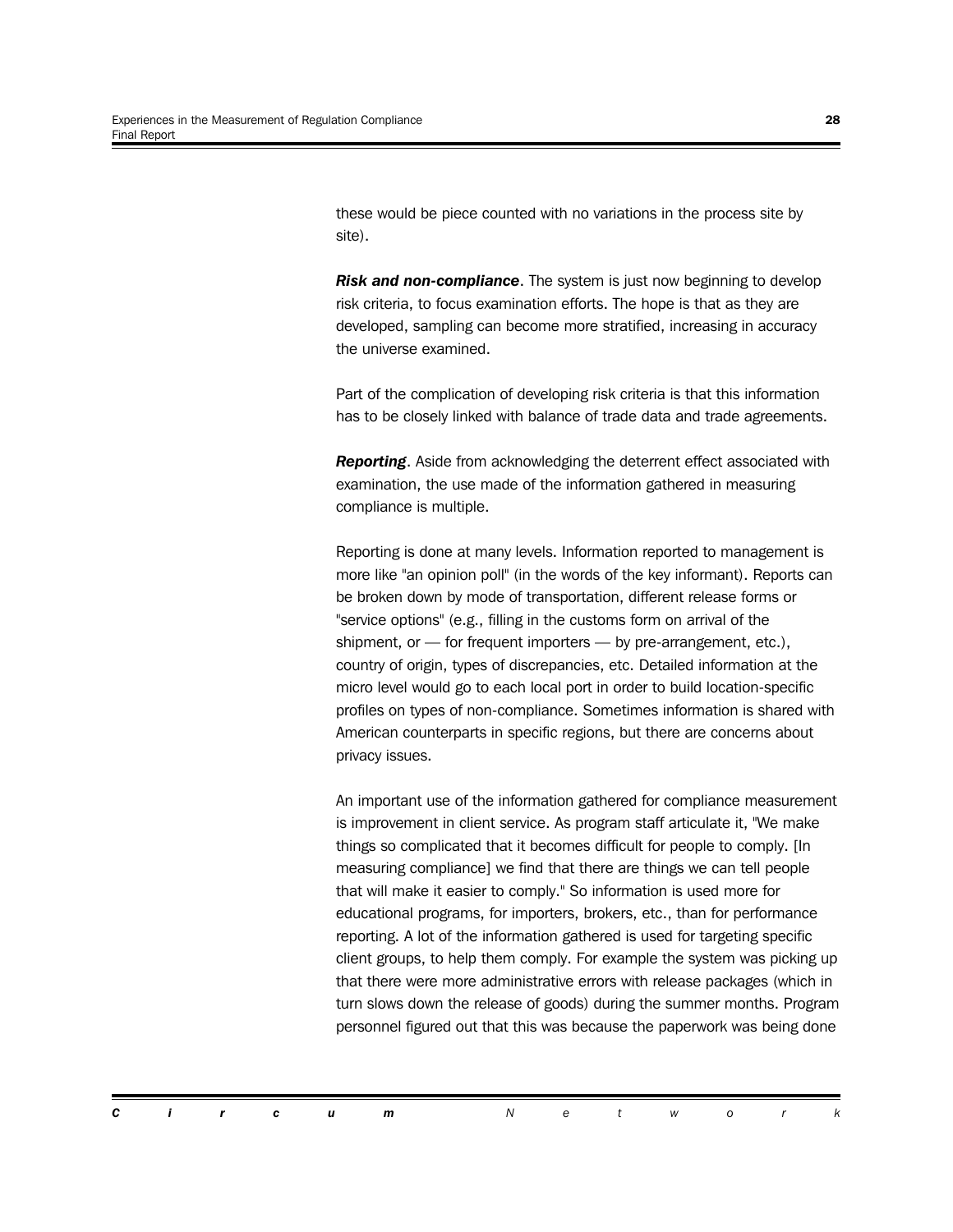by summer students who were not properly trained. By bringing this information to the attention of the client community, they were able to help the members of the regulated community become compliant.

The data collected allows the program to focus on problem areas, for instance one service option over another. Once the pattern is documented, it goes back to the program staff for interpretation and action.

Another critical use of the information, in collaboration with Statistics Canada and Industry Canada is building the portrait of Canada's balance of trade. Information on imports and exports obtained by Customs is key to this. Balance of trade information in turn feeds into a number of statistical and trade initiatives such as Team Canada. One of the challenges posed for the Commercial Program is to get shippers to report very precisely what is coming in whether or not they have to pay duty. Since the tariff classification process is very complicated, there is a temptation among importers to just use a formula they know "works". It is hard to sell them on the importance of accuracy of information for making Canada a more competitive on the global marketplace. Because of the use made by Industry Canada of data collected, officials from this department they sit down with Customs from time to time to review methodology and information sought.

The understanding that compliance has to go hand in hand with client service and client education has brought both these functions together in one division in Revenue Canada Customs.

## *3.7 Canadian Food Inspection Agency*

*Background*<sup>1</sup> . Although food inspection is now handled by the Canadian Food Inspection Agency, the compliance measurement process has not changed substantially since the days when it was handled by Agriculture and Agrifood Canada. It will gradually evolve in response to both resource

1 Key informant: Dr. Graham Clarke, Canadian Food Inspection Agency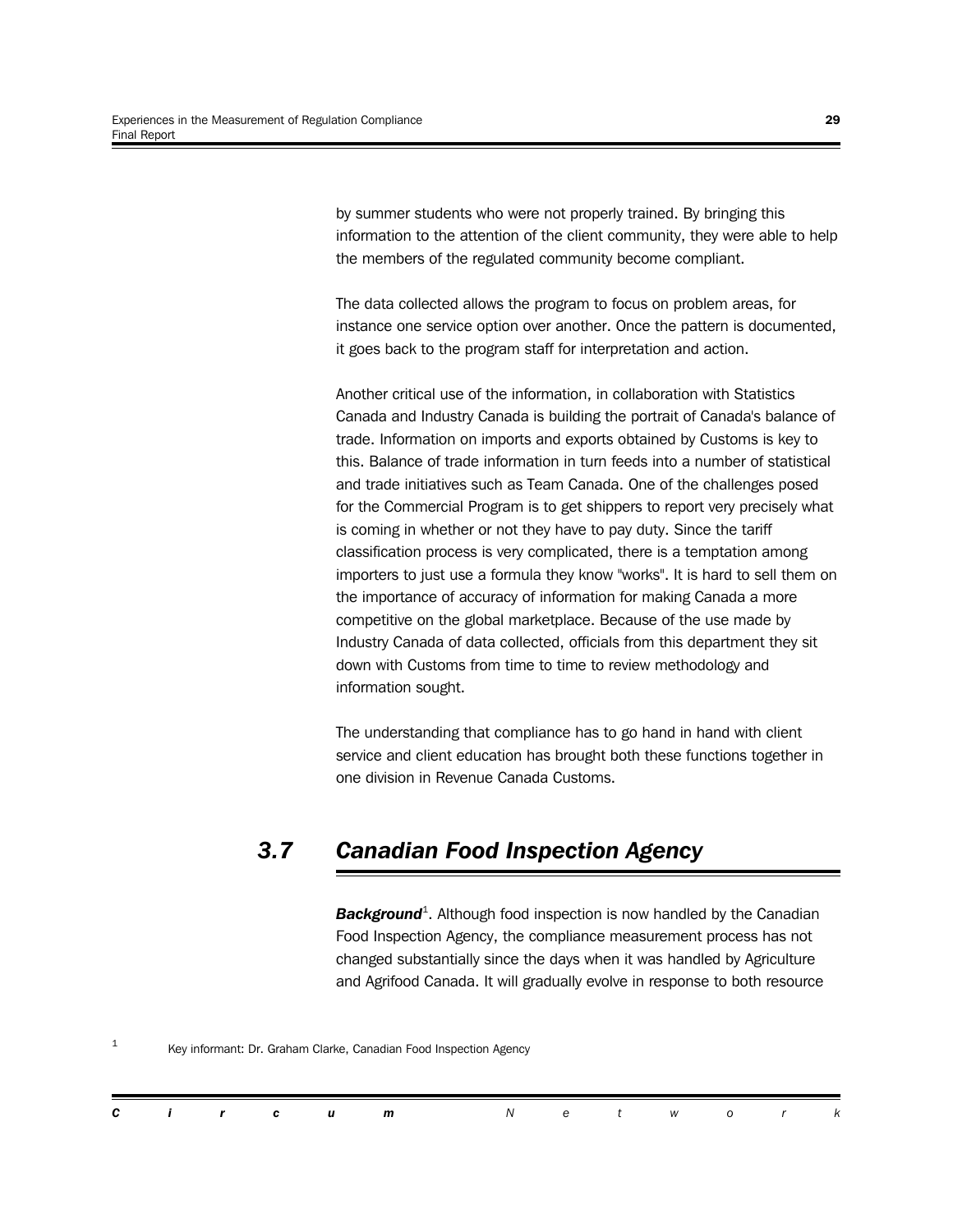constraints and attempts to make the industry more self-regulating. Compliance measurement practices vary considerably from one commodity to another, depending on the degree to which the industry is selfregulating.

*Program goal of Meat Inspection*. There is a public health aspect and an economic aspect to compliance measurement with respect to meat processing. With respect to the first, the goal is to ensure that meat that is not fit for human consumption does not get into the food chain; with respect to the latter, the goal is to ensure that the meat inspection process meets with approval from prospective buyers in other countries to secure our international trade in meat products. Because the meat industry is export-oriented, the latter goal is the most important focus for the system. There is an assumption that if the meat inspection process fulfills the requirements of our trading partners, the safety of the product will be a given. This means that the standards that must be met are those imposed by our trading partners, over and above Canadian set regulations and the program will gradually evolve in alignment with these partners.

*Regulated population*. The population is known and stable, consisting of 600 federally registered slaughter houses and meat processing plants.

*Methodology*. Inspections and audits are the main tools for compliance measurement.

With respect to inspections, there is a government certified inspector present at all times in every slaughter house. In meat processing plants, where the industry has its own quality control systems, the role of the inspector is more to monitor the quality control program. The computerized inspection program, Hazard Analysis Critical Control Point, guides the procedures for inspection and is used by each inspector in documenting findings. It is basically a quality assurance program covering everything from rodent control to plant cleanliness. There used to be a system in place where reports on every plant were filed in Ottawa every month and used to do a compliance rating, but the emphasis now is pushing each plant to develop and fulfill its own quality control system, rather than gathering the information centrally.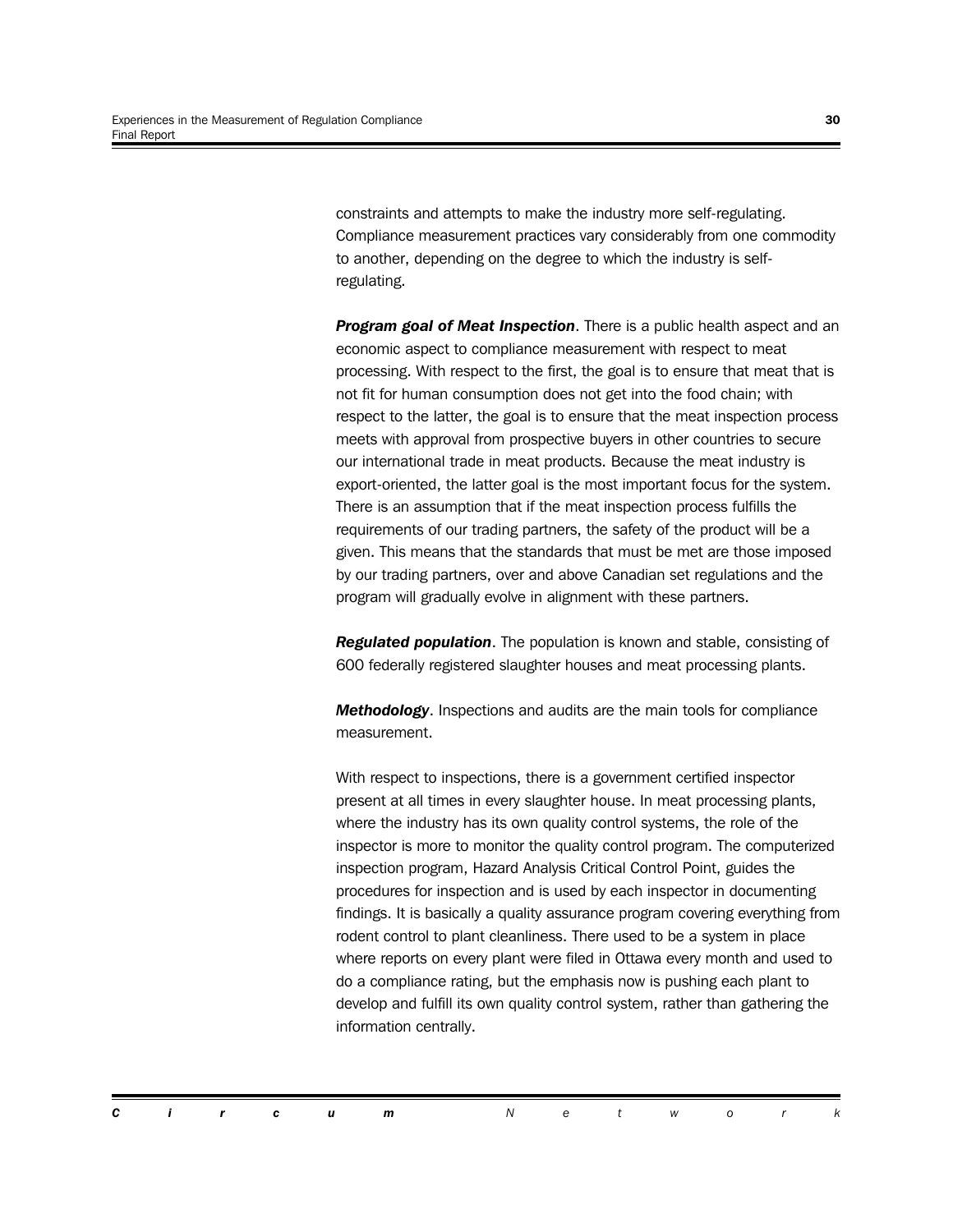With respect to audits, there is a national audit team which conducts 120 audits per year on-site in plants. The national audit team produces a monthly supervisory report, reporting on all infractions and actions taken. In many cases, the line between audits and inspections is not very clear.

The response to non-compliance is to apply economic pressure — either detaining or destroying products, or shutting down operations. The agency is working with the industry to try and strengthen quality control processes in order to decrease the inspection and audit load for government. The Agency's objective is to see a strong industry led quality control system, with the government monitoring the system. The industry itself would be responsible for setting control standards, keeping records and ensuring standards are met. There will always be some level of government oversight in order to assure trading partners of the integrity of the system.

*Sampling strategy*. In slaughter houses, all carcasses are inspected. In meat processing plants, the computerized inspection program assigns tasks to inspectors each day to ensure that they don't develop a routine which overlooks some aspects.

## *3.8 Human Resources Development of Canada*

Wong and Roy (1997) describe the approach used by the Human Resources Development of Canada (HRDC) in measuring noncompliance with the Unemployment Insurance program:

"A national random sample of UI claimants was selected from the active claimload and was referred to Investigation and Control Officers for in-depth enhanced ionvestigations. Results of the investigations were reported, along with details of the specific control and investigation activities, for analysis." (32)

*Circum Networ k*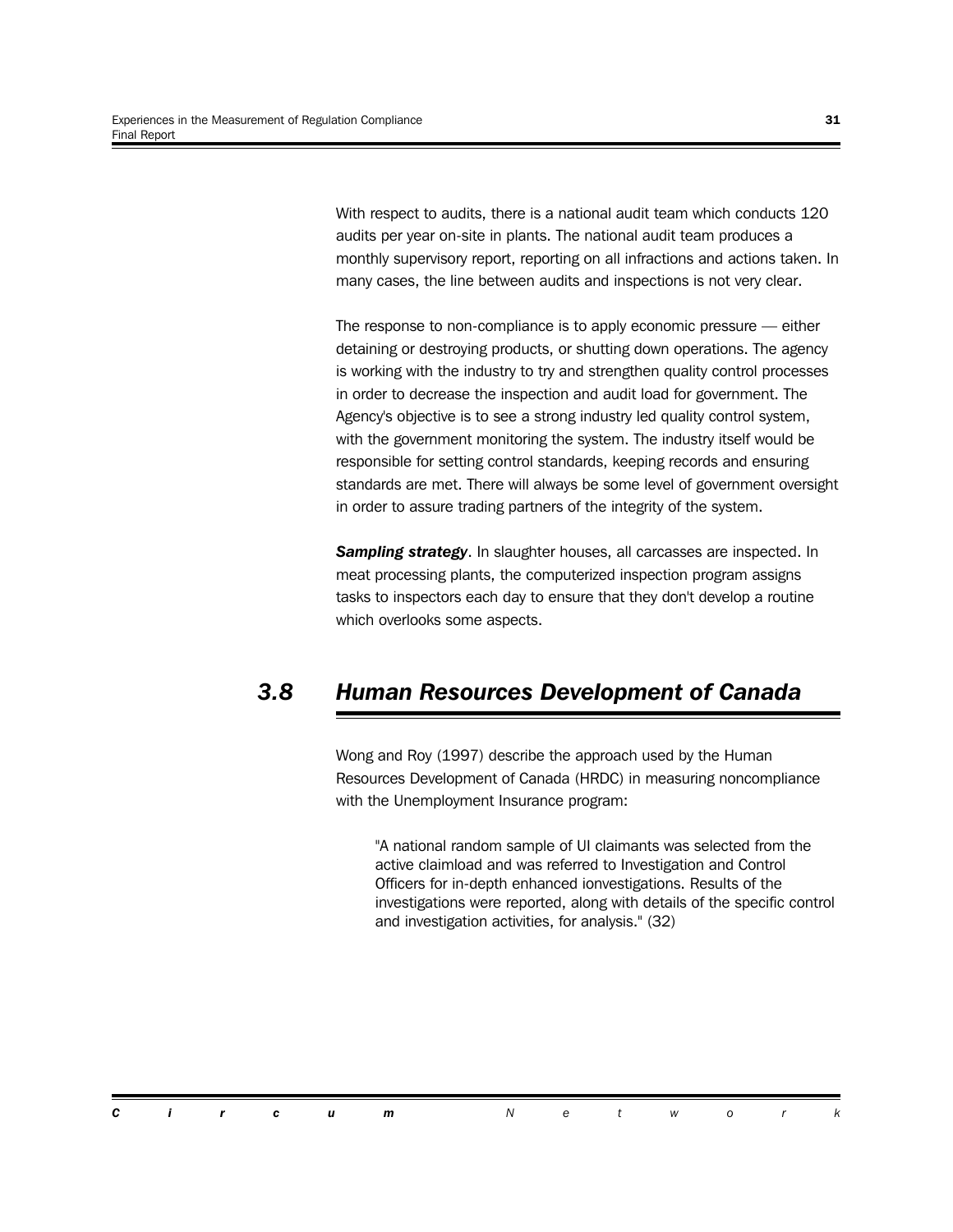## *3.9 Royal Canadian Mounted Police*

The Royal Canadian Mounted Police (RCMP) deals with crime and illegal activity.<sup>1</sup> Hence, by definition, its focus is on non-compliance.

There has never been, and there still isn't, a particular interest in measuring compliance, within the RCMP. Although it is recognized that compliance is the goal, the organisational culture is such that it is believed that noncompliance will always exist and that it is the RCMP's role to track down the most significant non-compliance and to redress it.

In the best of cases, the RCMP may know about the demand side of the criminal equation and it may be possible to infer to the supply side: it is possible to estimate it through public reporting and through price curves (assuming a constant demand, prices are partly a function of supply). For the RCMP, the most relevant compliance data may be the victimization figures produced by the Canadian Centre for Justice Statistics and others.

In sum, the RCMP does not have solutions to offer to the measurement of non-compliance in the area of environmental regulation.

## *3.10 New York State Department of Environmental Conservation*

This excerpt from Caito (1997) provides indications of the approach used by the New York State Department of Environmental Conservation.

"Recognizing the limitations of the data, the Department is now collecting several additional categories of information to provide us with an "index" of compliance indicators that will help link our enforcement efforts to environmental quality objectives. This index

| C i r c u<br>t work<br>$\overline{a}$<br>m |  |
|--------------------------------------------|--|
|--------------------------------------------|--|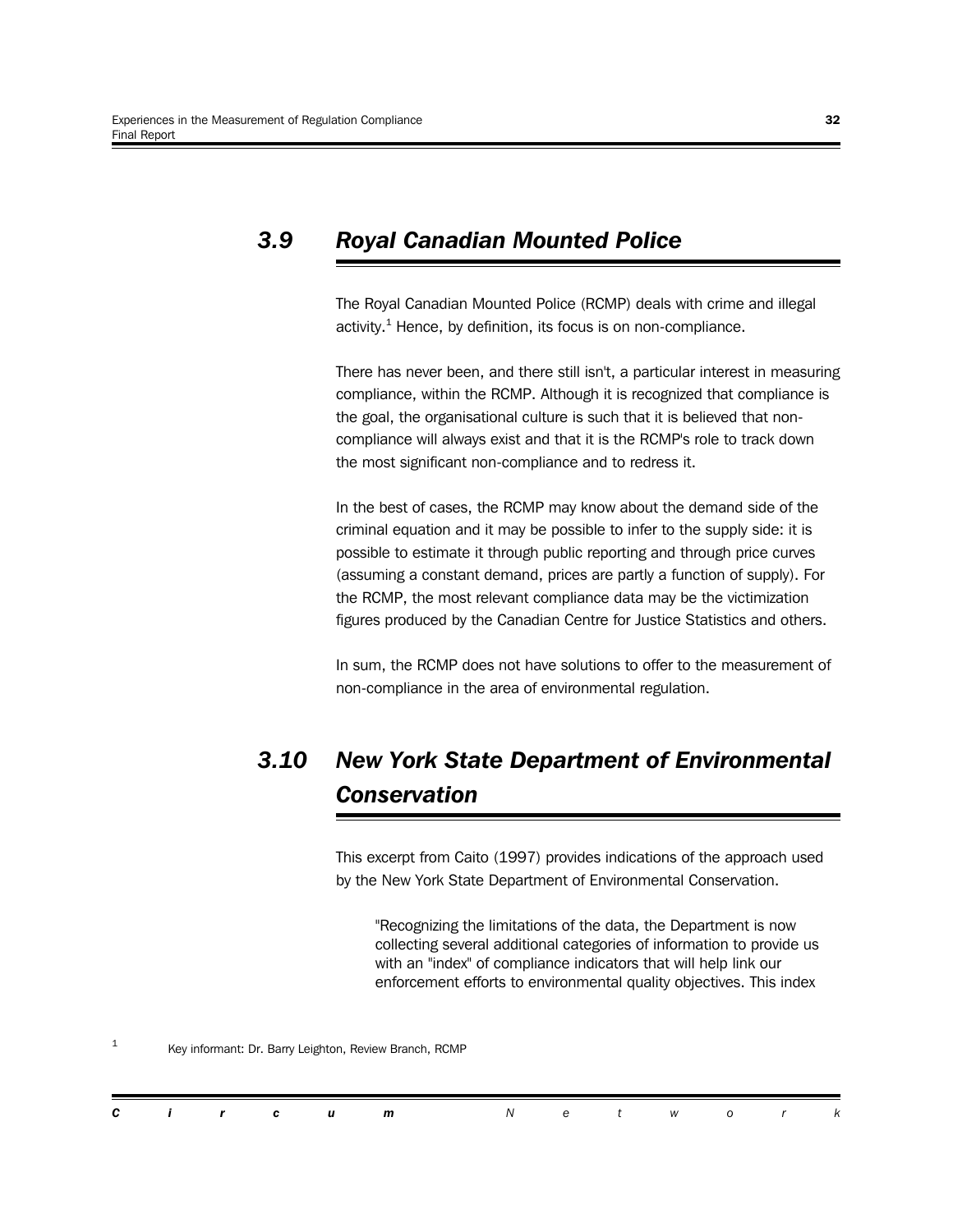now tracks the following seven items for each environmental media: 1) inspections; 2) warning letters; 3) notices of violation; 4) permit compliance schedules; 5) permits/modifications issued; 6) thank you letters (no violation after inspection); and 7) enforcement referrals (to attorneys).

Using statistics compiled for each of these categories, along with traditional indicators, the Department evaluates the number of violations detected per inspection on a programmatic or media specific basis. Thus, if the trend is downward over time (meaning less violations detected), this may indicate that our enforcement program for that media is successful.

In addition, based upon referrals to enforcement attorneys and subsequent enforcement resolutions, we are able to calculate, an "enforcement response ratio." This ratio measures the number of media violations addressed by category of enforcement response. Enforcement responses can be categorized in any number of ways. For example: Serious — order on consent, Medium — short form consent order, Marginal — warning letter. If an evaluation of the enforcement response ratios indicate that violations are increasingly resolved through use of marginal enforcement responses, with fewer serious enforcement responses, we may infer the enforcement program is making progress in fostering compliance in that particular media."

## *3.11 Excerpts from Canadian Federal Departments' 1997 Performance Reports*

Since 1997, federal departments and agencies table a report on their performance over the previous twelve months. These new reports are described as follows:

"[...] individual Performance Reports provide information on results actually obtained in serving Canadians, and on the cost of serving them. These reports present information on past performance. They will help parliamentarians assess departmental plans and priorities for upcoming fiscal years. Providing separate reports on performance increases the visibility of this information, encourages reporting of results, and improves accountability. Linking these to the President's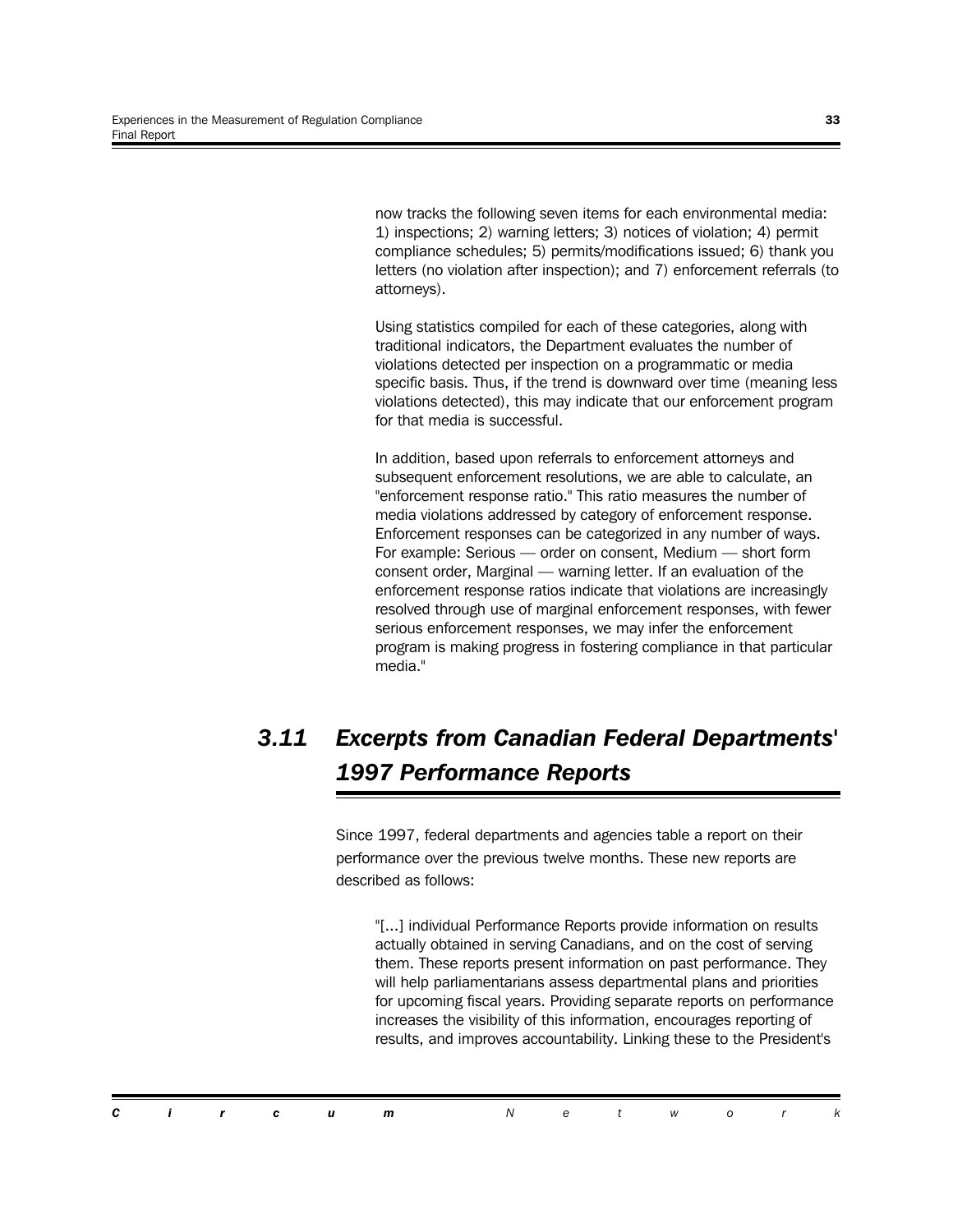annual report, *Getting Government Right: Improving Results Measurement and Accountability*, creates a single window for accountability information, both across government and within departments. This kind of information is particularly valuable, too, in a results-oriented management environment - for making decisions, improving services to clients, and ensuring that the right kinds of programs are being delivered." (http://www.tbs-sct.gc.ca/tb/irpp/ irppe.html#dep)

These reports are all cited in the attached bibliography and they are available at http://www.tbs-sct.gc.ca/rma/dpr/96-97/9697dpre.html.

The following are quotes from various Federal departments' 1997 Performance Reports.

#### *Atomic Energy Control Board of Canada*

"The Directorate of Reactor Regulation is responsible for all *Known* regulatory aspects necessary to protect workers, the public *population* and the environment against the risks associated with nuclear reactors, heavy water plants and research establishments. Regulation involves the evaluation of applications for licences against safety standards and requirements set by the AECB, the issuance of licences, the surveillance of licensees' operations to ensure compliance with regulations, and the review of the training and the authorization of reactor operators."

"Internal Audit is planning a study of Compliance Inspection, Enforcement and Follow-up Review" *Known population*

#### *Office of the Chief Electoral Officer*

"To ensure fairness and transparency in administering the electoral process for the by-elections, the agency [...] monitored compliance with and enforcement of the provisions of the Act, including the investigation of 14 complaints by the Commissioner of Elections Canada, 12 of which have been closed without prosecution, while 2 remain open." *Based on complaints*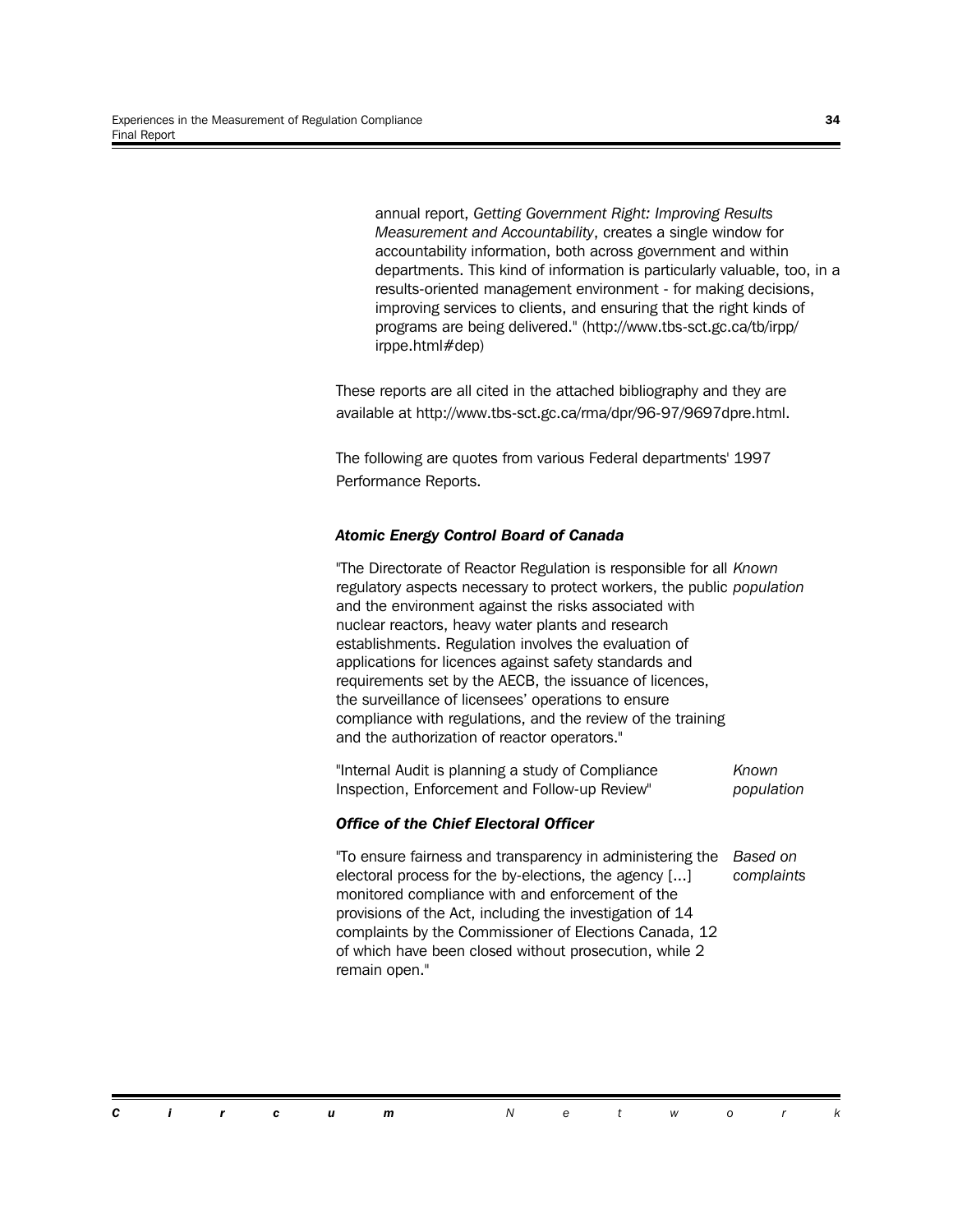#### *Canadian Human Rights Commission*

"The Anti-Discrimination Programs Branch is responsible for *Based on* investigating and conciliating all complaints filed with the Commission, and for monitoring employment equity settlements. The Branch presents cases to the Commission, trains staff involved in compliance activities, and establishes performance standards and operational policies." *complaints*

"The Employment Equity Branch conducts employment equity audits with employers in the private and public sectors to assess their compliance with the requirements of the Employment Equity Act." *Known population*

"Result: Compliance by federally regulated employers. Indicator: Improved representation of minority groups with *population* the new Employment Equity Act in the workplace" *Known*

"A newly-formed Employment Equity Branch completed an *Known* extensive round of consultations with employers, unions, advocacy groups, federal departments and interested individuals across the country to discuss a compliance audit framework which would guide the implementation of the Commission's new mandate under the Employment Equity Act. Under this legislation, the Commission must conduct compliance audits of employment equity programs of some 425 federally regulated employers, as well as federal departments and agencies which are legislated for the first time." *population*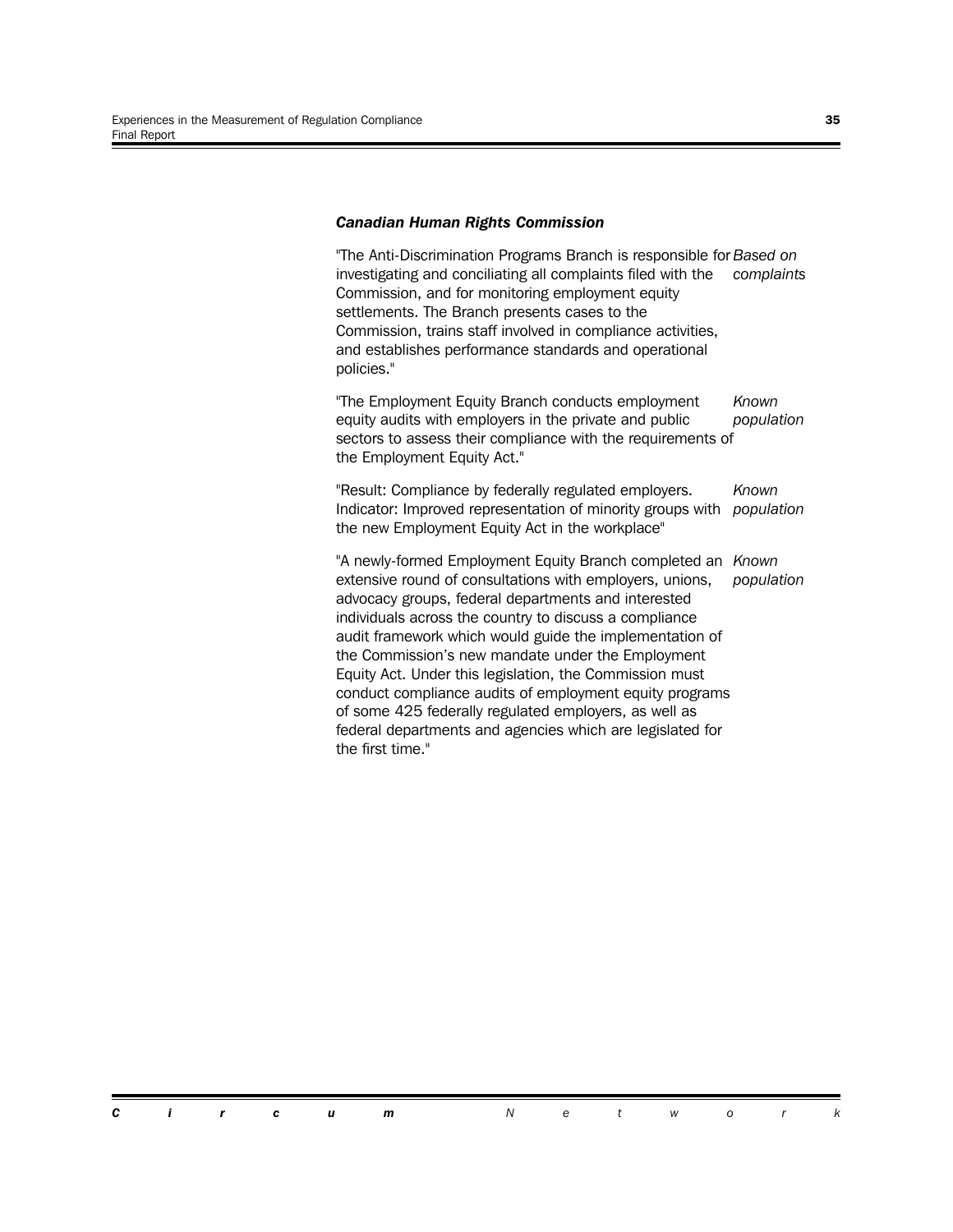#### *Department of Finance Canada*

"The Technical Committee on Business Taxation, established in the 1996 budget, continued its work throughout 1996-97. The Committee's mandate is to consider ways in which Canada's business taxation system could contribute more to the creation of jobs and economic growth, could be simplified to facilitate compliance and administration, and could be made fairer to ensure that all businesses share the costs of providing government services. The Committee's report is expected to be released early in 1998" *Not measurement*

"The government also introduced over 100 measures to streamline and simplify Canada's sales tax. These can be categorized as follows [... and] clarifications and measures to ease compliance." *Not measurement*

#### *Indian and Northern Affairs Canada and Canadian Polar Commission*

"Objective: Provide First Nations, Northerners and Other Canadians with Improved Conditions on Reserve. Demonstration: implementation of a strategy for managing compliance with the natural resource provisions of the Indian Act and the Indian Timber and Mining Regulations. Achievement: developed guidelines for dealing with unauthorized cutting and removal of timber and the removal of minerals. "

"Monitoring and Compliance Mechanisms for Leases and Permits: In support of advance devolution, WINLANDS, a software package for monitoring land transactions on reserves, including leases and permits, is being implemented in most regions, with completion planned for the 1997-98 fiscal year. One British Columbia First Nation also has access to WINLANDS. *Known*

"The second prong of the sector plan is compliance. DIAND is responsible for ensuring compliance with the Indian Act and the regulations made thereunder. The required level of compliance is being addressed through the development of a National Framework. At the same time, work will be done with First Nations to address resource management issues."

*population*

*Circum Networ k*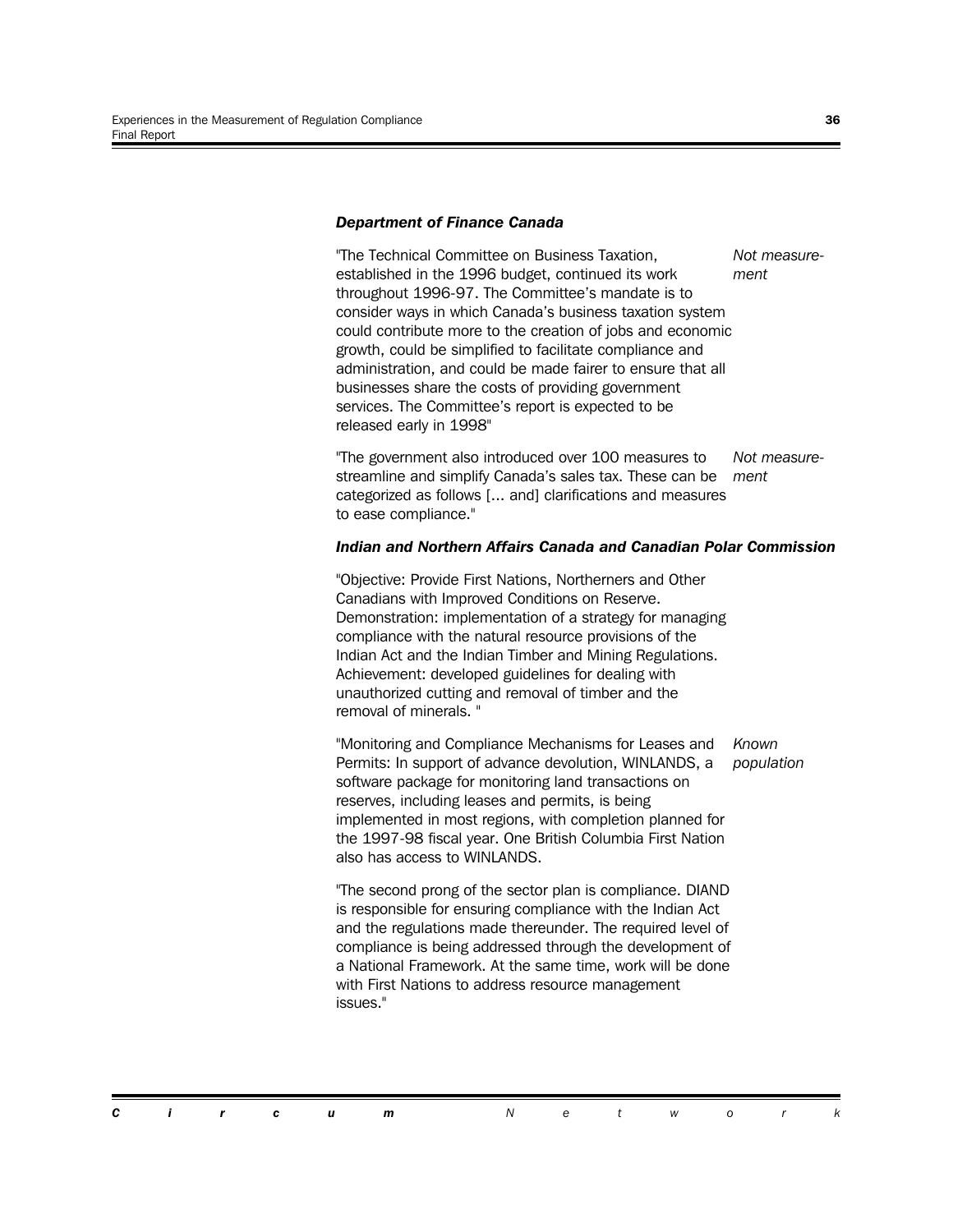"Review of the Social Assistance (SA) Methodology for Compliance: This review provided senior management with *population* an assessment of the adequacy of monitoring and the accountability framework related to the program. It also identified ways and means for a more cost-effective approach to program reviews and monitoring of social assistance activities and identified practices that could be used to ensure program reviews are an effective management tool to reduce risks in areas of eligibility, leakage and potential fraud. The review covered headquarters and all regions (except NWT). As a result of the review, the department will ensure that all forms of funding agreements for delivering the program have an appropriate compliance and program review component, that program recipient data is accurate prior to entering into funding agreements and that the year-end reporting requirements include appropriate program management data." *Unknown*

#### *National Energy Board*

"Result: effective public and environmental safety regulation of pipeline facilities and the development of hydrocarbons on Frontier lands north of the 60th parallel; indicators: the rate of incidents on pipeline facilities regulated by the Board; and the compliance rate by the companies we regulate." *Known population*

"The Board conducts regular on-site safety inspections of pipeline systems to ensure compliance with regulatory requirements, approves specifications and procedures and the terms and conditions set out in certificates of approval, and to ensure safety of company personnel and the public." *Known population*

#### *Canadian Environmental Assessment Agency*

"Result: high quality federal environmental assessments that contribute to informed decision making in support of *population*sustainable development; indicator (among others): Federal authorities that have a greater understanding of, and are in compliance with, the requirements of the Canadian Environmental Assessment Act. [Note: no compliance measurement proposed, only a list of activities]" *Known*

*Circum Networ k*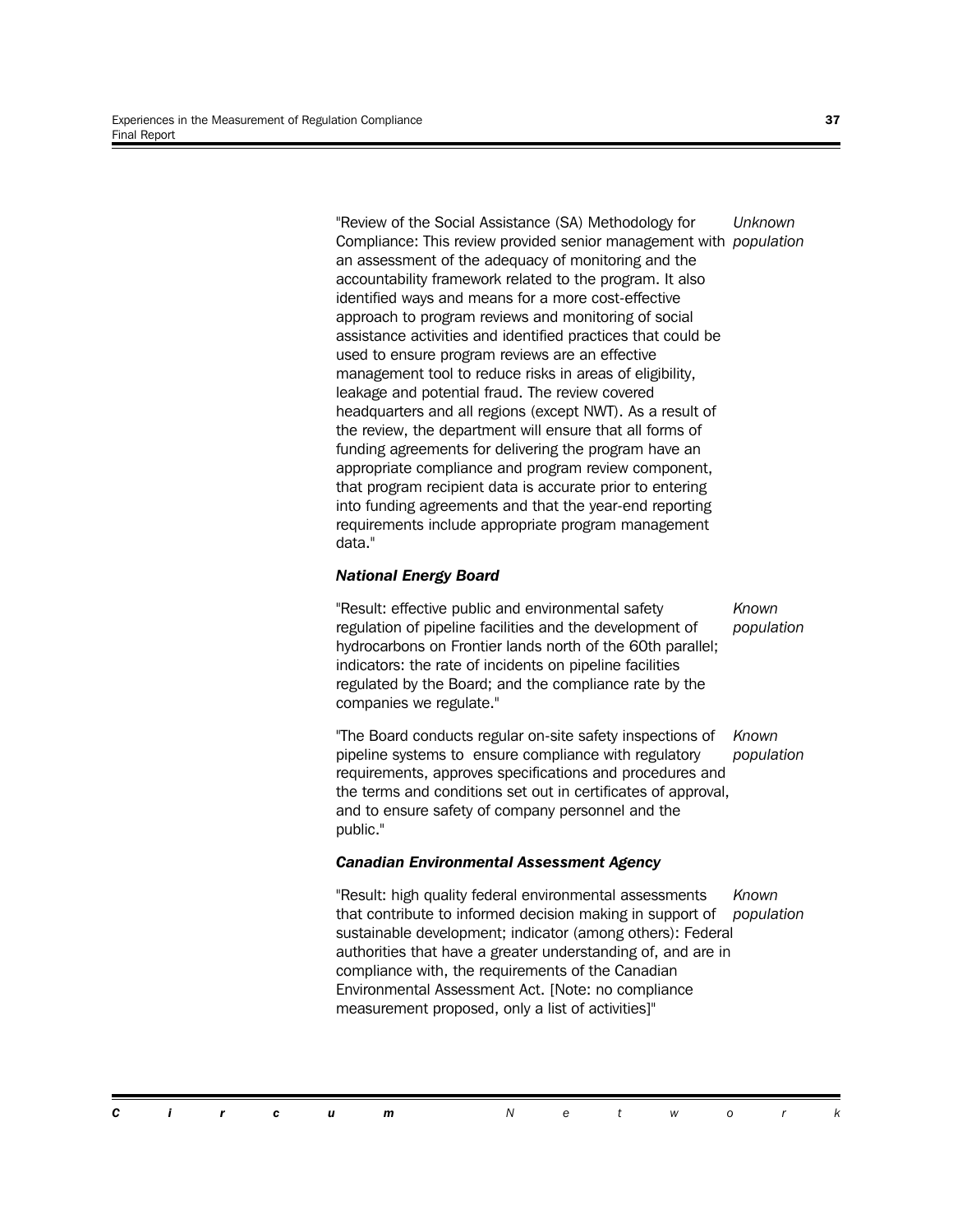#### *Health Canada*

"Health Canada has undertaken a major review of more than 1,200 drug-related operations that will fall under the *population* new Establishment Licensing Regulations, in order to assess their compliance with Good Manufacturing Practices (GMPs) Regulations." *Known*

"Tobacco: The enforcement program was audited in 1996- *Known* 97. The report is still being reviewed, but a major finding is *population* that the program is working: from 1995 to 1996, noncompliance among retailers dropped from 50 percent to 40 percent."

#### *Offices of the Information and Privacy Commissioners*

"The Privacy Act gives the Commissioner the power (and the discretion) to investigate (audit) federal government compliance with the Act's fair information code. Given the near impossibility of systemic auditing, the Office shifted its emphasis to examining specific departmental privacy issues and others that are government-wide." *Known population*

#### *Canadian Radio-television and Telecommunications Commission*

"To make these assessments in broadcasting, some of the *Known* mechanisms the CRTC uses are: analysis of program information and of annually submitted financial data, to ensure compliance with Canadian content and other requirements [...]." *population*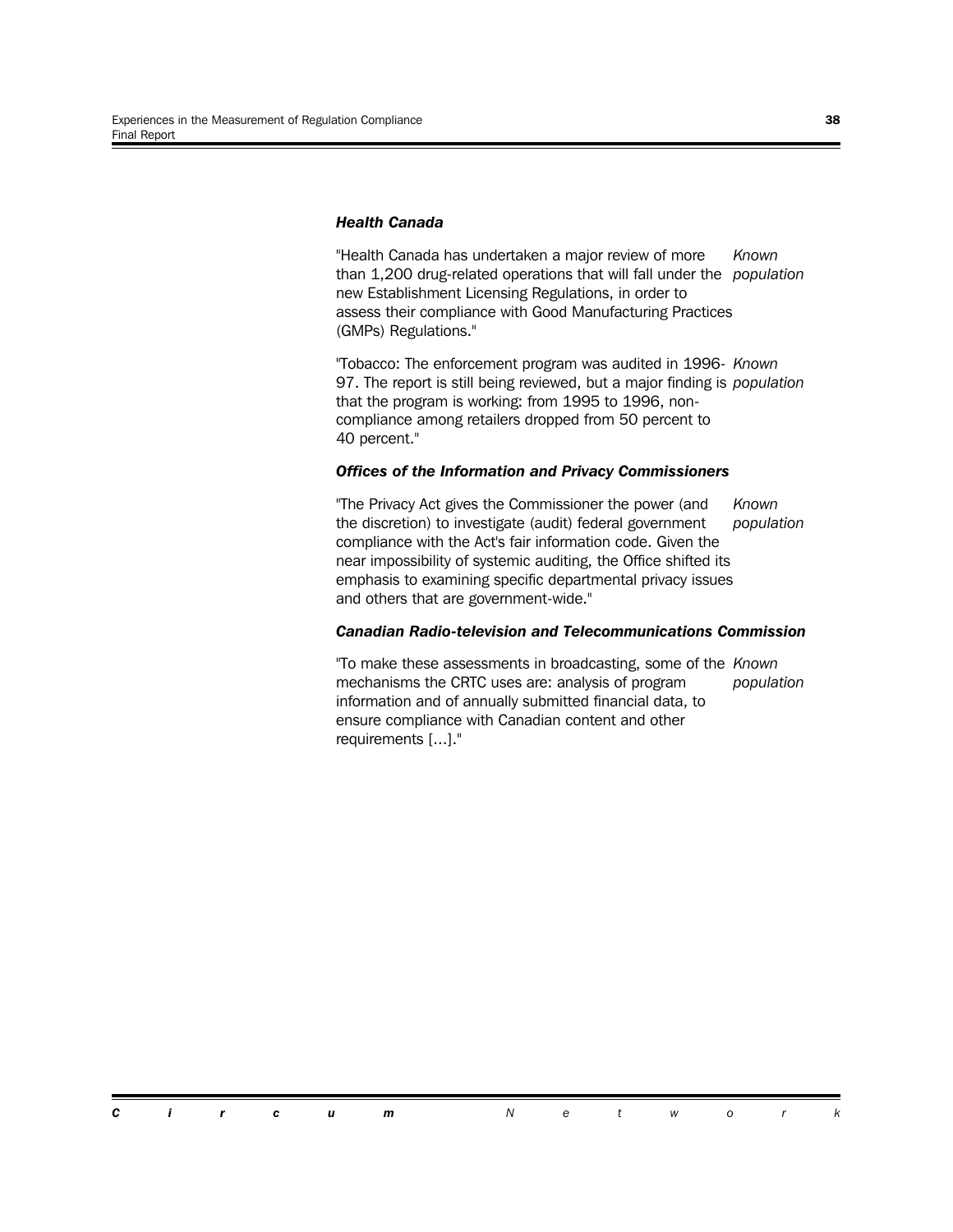#### *Agriculture and Agrifood Canada*

"AAFC's Inspection and Regulation mandate is: to monitor *Unknown* and enforce industry compliance with government food safety and quality standards and prevent economic fraud, to prevent, control, or eliminate animal and plant diseases and pests of economic or human health significance; and to regulate plant products." *population*

"Canada's excellent domestic and international reputation for a safe and high quality food supply and effective control of animal and plant diseases ensures that Canadians enjoy the protection of one of the best food inspection and quarantine systems in the world as well as providing many jobs and valuable exports for Canada. The following graphs provide comparative compliance rates for both establishments and products (Actual Percentage of Standards Met 1994 - 1997, Actual Percentage of Grading Accuracy 1994 - 1997)"

"Result: monitoring compliance by our trading partners of commitments on market access, domestic support agricultural products and export subsidies; indicator: used the WTO dispute settlement mechanism to prevent and resolve disputes with trading partners on" *International population*

#### *Citizenship and Immigration Canada*

"Audit of Missions Abroad: In 1996/97 on-site audits were *Internal* conducted of the immigration programs in Port-au-Prince, *compliance*Guatemala, Moscow, Nairobi and Beijing, completing a two-year cycle of management audits of selected missions abroad. The audits were designed to review and assess management principles, practices and processes, including the degree of compliance with legislation, policies and procedures associated with the delivery of the immigration program. The reviews indicated that the program is being delivered effectively. Strengths were exhibited in planning and in initiatives to enhance service delivery and risk management practices. However, weaknesses were identified in the control systems for cost recovery and forms control. As a result of the audit observations, improved controls in these areas were identified as delivery priorities and are currently being implemented."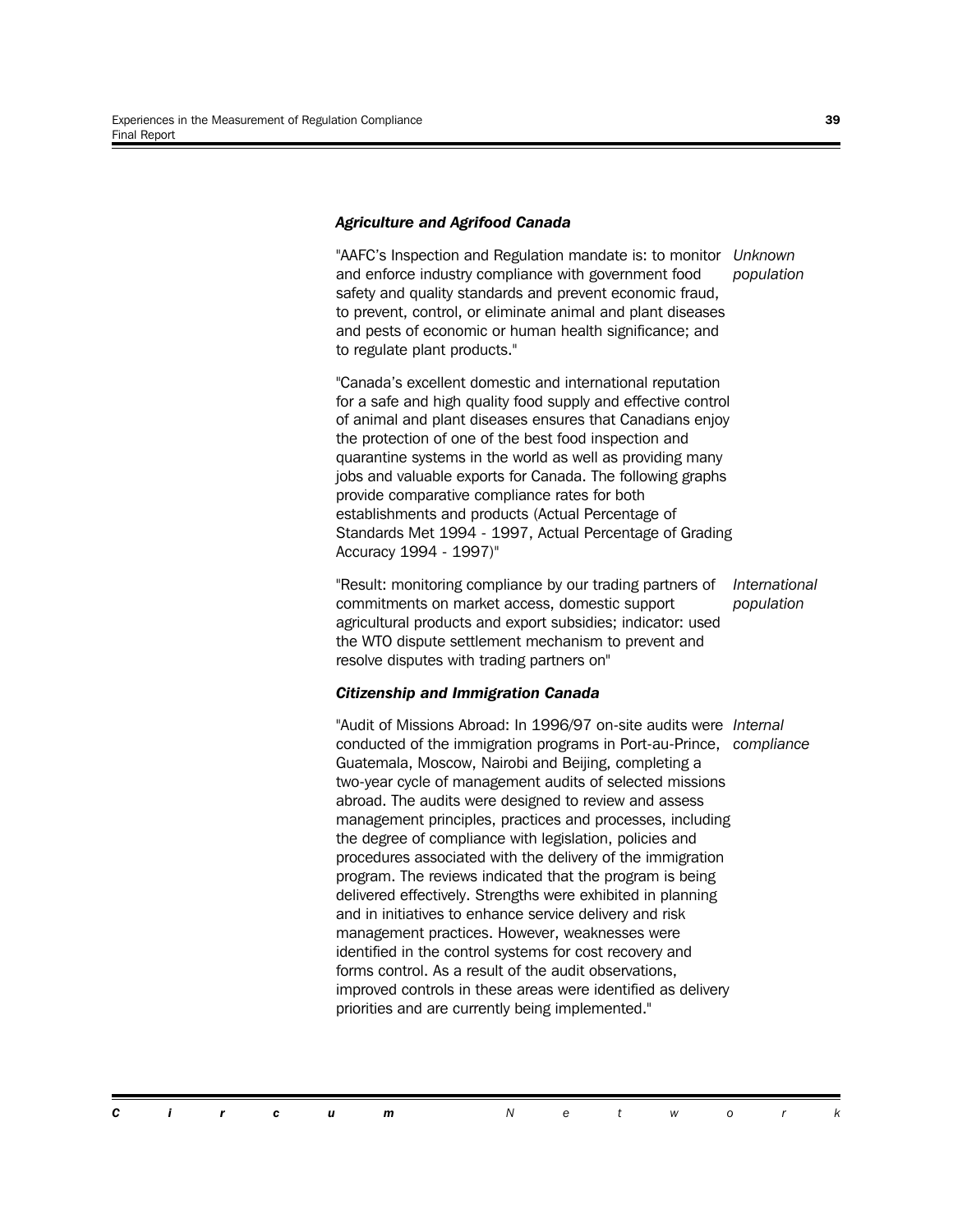#### *Commissioner of Official Languages*

"As protector of language rights, the Commissioner surveys *Known* compliance with the Official Languages Act and its spirit and makes sure that the government fulfils its commitments regarding the vitality and development of the official language minority communities. Accordingly, the Commissioner has devoted sustained efforts towards ensuring that these communities obtain the governance of their own school systems, as provided by the Charter of Rights and Freedoms." *population*

"In addition, the regional offices evaluate the extent to which federal institutions in the regions promote the spirit *population* as well as the letter of the Act and their compliance with their legal obligations to provide service to the public in both official languages where there exists a significant demand." *Known*

#### *Correctional Service of Canada*

"In August 1996, a Policy Review Task Force was created to explore the issue of non-compliance and to provide clear, concise and consistent policy direction in keeping with the law. The Task Force found that the Service's existing policy framework was generally sound, but made recommendations to ensure greater clarity of various components. These recommendations were approved in November 1996. The most significant change to the policy framework was to create a new instrument which provides staff with specific direction on how the law and policy is to be applied in day-to-day operations. This instrument will lead to the elimination of a wide range of existing documents such as manuals, codes, guidelines and standards which had, over time, become unclear." *Internal compliance*

"To develop a revised policy framework that will:

*Internal compliance*

- clearly identify accountabilities; define the criteria for assessing compliance;
- state the relationship between policy and legal requirements;
- establish improved processes for policy development and consultation;
- make optimum use of new technology in communicating policy and providing training to staff."

*Circum Networ k*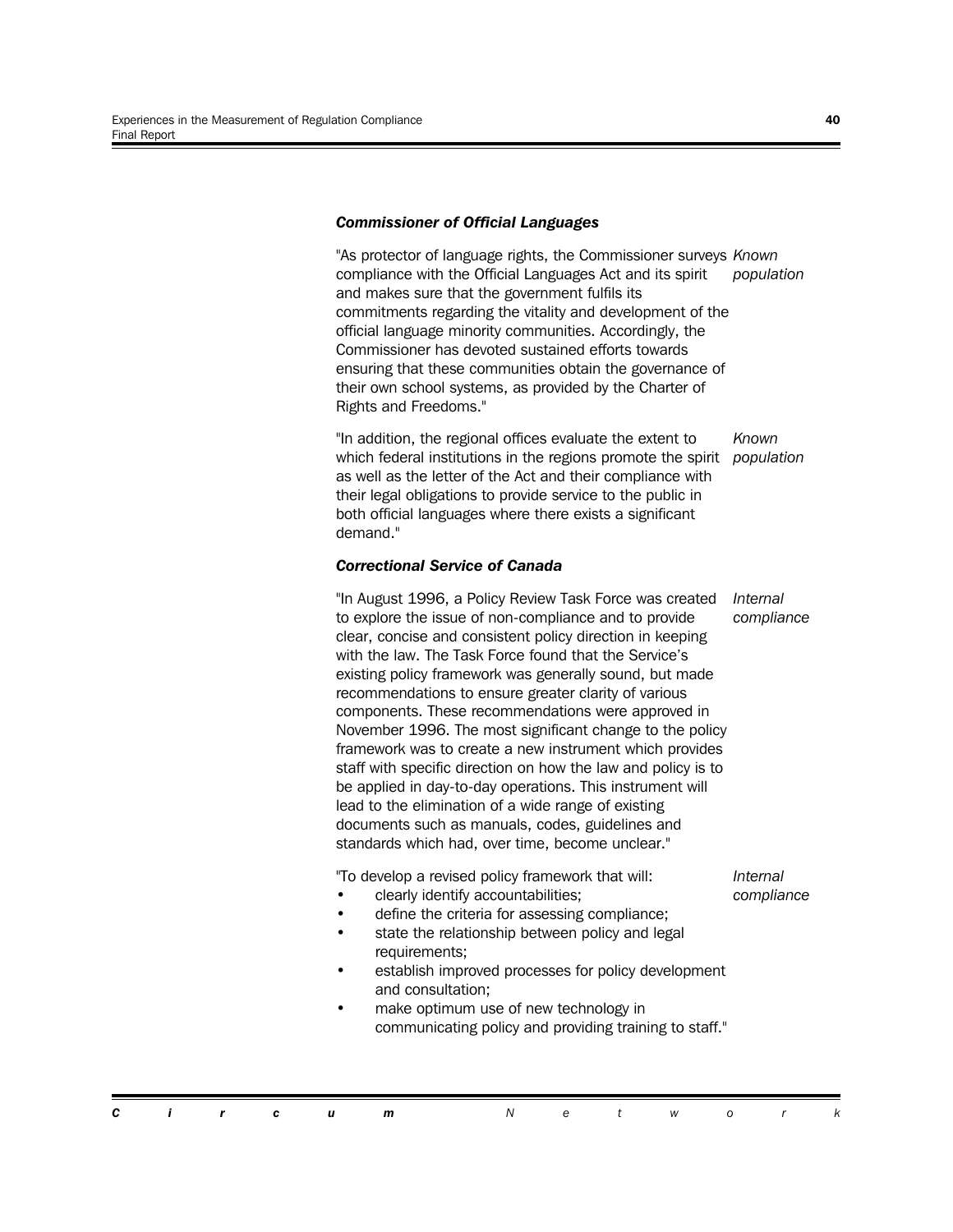#### *Canadian Transportation Agency*

"Rail complaints and audit services: The Agency conducted *Known* 55 audits to ensure compliance with the law and to analyse railway company accounts. The results confirmed that information used to calculate freight rates and for other regulatory functions was correct." *population*

#### *Human Resource Development Canada*

"LAOs also conduct reactive activities such as responses to *Known* complaints, refusals to work and accident investigations. The number of cases of non-compliance found through proactive inspections and reactive complaint responses are measures of the performance of these activities under Parts II and III." *population*

"Our Workplace Equity Officers (WEOs) promote and monitor compliance of the 341 private-sector employers covered by the Employment Equity Act and the 762 employers covered by the Federal Contractors Program. During 1996-97, WEOs also began to assume responsibility for equal pay provisions of Part III of the Canada Labour Code from the LAOs. In 1996-97, we visited 85 employers to monitor their compliance with the equal pay provisions of Part III. We continued monitoring of 915 others, and 78% of these employers have acted to ensure compliance." *Known population*

#### *Revenue Canada*

"Revenue Canada has set itself the following objectives:

- to ensure the assessment and collection and appropriate refund of all taxes, duties and other relevant charges and levies in a fair and timely manner;
- enhance the competitiveness of Canadian business through administration of a wide variety of trade policy instruments and the facilitation of international commerce and tourism;
- to ensure compliance with legislation; maintain sovereignty at the border, and protect Canadian business, individuals and society generally from inadmissible or dangerous goods and people; and
- support the social and economic programs and goals of the Government."

|  |  |  | <b>Circum</b> Network |  |  |  |
|--|--|--|-----------------------|--|--|--|

*Statement of objective*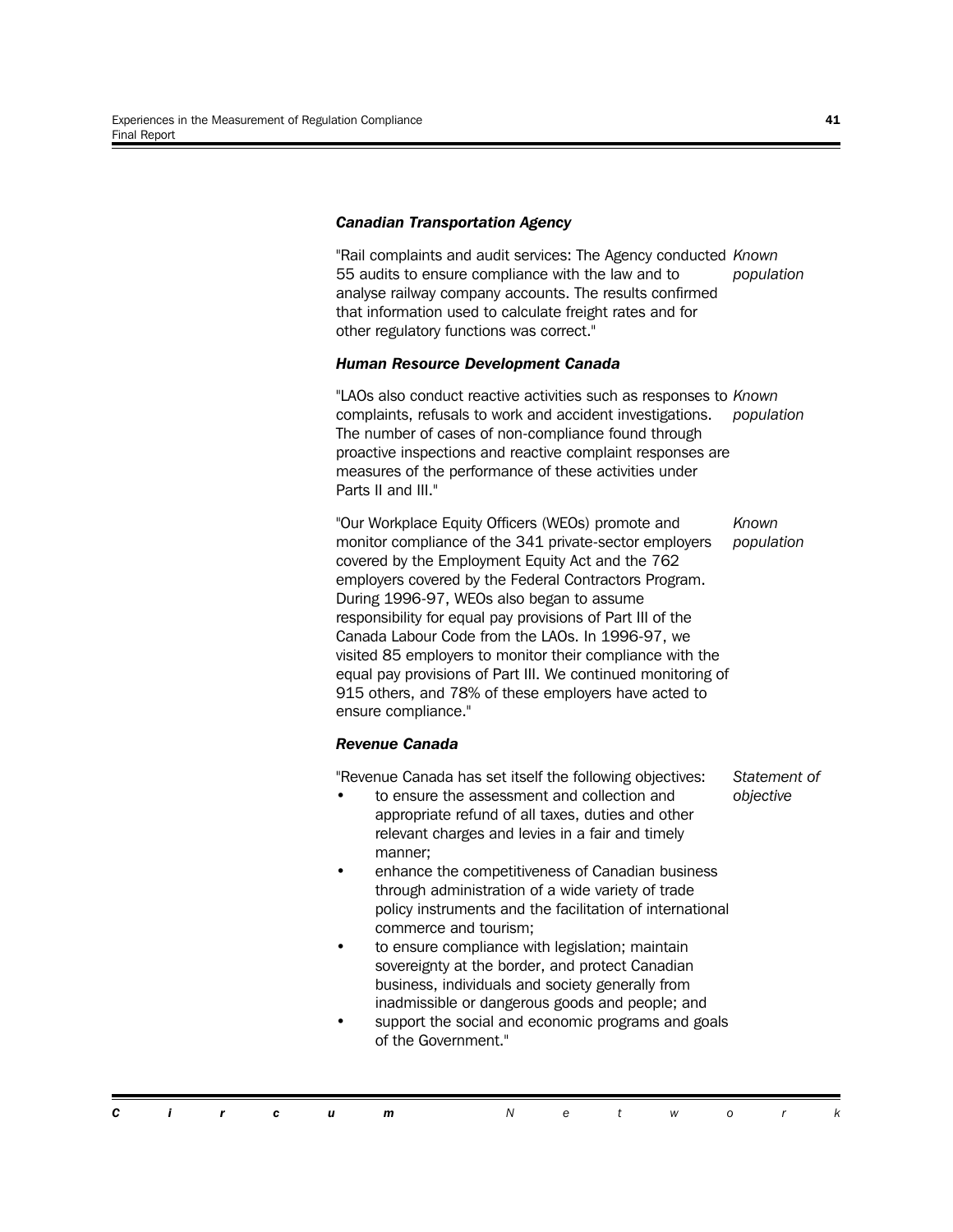"Result: administration of the taxation regime for the Federal Government and certain provinces and territories by assessing and collecting taxes, duties, and other levies and payments and delivering a number of social and economic benefits in a fair and timely manner; indicator: [...] trends in compliance in high-risk areas within the small and medium enterprise sectors." *Known population*

"Result: enforcement of Canadian laws and sovereignty at *Defined as a* the border and support of Canadian industrial competitiveness and economic policies; indicator: compliance rate for travellers entering Canada" *known population*

"Implications of Electronic Commerce for Compliance: The *Unknown* rapid growth of electronic commerce in the economy had a *population,* significant impact on the Department's ability to verify and *verify* enforce compliance. As a result, the Department worked in close cooperation with the Department of Finance and other tax jurisdictions to address the issue. The Department increased its expertise in audit and investigation techniques related to automated systems and electronic information, and established an Advisory Committee on Electronic Commerce with leading experts from the private sector, academic community and government."

"Implementing a Compliance Strategy: The Department continued to implement and refine its comprehensive compliance strategy to achieve and maintain an acceptable level of voluntary compliance. In March 1997 it released a report on compliance entitled "Compliance: From Vision to Strategy" to outline its approach, the results achieved and new challenges being addressed. The specific strategies focused on identifying the factors influencing compliance and non-compliance to ensure the best possible results." *Improving compliance*

"Compliance rate: Travellers, by any mode, who comply with the laws administered by Customs Border Services. This measurement is a result of statistical sampling carried *population*out systematically at points of entry across Canada." *Defined as a known*

*Circum Networ k*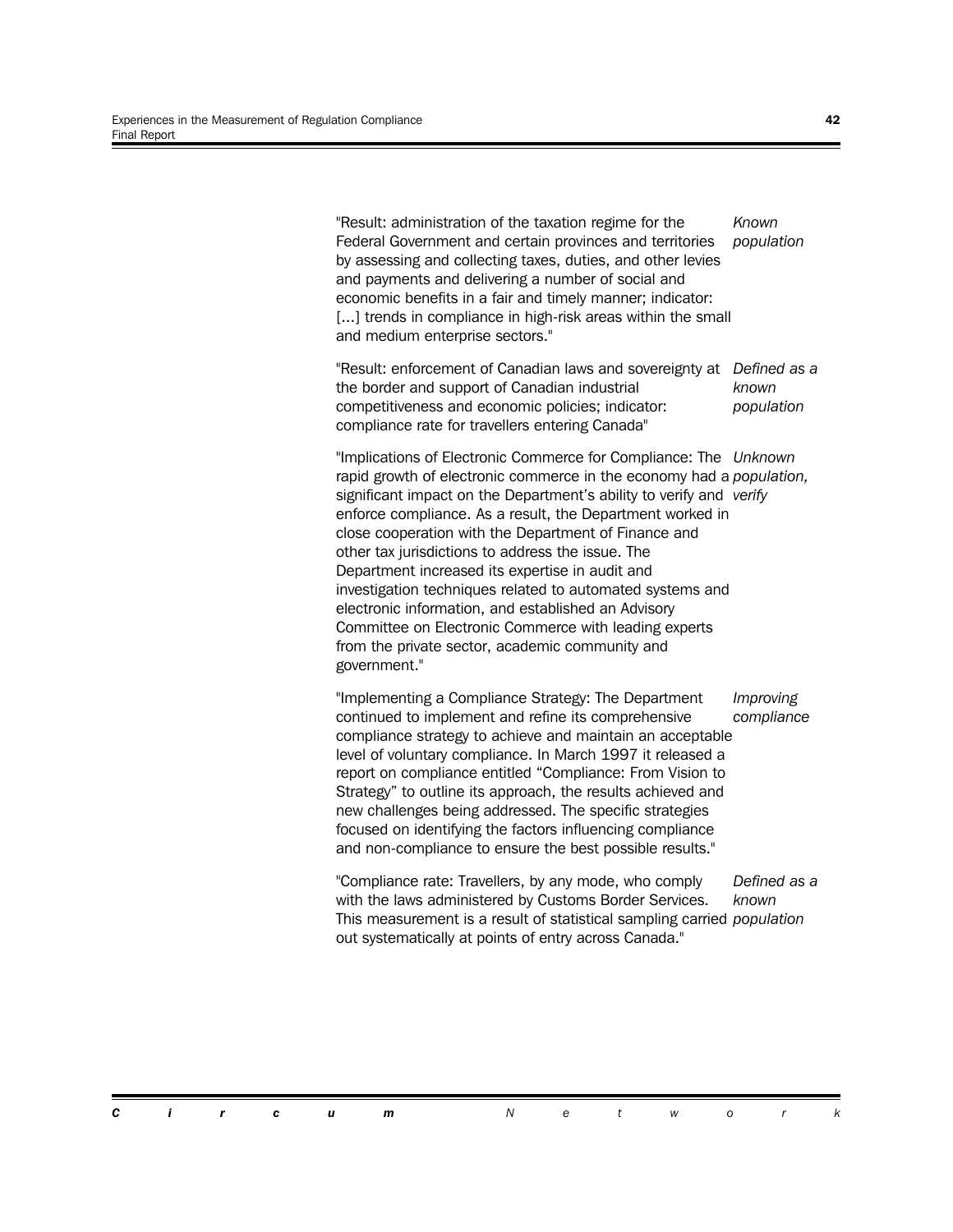#### *Solicitor General Canada*

"The office of the Inspector General of CSIS is established *Internal* by the Canadian Security Intelligence Service Act. The Inspector General has right of access to CSIS information and serves as the Solicitor General's internal auditor for CSIS operational activities. The office of the Inspector General regularly monitors the Service's compliance with its operational policies; reviews CSIS operational activities for compliance with law, other authorities, controls and standards governing the performance of these operational activities; and provides classified reports in support of the Inspector General's advice and a statutorily required Certificate to the Minister regarding these matters. Special reviews may also be conducted at the direction of the Minister, Security Intelligence Review Committee (SIRC), or on the Inspector General's own initiative." *compliance*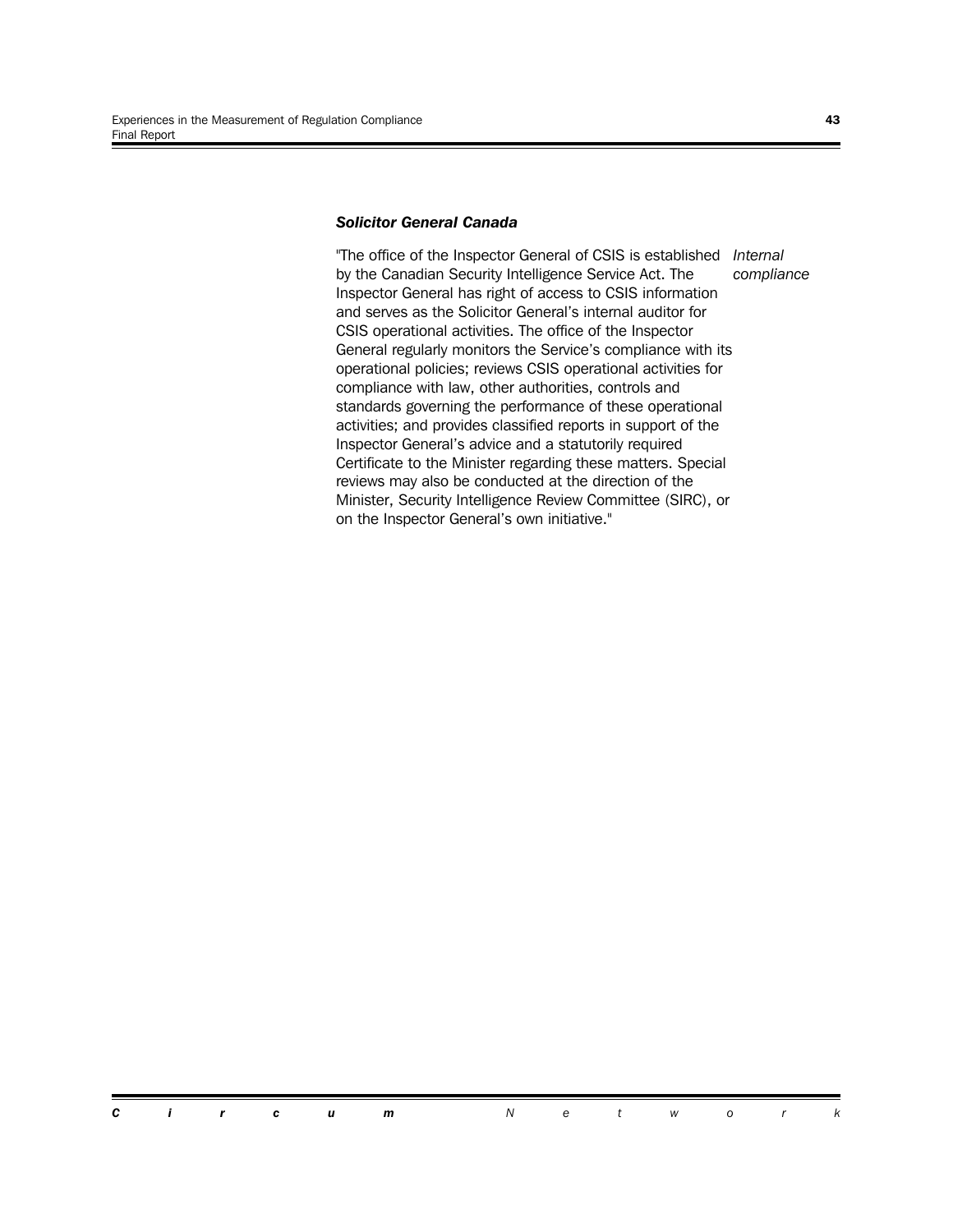# *Chapter 4*

## *METHODOLOGICAL ISSUES*

## *4.1 Issues*

The area of compliance measurement raises several methodological issues.

- **Population Definition**. How is the regulated population defined? Various regulatory provisions aim at various populations: for example, producers in a particular industry, individuals carrying out a certain activity, all members of society. A clear definition of the regulated population is essential to the assessment of the sampling needs and the development of solid samples.
- **Sampling Frames.** Sampling frames are the lists which are used to select the members of the regulated population which will compose the sample. Three situations can occur:

|  |  |  | <b>Circum</b> Network |  |  |  |
|--|--|--|-----------------------|--|--|--|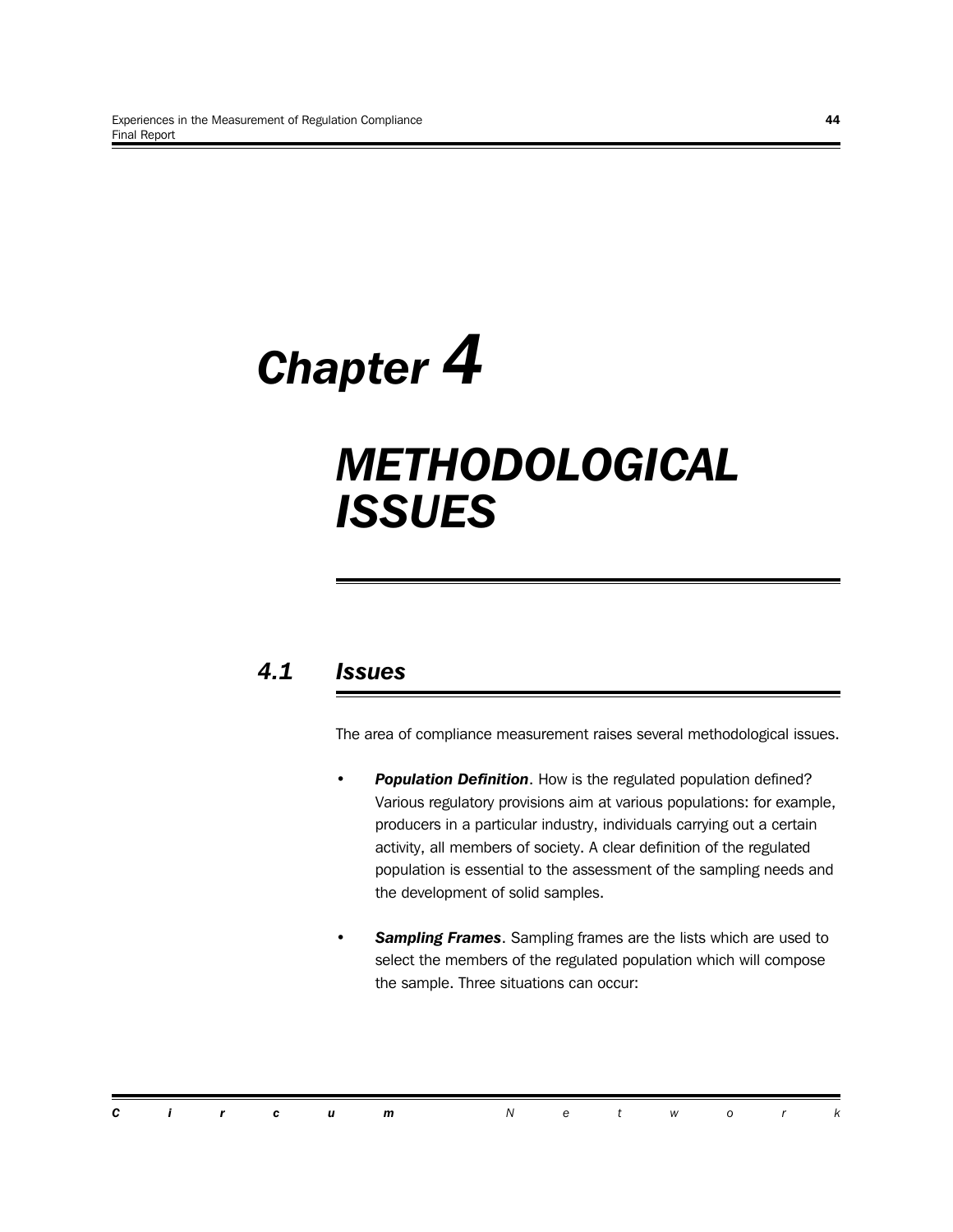- a complete list of the population may exist, such as that of pulp and paper companies; in this case, the only issue is that of the quality of that list;
- a complete list may not exist but may be a subset of another list, such as a list of international travellers which could be deduced from a list of the entire population through filtering;
- a list of members of the regulated population may not exist but a list of groups of members (clusters) may be available; for example, there may be no list of hunters but it may be possible to build a list of hunting clubs; the selection of groups as a first step to the selection of members of the groups is called cluster sampling.

Sampling frames are essential to the selection of samples of members of the regulated community. Their quality, exactitude and completeness must be assessed and counter-measures must be considered to address weaknesses. Of course, sampling frames are necessary only in the case of compliance measurement which uses direct measurement at the level of the members of the regulated community; compliance measurement which uses an indirect approach such as the joint analysis of consumption, production, imports and exports does not require this type of sampling frame.

**Sampling Strategy and Statistical Inference**. The requirement to sample stems from the impossibility of enumerating every member of a population. Where the population is limited in numbers (e.g., pulp and paper processing sites), a sample may not be required.

For the purposes of measuring compliance, random samples are a necessity; non-random samples do not provide the statistical inference power expected of such measurements. While there is a variety possible sampling strategies within the random sample category, two really stand out for measuring compliance : simple random sampling which requires a list of members of the regulated community and cluster sampling which identifies members of the

*Circum Networ k*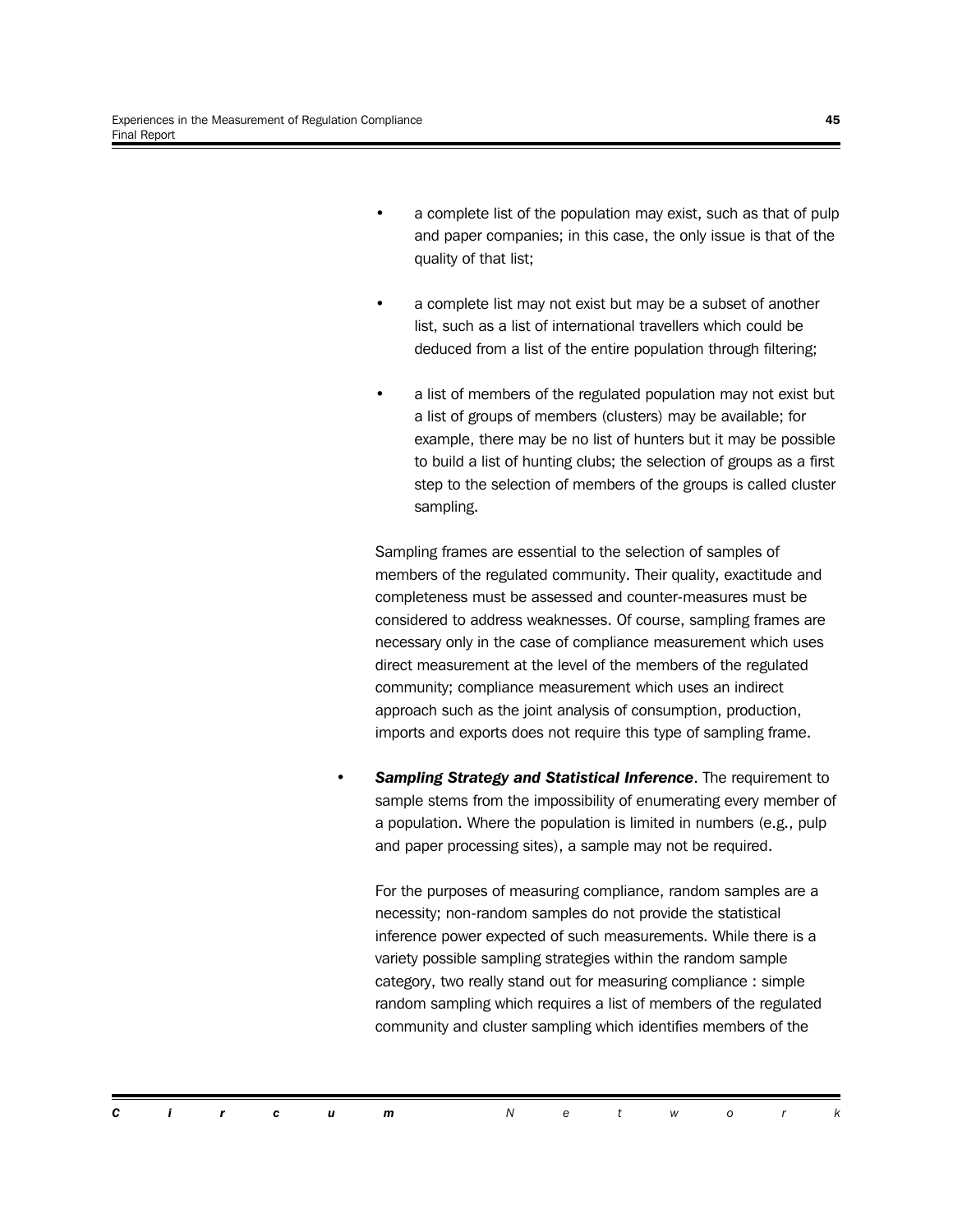regulated community within clusters of members which are initially sampled. The former strategy requires a list but produces more precise estimates for a given sample size.

Sampling raises another issue: sampling is done within a population of members of a regulated community but it is also done, if only implicitly, within the "population" of time periods available. A good sample should ensure that observations are done at all relevant moments of the observation period or, at least, at randomly chosen moments.

- *Operational Definition of Compliance*. Measuring compliance means that the concept of compliance must first be defined operationally. One cannot observe compliance without a list of behaviours or states which are compliant with the regulation. The complexity of existing regulations will mean that only a portion of them will be used in creating the operational definitions of compliance. The most significant portions should be selected, not only the most practical or the most easily assessed.
- Level of Measurement. Most of the previous discussion takes for granted that measurement will take place at the level of the individual regulated community member (e.g., a company, a site, a person). It is also possible to plan some measurement at an aggregate level such as towns, hunting clubs, etc. This might apply more to the measurement of environmental states (e.g., the level of pollutants in rivers) than to the measurement of compliance, however.
- *Methods of Data Collection*. Again, there is a variety of methods available to collect information on compliance. A Transport Canada (1990) report suggested several relevant ones: direct observations during inspections or audits, automated monitoring, manual or automated reporting managed by the member of the regulated population, quality control programs, voluntarily-provided samples, monitoring by regulated community associations, third-party monitoring, etc. This list mixes who does the observation with how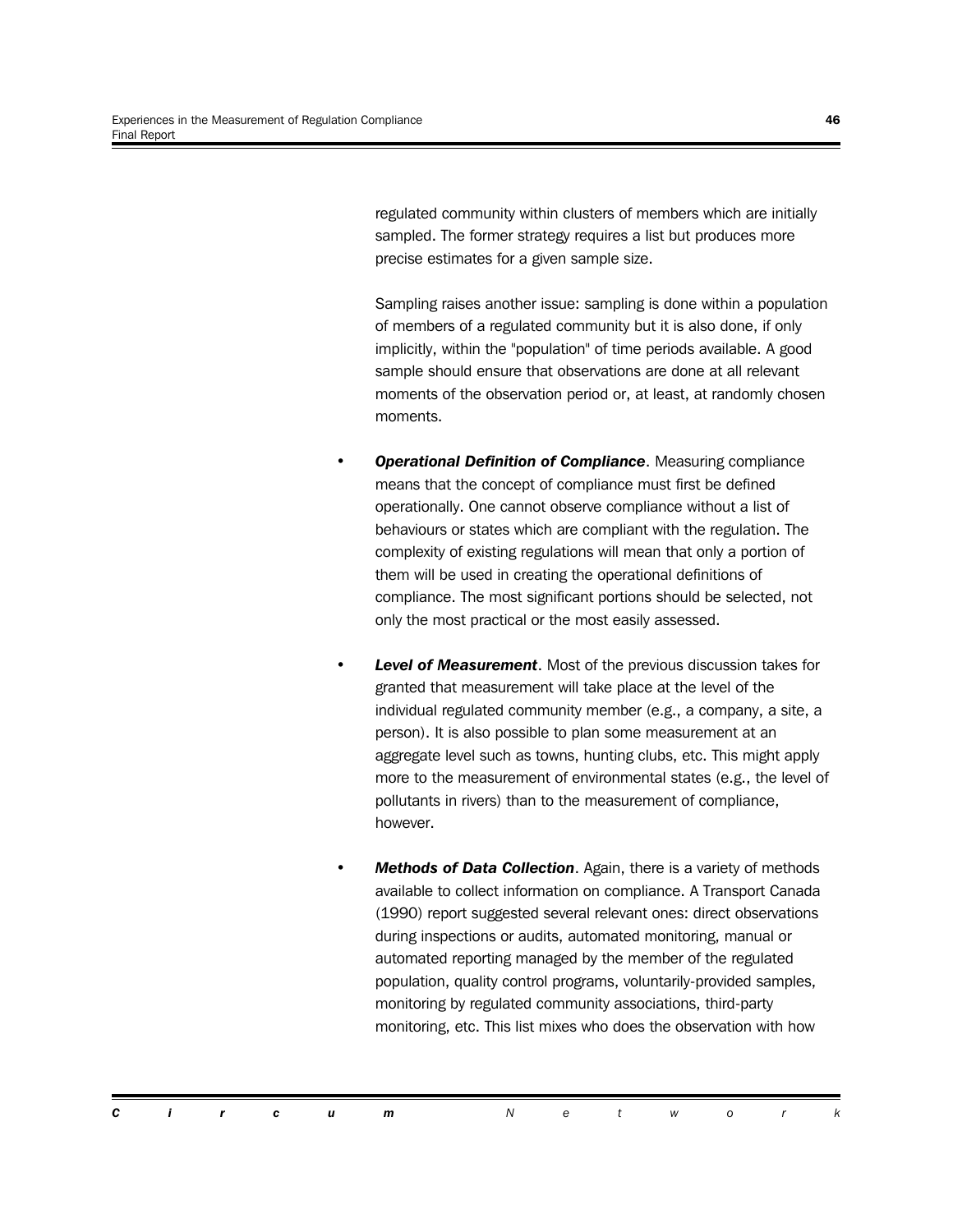the observation is done, yet it contains several useful ideas. It is most likely that a compliance measurement plan would have to use several methods of data collection and several sources of information to efficiently collect the required information.

## *4.2 Options*

Environment Canada offers a very complex regulatory environment: some 30 regulations; several Acts of Parliament; in total, some 500 to 600 regulatory provisions. Each provision could be subjected to compliance measurement but this would obviously be a gigantic and costly endeavour which would produce non-priorized, ultimately useless, information.

Any compliance measurement plan will need to first identify the key provisions which require measurement. Priority should be given to high risk areas as well as areas which will lead to meaningful decisions and communications. Care will have to be exercised in clearly establishing that a high level of compliance does not necessarily mean a high level of environmental protection.

This section analyses the strengths and weaknesses of three options for measuring regulatory compliance.

#### *a. Non random, sample-based inspection results ratios*

Most compliance assurance programs involve the inspection of regulated sites. Because of resource constraints, most programs select sites for inspection on the basis of the probability of discovering significant infractions. If the site targeting procedure is at all effective, the sites inspected are therefore representative of those most likely to present infractions. Basing compliance measurement on the ratio of such sites which were found not to comply with regulations would over-estimate noncompliance.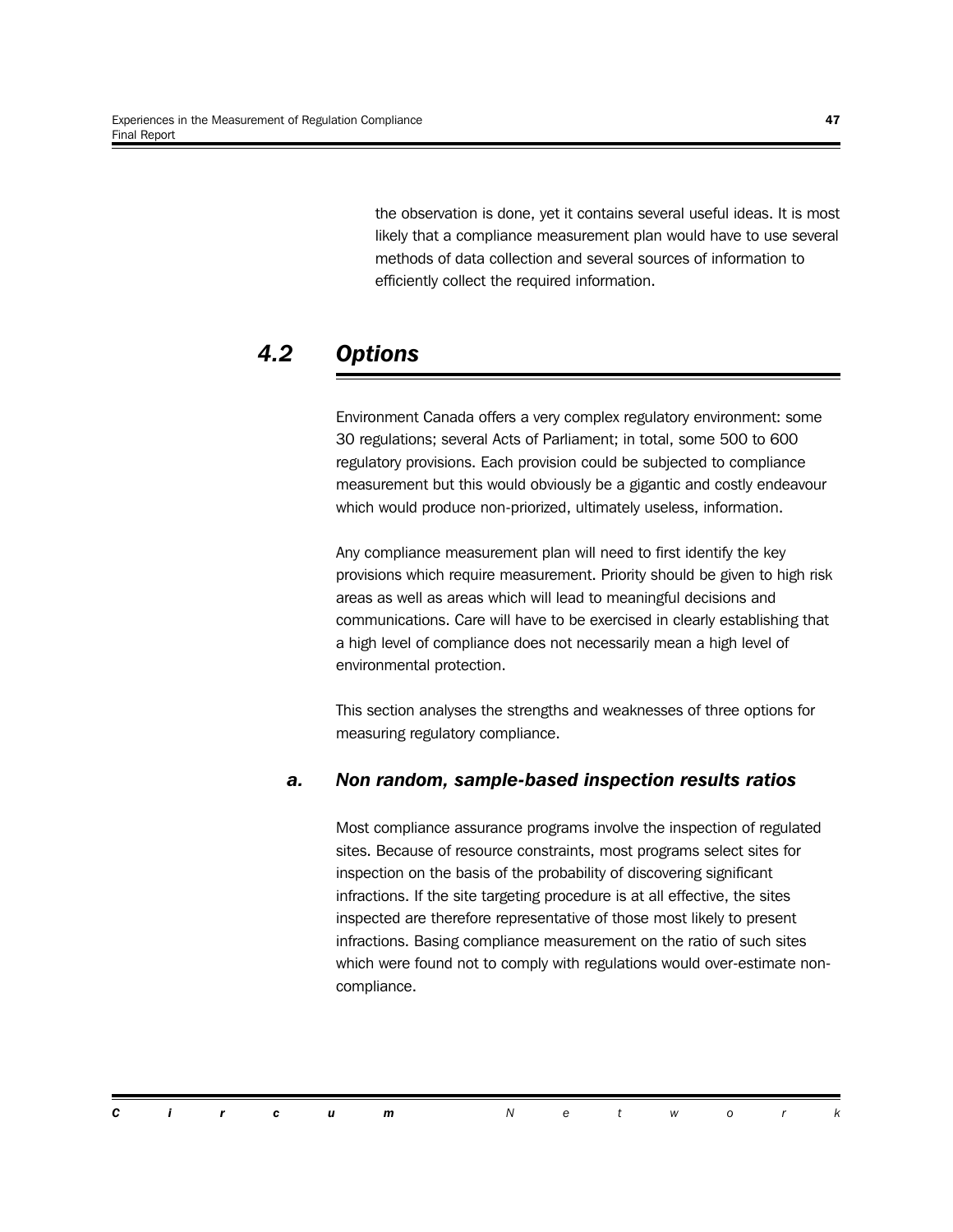Because of the deficiencies of this approach, Fisheries and Oceans Canada had to explain an increase in non-compliance in aboriginal fisheries in the Fraser River Division in 1996 in the following way: "due to high profile and better targeted enforcement program in the Mid-Fraser area where increased numbers of persons were charged in 1996" (from a slide presentation). Similarly, the same department, dealing with recreational salmon fishing, indicated that "It should also be noted that given the fact that recreational fishers tend to be concentrated in high numbers, in specific, readily accessible areas, it is easier to detect illegal fishing activities hence the high numbers of charges".

Hence, even without change in actual non-compliance, such a ratio could change due to increased successful monitoring efforts (e.g., more charges laid) or due to increased unsuccessful monitoring efforts (e.g., more inspections without more results).

Thus, this type of ratio does not pass the reliability and validity tests.

#### *b. Random, sample-based inspection results ratios*

One way to correct the problems associated with non-random sampling is to force the randomness of the inspection schedule. *Obviously, this would not be an effective method to select inspection sites for the purposes of enforcing regulations and legislations*. However, it is important to remember that such is not the objective of the proposed approach. Random inspections aim at measuring compliance, not at participating directly in the enforcement program (albeit compliance measurement is part and parcel of a complete enforcement program since it provides feedback information on enforcement effectiveness). *Therefore, in this scenario, only a fraction of the inspection resources would be attributed to randomly sampled inspection sites*.

The compliance measurement program would be based on a random sample of the members of the regulated community. The sampling requirements limit this approach to situations where the population is enumerated or where it is not enumerated but known. Elusive populations are excluded from this approach. Exhibit 4.1 offers a few sample size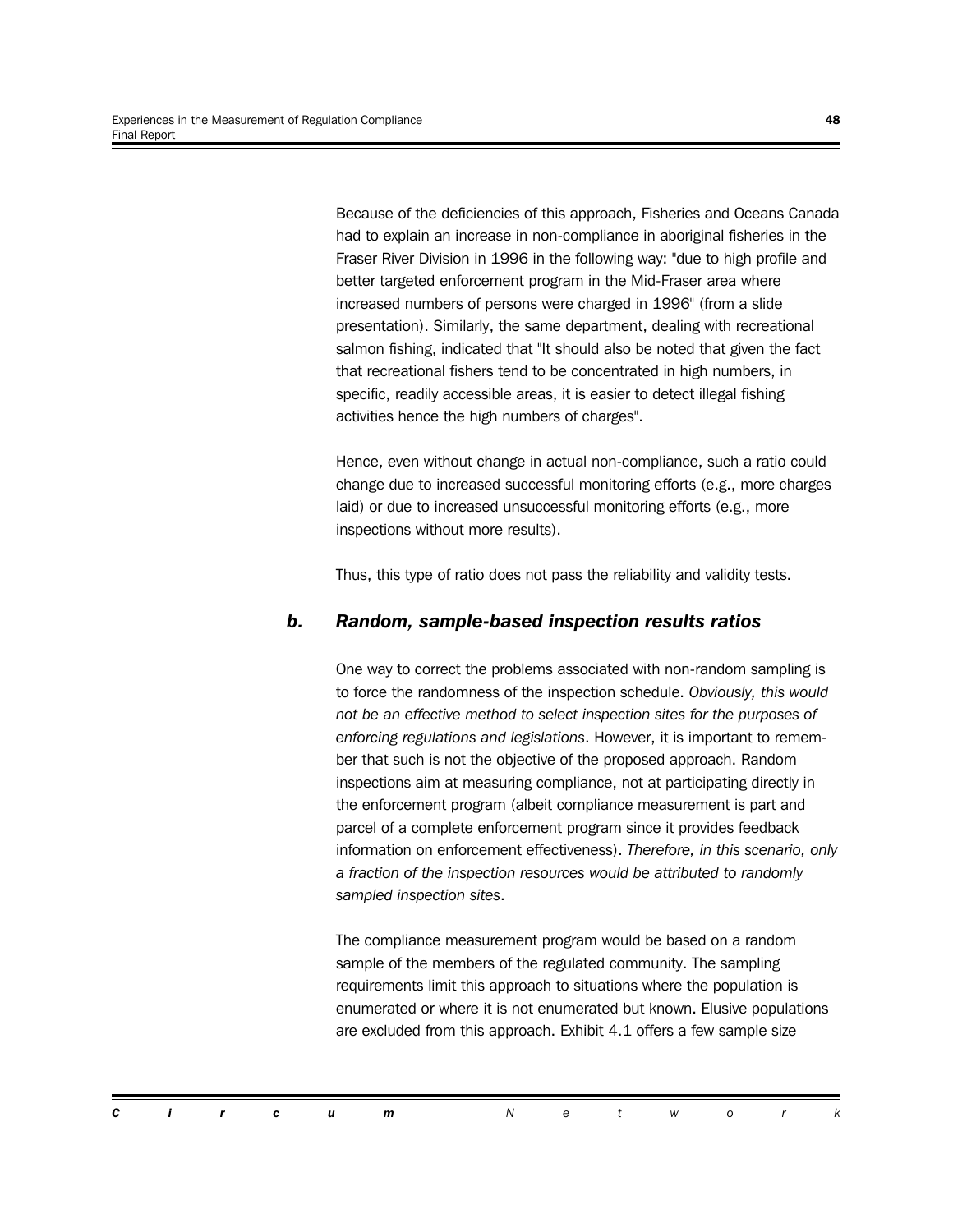estimates for the measurement of various compliance levels among populations of different sizes. Sample size requirements are lighter for smaller populations and for more compliant populations. All sample size requirements were computed assuming a margin of error of five percentage points which means, for example, that a measured compliance level of 10% would have to be interpreted within a range of 5% to 15%.

| <b>Compliance level</b> |           |     | <b>Population size</b> |            |
|-------------------------|-----------|-----|------------------------|------------|
|                         |           | 300 | 1.000                  | 10,000,000 |
| 30%                     | $[25-35]$ | 156 | 245                    | 324        |
| 20%                     | $[15-25]$ | 136 | 198                    | 247        |
| 10%                     | I5-151    | 95  | 122                    | 139        |

#### **EXHIBIT 4.1 • Sample Size Requirements**

Note: all of theses sample size estimates provide  $a \pm 5$  percentage point margin of error, at a 95% confidence level.

Another requirement of this approach is the development of a systematic observation plan. Inspectors or observers cannot be simply left to themselves in the selection of the observations to make and the aspects of compliance to verify. A common observation schedule and measurement tool must be developed and adhered to systematically by every observer.

The main weakness of this approach is its cost. In areas of high compliance levels, the vast majority of sampled cases would be inspected and monitored without uncovering non-compliance events. This should be seen as a positive situation since it would confirm the authority of the regulations tested.

#### *c. Dealing with illicit activities*

The most difficult aspect of this study topic is the particular area of noncompliance which results in illicit or criminal activities. Typically, this would correspond to elusive populations and intentional behaviour (see Exhibit 2.1), a combination which rhymes with a will not to be identified. Random sampling and systematic observations are inadequate tools to deal with this situation. None of the key informants contacted in this study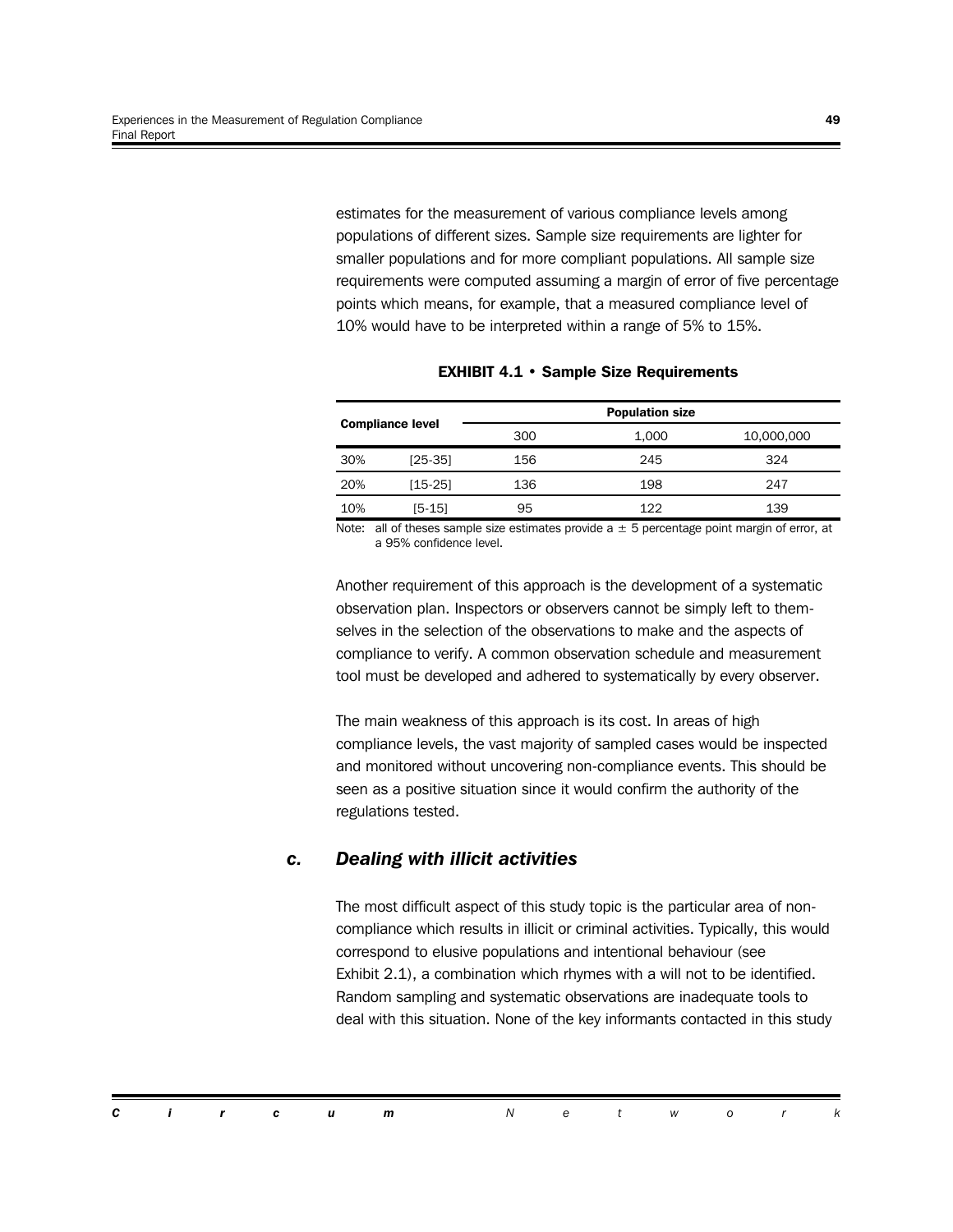offered conclusive methods to estimate the level of non-compliance in this segment. $1$ 

Intelligence or under-cover strategies are useful in pursuing the identification of criminals and enforcing regulations, but they are not adequate tools for strict measurement purposes.

Indirect measurement is a possibility in some instances. For example, it is possible to estimate the quantity of smuggled cigarettes by subtracting official trade (measured through official declarations filed by tobacco companies) from the total market size (estimated from tobacco use studies). This is relatively easy because there is reliable accounting of licit production and because the smoking behaviour is legal as well. The situation is very different for hard drugs where trade and consumption are illegal.

There is no one best way to approach the measurement of the size of noncompliance in the area of illicit activities.

1 Strictly speaking, the entire ellicit segment is non-compliant, by definition. The issue is not to measure the level of noncompliance within the elicit segment but to measure the segment size.

| ir cum<br>et wor |  |
|------------------|--|
|------------------|--|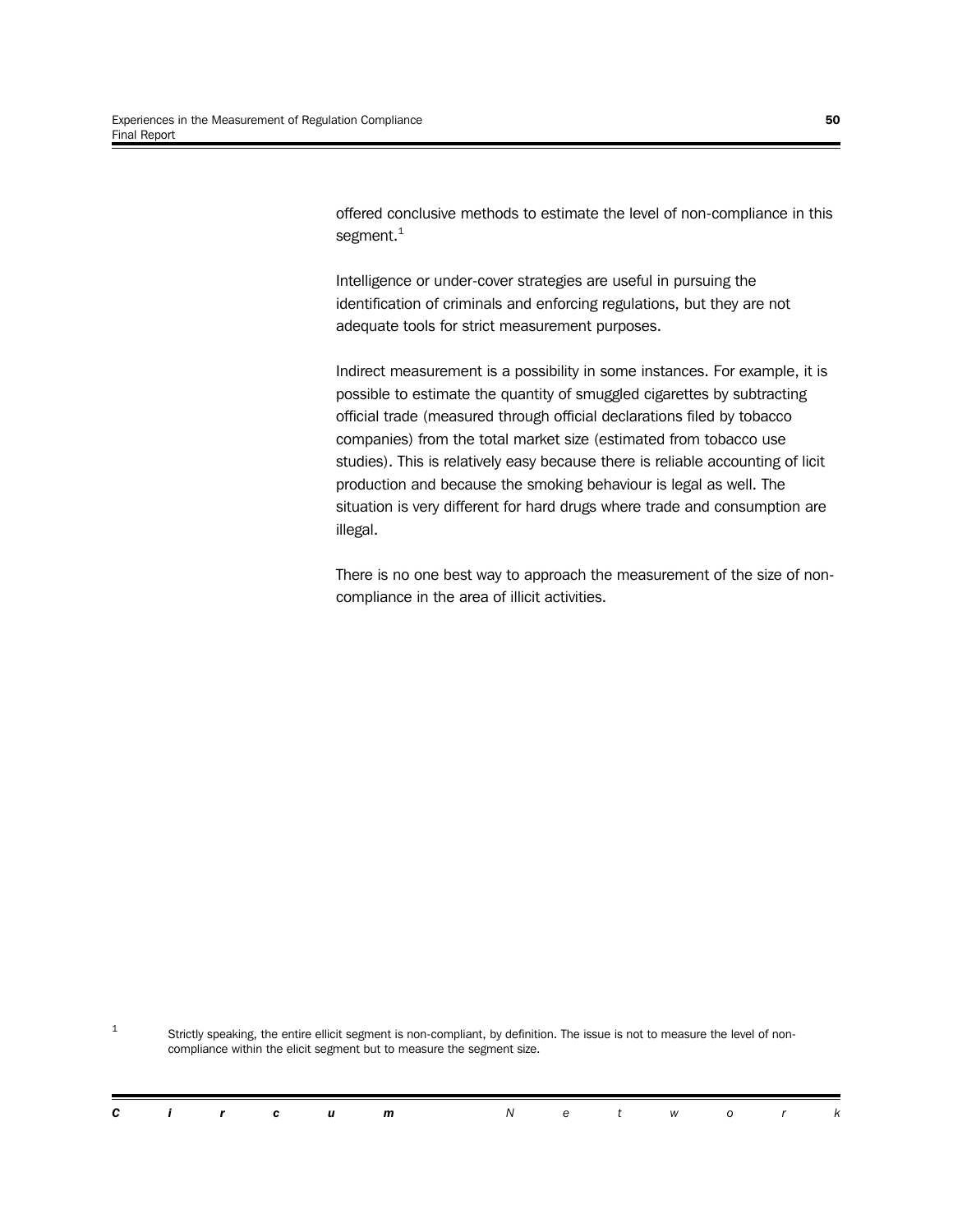## *BIBLIOGRAPHY*

- Agriculture and Agrifood Canada, *Performance Report for the Period Ending March 31, 1997*, Public Works and Government Services Canada, 1997
- Atomic Energy of Canada, *Performance Report for the Period Ending March 31, 1997*, Public Works and Government Services Canada, 1997
- Blais, André, « La mesure » in Benoît Gauthier, *Recherche sociale : de la problématique à la collecte des données*, Saint-Foy, Presses de l'Université du Québec, 1992, pp. 175–194
- Caito, Gregory A. *Testimony from Hearing Panel Participants, Supplemental Remarks by Gregory A. Caito, Director, Division of Environmental Enforcement, New York State Department of Environmental Conservation*, (before the U.S. Environmental Protection Agency's Office of Enforcement and Compliance Assurance), February 1997
- Canadian Artists and Producers Professional Relations Tribunal, *Performance Report for the Period Ending March 31, 1997*, Public Works and Government Services Canada, 1997
- Canadian Centre for Management Development, *Performance Report for the Period Ending March 31, 1997*, Public Works and Government Services Canada, 1997
- Canadian Centre for Occupational Health and Safety, *Performance Report for the Period Ending March 31, 1997*, Public Works and Government Services Canada, 1997

| . . | ⌒ |  |  |  | m |  |  |  |  |  |  |  |
|-----|---|--|--|--|---|--|--|--|--|--|--|--|
|-----|---|--|--|--|---|--|--|--|--|--|--|--|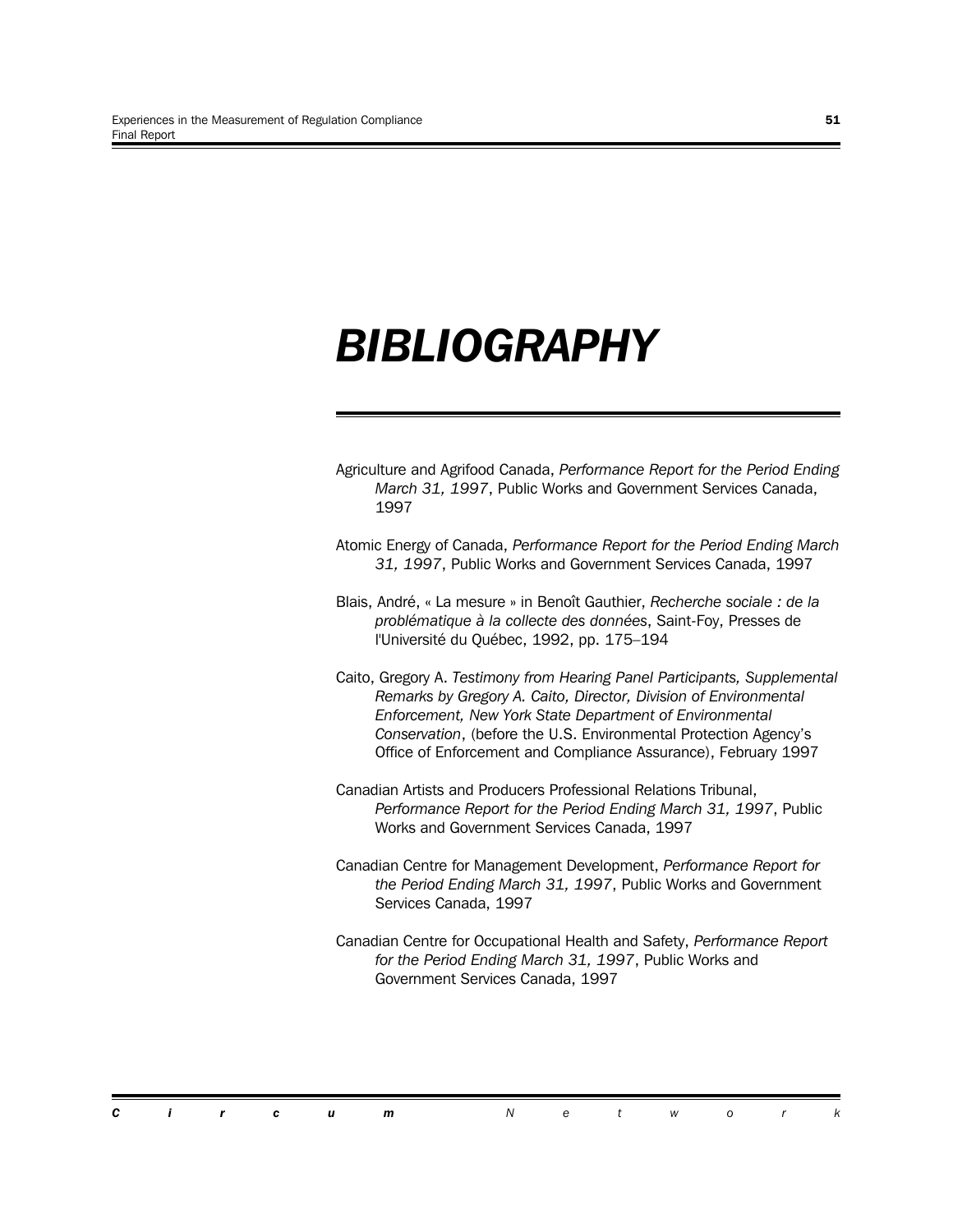Canadian Environmental Assessment Agency, *Performance Report for the Period Ending March 31, 1997*, Public Works and Government Services Canada, 1997 Canadian Heritage, *Performance Report for the Period Ending March 31, 1997*, Public Works and Government Services Canada, 1997 Canadian Information Office, *Performance Report for the Period Ending March 31, 1997*, Public Works and Government Services Canada, 1997 Canadian Intergovernmental Conference Secretariat, *Performance Report for the Period Ending March 31, 1997*, Public Works and Government Services Canada, 1997 Canadian International Development Agency, *Performance Report for the Period Ending March 31, 1997*, Public Works and Government Services Canada, 1997 Canadian International Trade Tribunal, *Performance Report for the Period Ending March 31, 1997*, Public Works and Government Services Canada, 1997 Canadian Human Rights Commission, *Performance Report for the Period Ending March 31, 1997*, Public Works and Government Services Canada, 1997 Canadian Labour Relations Board, *Performance Report for the Period Ending March 31, 1997*, Public Works and Government Services Canada, 1997 Canadian Radio-television and Telecommunications Commission, *Performance Report for the Period Ending March 31, 1997*, Public Works and Government Services Canada, 1997 Canadian Transportation Agency, *Performance Report for the Period Ending March 31, 1997*, Public Works and Government Services Canada, 1997 Carmines, Edward G. and Richard A. Zeller. *Reliability and Validity Assessment*, Beverly Hills, Sage Publications, 1979 Castrilli, Joseph F., *Report presented to the Commission for Environmental Cooperation*, October 1997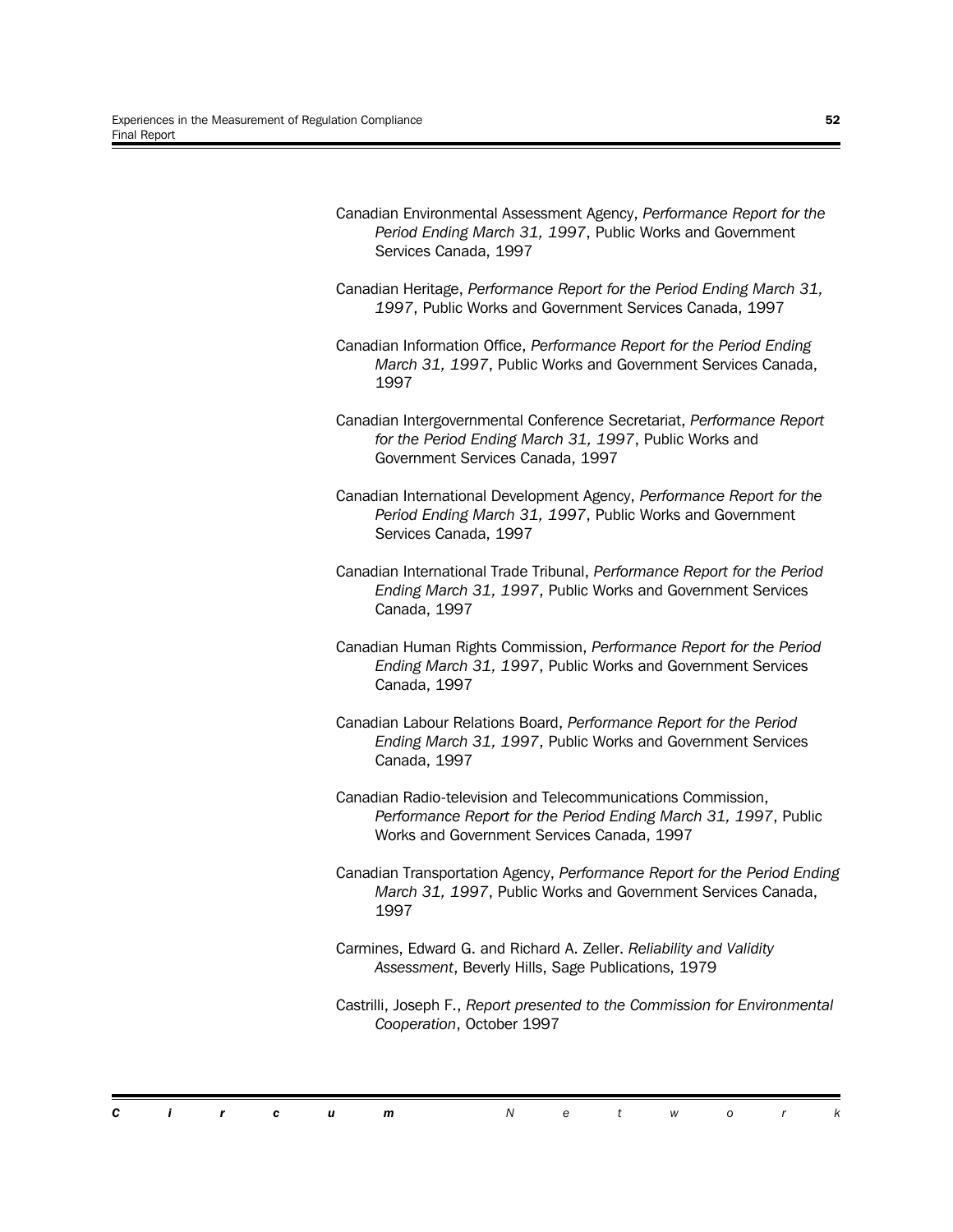*Ending March 31, 1997*, Public Works and Government Services Canada, 1997 Civil Aviation Tribunal of Canada, *Performance Report for the Period Ending March 31, 1997*, Public Works and Government Services Canada, 1997 Commission for Environmental Cooperation, *Annual Report 1996* Competition Tribunal, *Performance Report for the Period Ending March 31, 1997*, Public Works and Government Services Canada, 1997 Copyright Board of Canada, *Performance Report for the Period Ending March 31, 1997*, Public Works and Government Services Canada, 1997 Correctional Services of Canada, *Performance Report for the Period Ending March 31, 1997*, Public Works and Government Services Canada, 1997 Dick, Brian, Washington State Department of Ecology, *Three approaches to Measuring Compliance and Tracking Technical Assistance at Hazardous Waste Generators*, (before the U.S. Environmental Protection Agency's Office of Enforcement and Compliance Assurance) Department of Finance Canada, *Performance Report for the Period Ending March 31, 1997*, Public Works and Government Services Canada, 1997 Department of Foreign Affairs and International Trade, *Performance Report for the Period Ending March 31, 1997*, Public Works and Government Services Canada, 1997 Department of Justice Canada, *Performance Report for the Period Ending March 31, 1997*, Public Works and Government Services Canada, 1997 Durand, Claire et André Blais, « La mesure » in Benoît Gauthier, *Recherche sociale : de la problématique à la collecte des données*, Saint-Foy, Presses de l'Université du Québec, 1997, pp. 159–184 Environment Canada, Reporting and Information Management,

Citizenship and Immigration Canada, *Performance Report for the Period*

| sociale: de la problematique à la collecte des données, Saint-Foy, |
|--------------------------------------------------------------------|
| Presses de l'Université du Québec, 1997, pp. 159–184               |

Enforcement Branch, *Compliance and Enforcement Report,*

|  |  | <b>Circum</b> Network |  |  |  |  |
|--|--|-----------------------|--|--|--|--|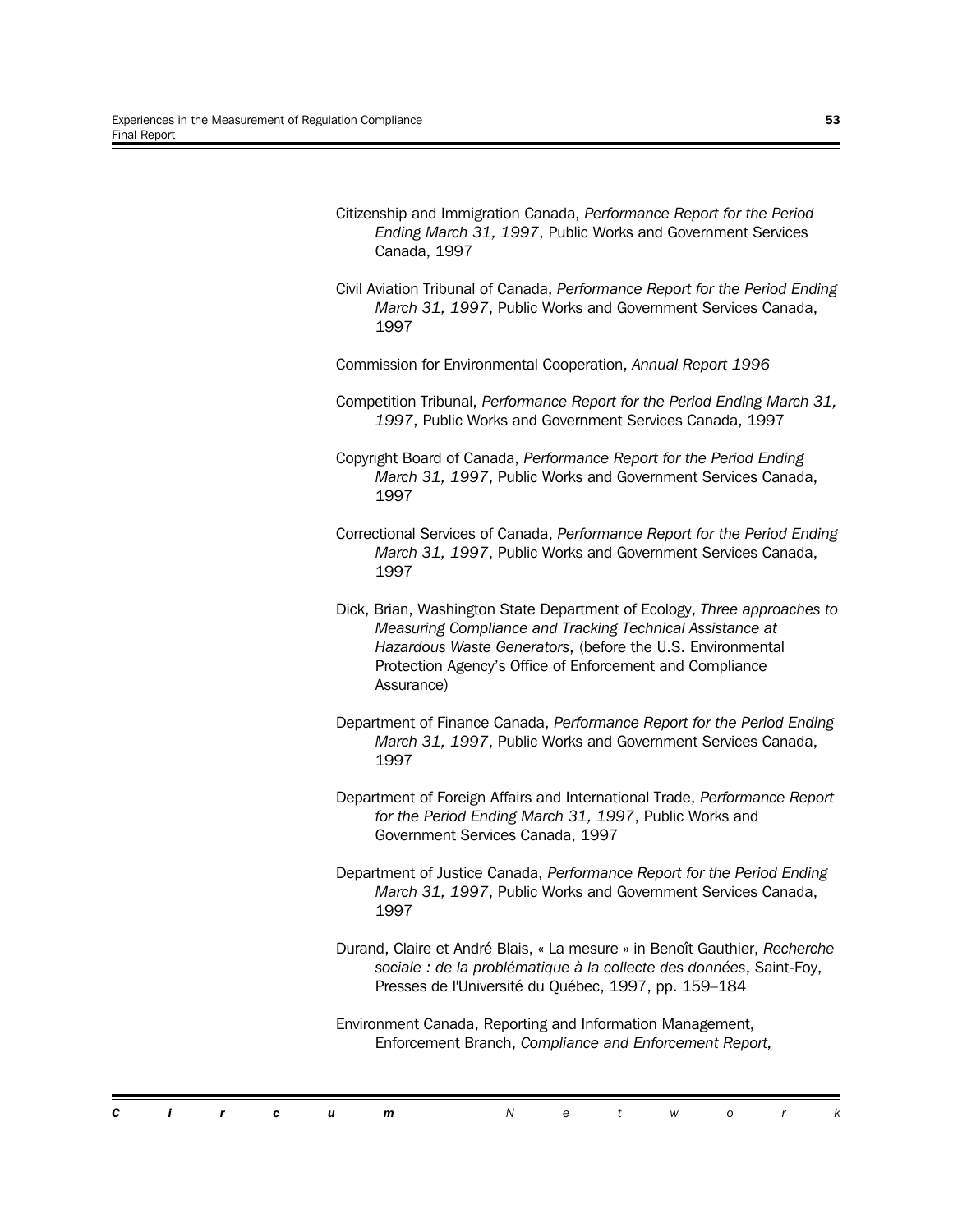*Volume 1; Six regulations under CEPA and the Fisheries Act*, 1996, http://www.doe.ca/enforce/report/index.htm Environment Canada, *Performance Report for the Period Ending March 31, 1996*, Public Works and Government Services Canada, 1996 Environment Canada, *Performance Report for the Period Ending March 31, 1997*, Public Works and Government Services Canada, 1997 Environment Canada, *Compliance and Enforcement National Program, Component Action Plan*, 1997 Fisheries and Oceans Canada, *Performance Report for the Period Ending March 31, 1997*, Public Works and Government Services Canada, 1997 Hazardous Materials Information Review Commission Canada, *Performance Report for the Period Ending March 31, 1997*, Public Works and Government Services Canada, 1997 Heinz, Joan and Paul G. Wallach, *Corporate Environmental Enforcement Council, a Presentation of Joan Heinz, Esq. and Paul G. Wallach, Esq. on behalf of the Corporate Environmental Enforcement Council before the U.S. Environmental Protection Agency's Office of Enforcement and Compliance Assurance*, February 1997 Howe, David E., *Presentation of David E. Howe, Esq. On behalf of the National Association of Manufacturers before the U.S. Environmental Protection Agency's Office of Enforcement and Compliance Assurance*, March 1997 Huffman, Donald E., *American Textile Manufacturers Institute before the U.S. Environmental Protection Agency's Office of Enforcement and*

*Compliance Assurance relating to the National Performance Measures Strategy for Enforcement and Compliance Assurance*, March 1997

Human Resource Development Canada, *Performance Report for the Period Ending March 31, 1997*, Public Works and Government Services Canada, 1997

Human Rights Tribunal, *Performance Report for the Period Ending March 31, 1997*, Public Works and Government Services Canada, 1997

*Circum Networ k*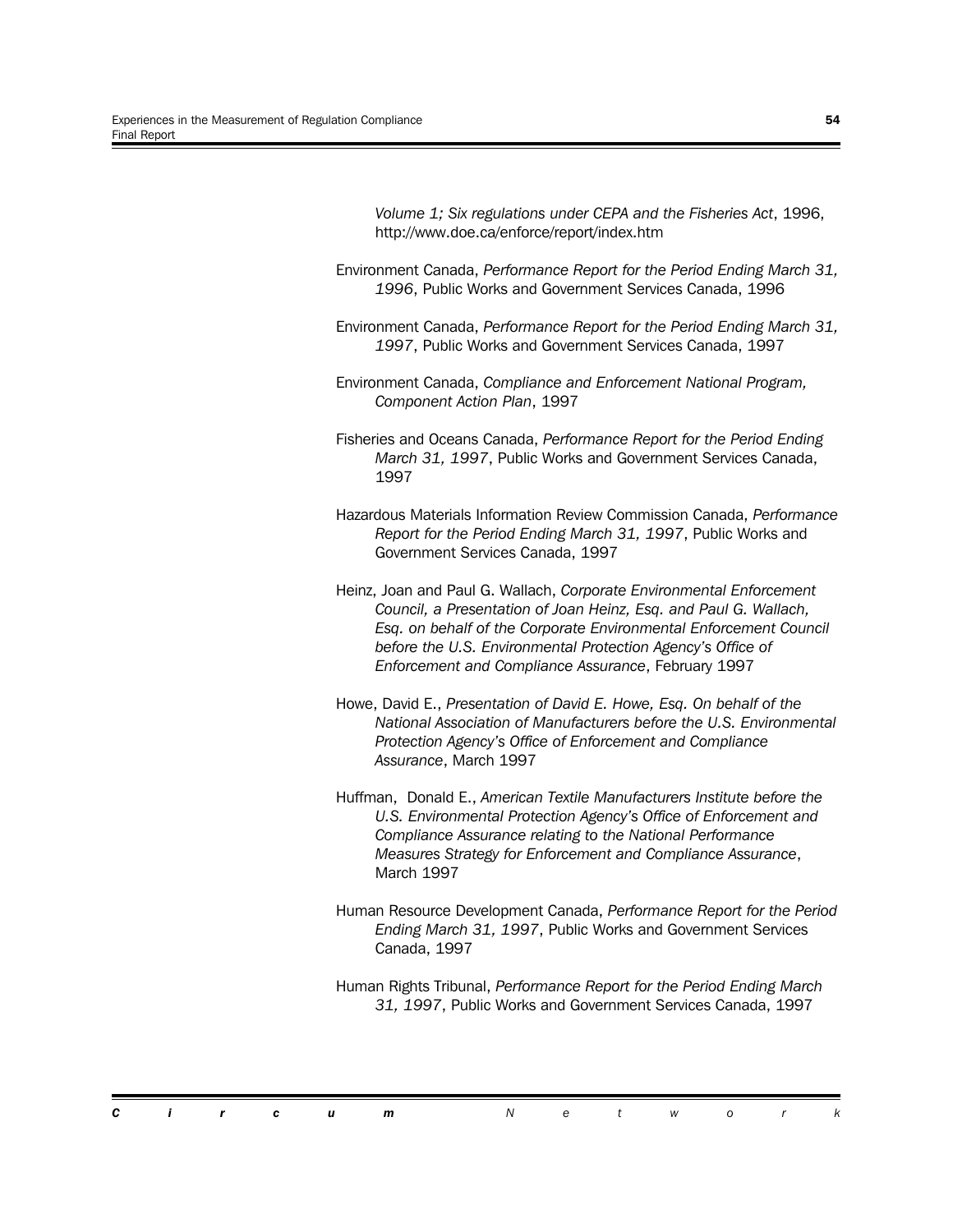- Immigration and Refugee Board, *Performance Report for the Period Ending March 31, 1997*, Public Works and Government Services Canada, 1997
- Indian and Northern Affairs Canada and Canadian Polar Commission, *Performance Report for the Period Ending March 31, 1997*, Public Works and Government Services Canada, 1997
- Industry Canada, *Performance Report for the Period Ending March 31, 1997*, Public Works and Government Services Canada, 1997
- McDonald, Norris, *Testimony from Hearing Panel Participants, African American Environmentalist Association, before the U.S. Environment Protection Agency Office of Enforcement and Compliance Assurance Public Meeting for the National Performance Measures Strategy*, February 1997
- Medical Research Council of Canada, *Performance Report for the Period Ending March 31, 1997*, Public Works and Government Services Canada, 1997
- NAFTA Secretariat, Canadian Section, *Performance Report for the Period Ending March 31, 1997*, Public Works and Government Services Canada, 1997
- National Archives of Canada, *Performance Report for the Period Ending March 31, 1997*, Public Works and Government Services Canada, 1997
- National Battlefields Commission, *Performance Report for the Period Ending March 31, 1997*, Public Works and Government Services Canada, 1997
- National Energy Board, *Performance Report for the Period Ending March 31, 1997*, Public Works and Government Services Canada, 1997
- National Film Board of Canada, *Performance Report for the Period Ending March 31, 1997*, Public Works and Government Services Canada, 1997
- National Library of Canada, *Performance Report for the Period Ending March 31, 1997*, Public Works and Government Services Canada, 1997

|  |  | <b>Circum</b> Network |  |  |  |  |
|--|--|-----------------------|--|--|--|--|
|  |  |                       |  |  |  |  |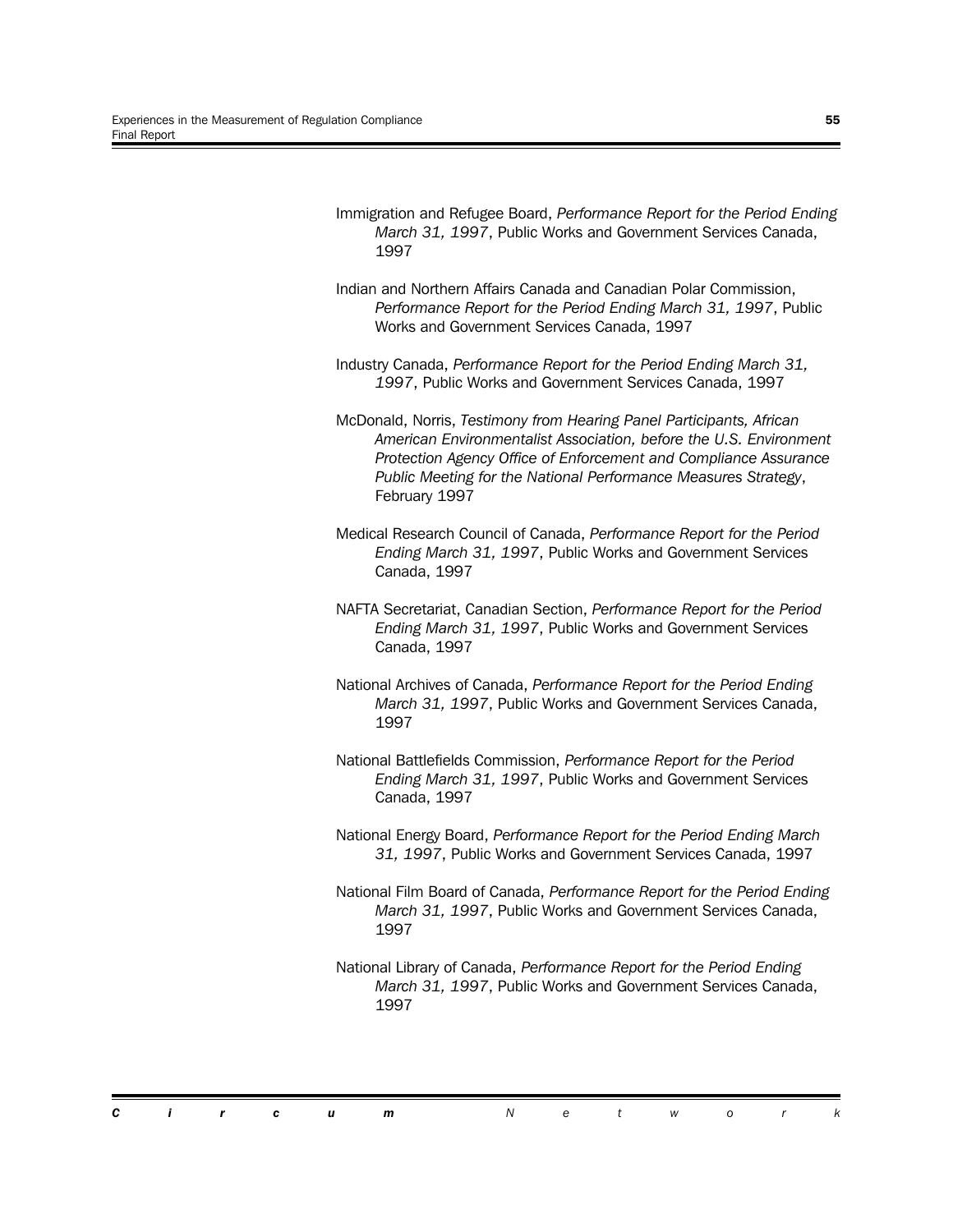- National Research Council, *Performance Report for the Period Ending March 31, 1997*, Public Works and Government Services Canada, 1997
- Northern Pipeline Agency Canada, *Performance Report for the Period Ending March 31, 1997*, Public Works and Government Services Canada, 1997
- National Parole Board, *Performance Report for the Period Ending March 31, 1997*, Public Works and Government Services Canada, 1997
- National Round Table on the Environment and the Economy, *Performance Report for the Period Ending March 31, 1997*, Public Works and Government Services Canada, 1997
- National Sciences and Engineering Research Council of Canada, *Performance Report for the Period Ending March 31, 1997*, Public Works and Government Services Canada, 1997
- Natural Resources Canada, *Performance Report for the Period Ending March 31, 1997*, Public Works and Government Services Canada, 1997
- Office of the Auditor General of Canada, *Performance Report for the Period Ending March 31, 1997*, Public Works and Government Services Canada, 1997
- Office of the Chief Electoral Officer, *Performance Report for the Period Ending March 31, 1997*, Public Works and Government Services Canada, 1997
- Office of the Commissioner for Federal Judicial Affairs, *Performance Report for the Period Ending March 31, 1997*, Public Works and Government Services Canada, 1997
- Office of the Commissioner of Official Languages, *Performance Report for the Period Ending March 31, 1997*, Public Works and Government Services Canada, 1997
- Office of the Correctional Investigator, *Performance Report for the Period Ending March 31, 1997*, Public Works and Government Services Canada, 1997

|  | $C$ i r c u |  | N e t w o r |  |  |  |
|--|-------------|--|-------------|--|--|--|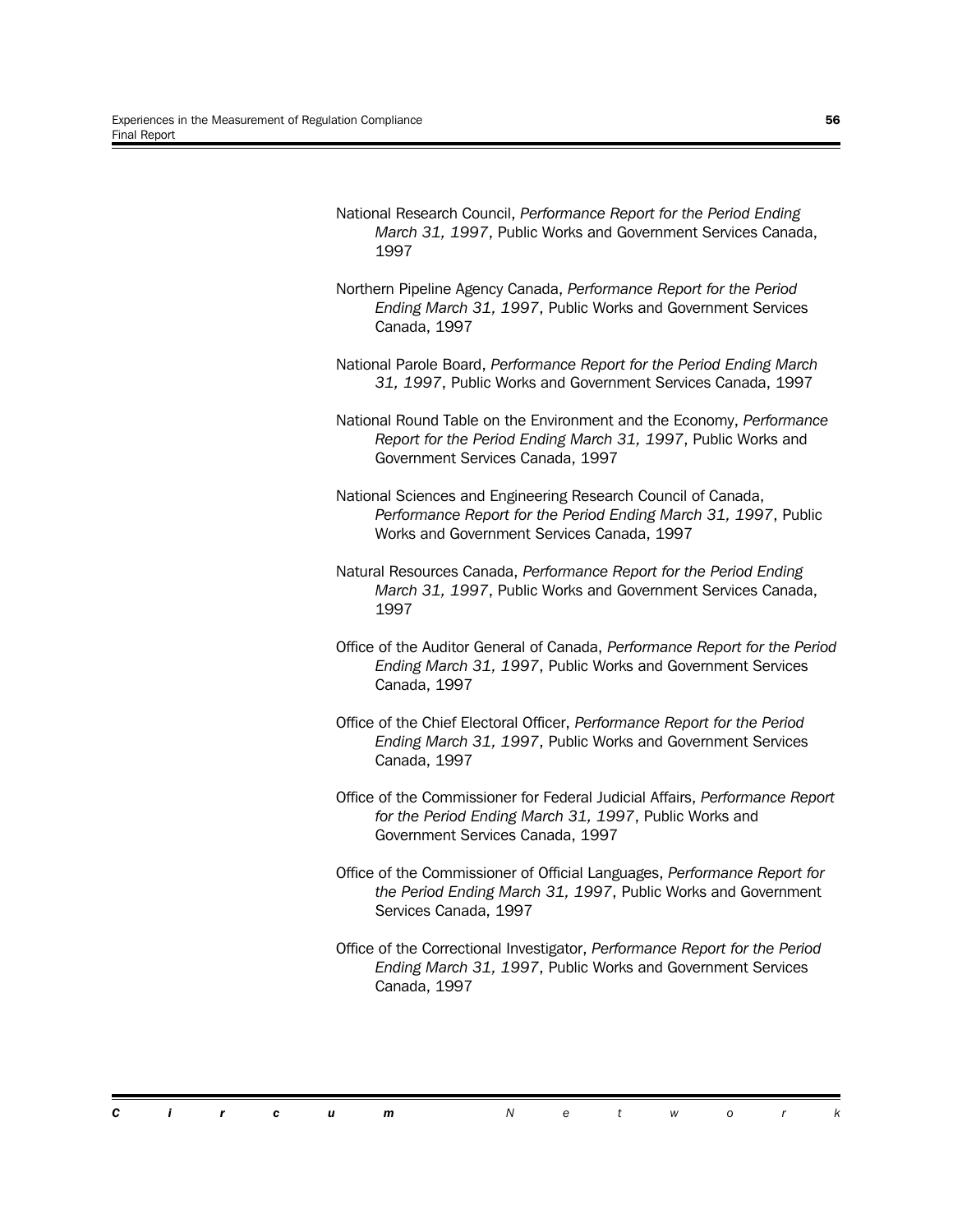| Offices of the Information and Privacy Commissioners, Performance Report<br>for the Period Ending March 31, 1997, Public Works and<br>Government Services Canada, 1997                                                                               |
|------------------------------------------------------------------------------------------------------------------------------------------------------------------------------------------------------------------------------------------------------|
| Office of the Superintendent of Financial Institutions Canada, Performance<br>Report for the Period Ending March 31, 1997, Public Works and<br>Government Services Canada, 1997                                                                      |
| Patented Medicine Prices Review Board, Performance Report for the Period<br>Ending March 31, 1997, Public Works and Government Services<br>Canada, 1997                                                                                              |
| Phillips, Mike. Testimony from Hearing Panel Participants, Mike Phillips,<br>Florida Department of Environmental Protection, (before the U.S.<br>Environmental Protection Agency's Office of Enforcement and<br>Compliance Assurance), February 1997 |
| Privy Council Office, Performance Report for the Period Ending March 31,<br>1997, Public Works and Government Services Canada, 1997                                                                                                                  |
| Public Service Commission of Canada, Performance Report for the Period<br>Ending March 31, 1997, Public Works and Government Services<br>Canada, 1997                                                                                                |
| Public Service Staff Relations Board, Performance Report for the Period<br>Ending March 31, 1997, Public Works and Government Services<br>Canada, 1997                                                                                               |
| Public Works and Government Services Canada, Performance Report for<br>the Period Ending March 31, 1997, Public Works and Government<br>Services Canada, 1997                                                                                        |
| Rauh, Ted N., Public Meeting Comments - California, (before the U.S.<br>Environmental Protection Agency's Office of Enforcement and<br>Compliance Assurance), February 1997                                                                          |
| RCMP External Review Committee, Performance Report for the Period<br>Ending March 31, 1997, Public Works and Government Services<br>Canada, 1997                                                                                                     |
| RCMP Public Complaints Commission, Performance Report for the Period<br>Ending March 31, 1997, Public Works and Government Services<br>Canada, 1997                                                                                                  |

*Circum Networ k*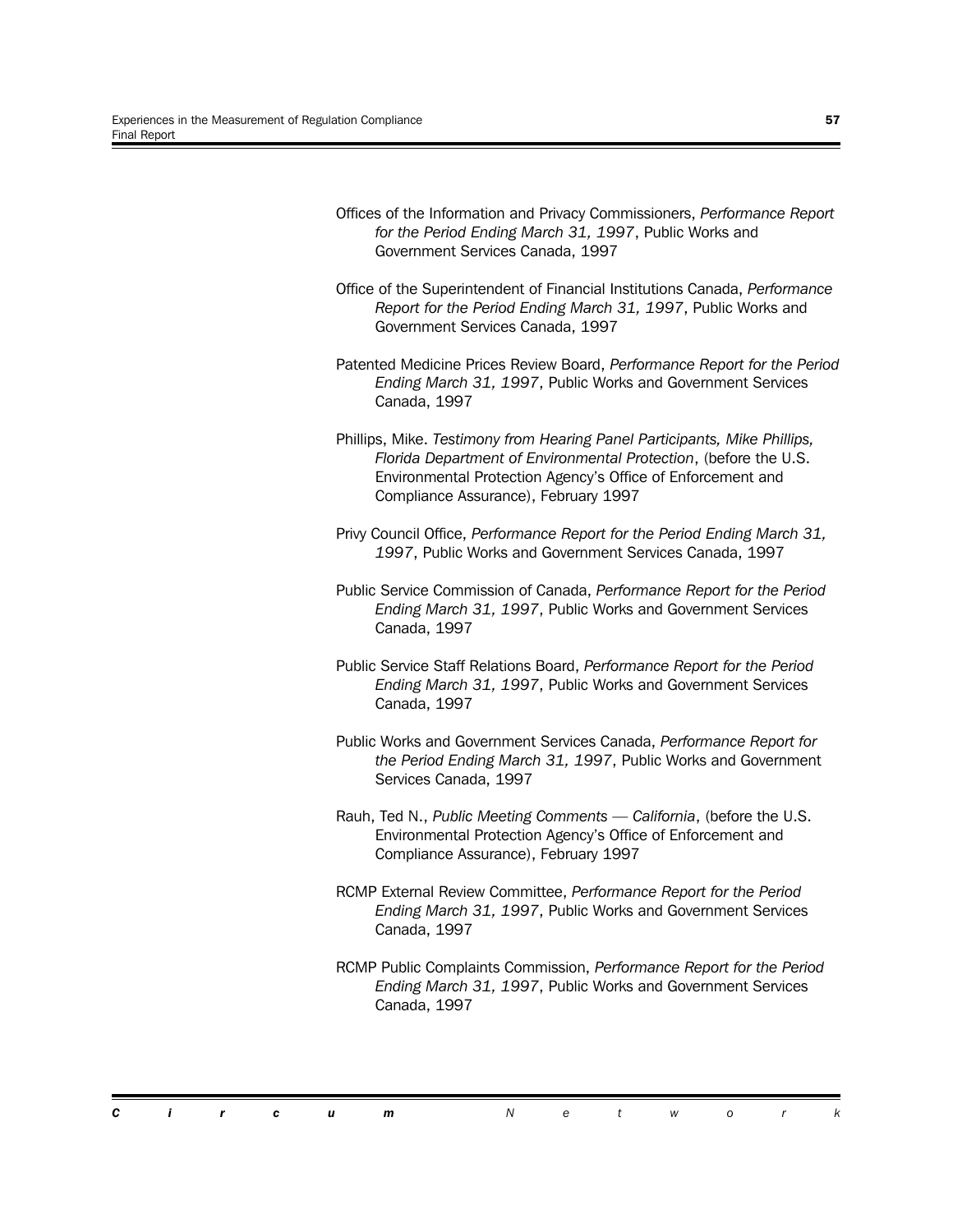Registry of the Federal Court of Canada, *Performance Report for the Period Ending March 31, 1997*, Public Works and Government Services Canada, 1997 Revenue Canada, *Performance Report for the Period Ending March 31, 1997*, Public Works and Government Services Canada, 1997 Royal Canadian Mounted Police, *Performance Report for the Period Ending March 31, 1997*, Public Works and Government Services Canada, 1997 Solicitor General Canada, *Performance Report for the Period Ending March 31, 1997*, Public Works and Government Services Canada, 1997 Status of Women Canada, *Performance Report for the Period Ending March 31, 1997*, Public Works and Government Services Canada, 1997 Supreme Court of Canada, *Performance Report for the Period Ending March 31, 1997*, Public Works and Government Services Canada, 1997 Todd Robins, US Public Interest Research Group, *Testimony from Hearing Panel Participants* (before the U.S. Environmental Protection Agency's Office of Enforcement and Compliance Assurance), February 1997 Transportation Safety Board of Canada, *Performance Report for the Period Ending March 31, 1997*, Public Works and Government Services Canada, 1997 Transport Canada, Management Consulting Services Branch, *Transportation of Dangerous Goods by Rail, Compliance Study Phase 1, Examination of Different Strategies used to Foster Compliance*, April 1990 Transport Canada, *Review of Railway Safety Act Amendments and Safety Oversight and Regulatory Compliance Mechanisms, Report of the Transport Canada Project Team*, January 1998 Treasury Board of Canada Secretariat, *Performance Report for the Period Ending March 31, 1997*, Public Works and Government Services Canada, 1997